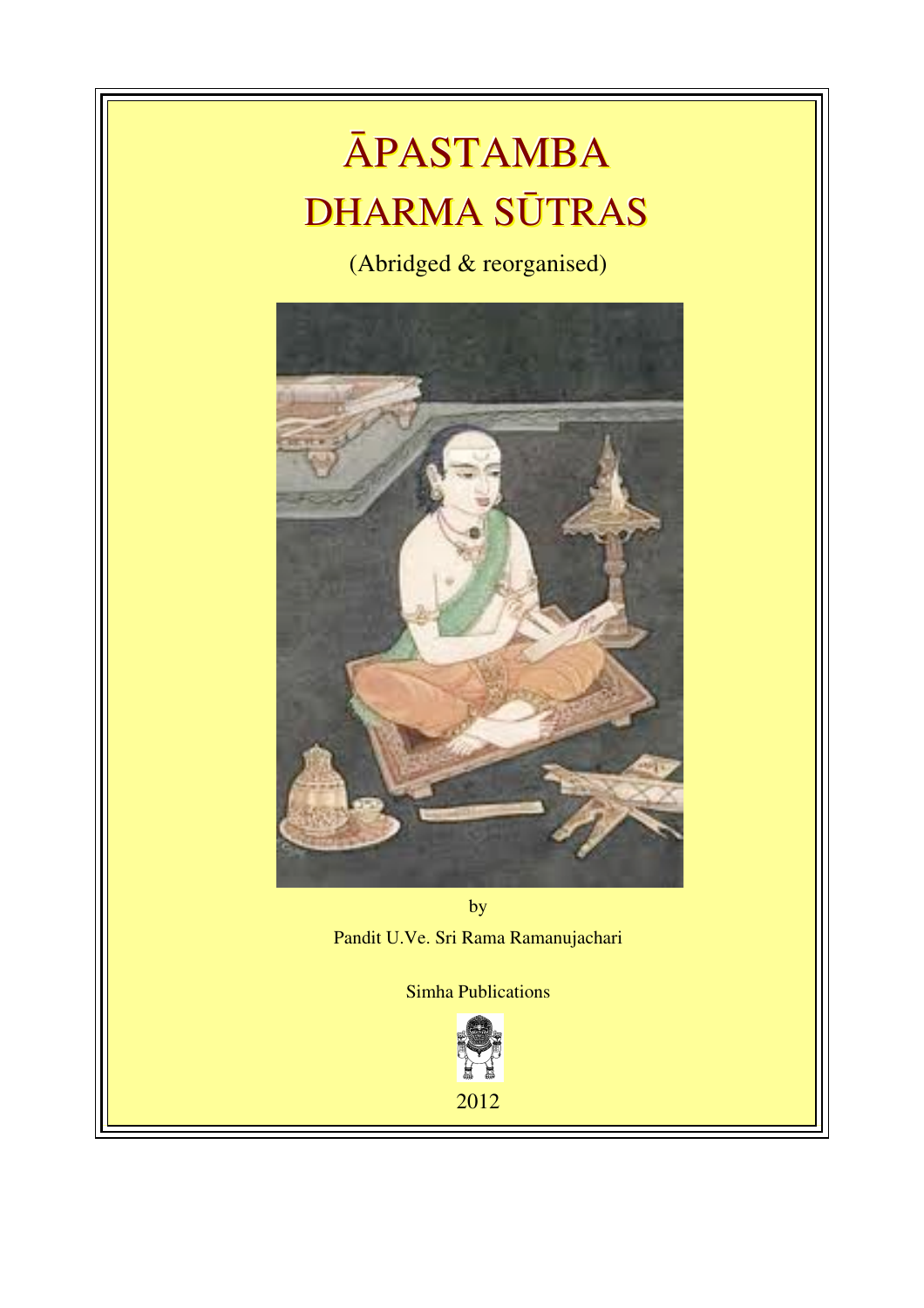

The Dharma Śāstras were all composed for the times and places in which they obtained. The laws and rules were general as well as specific to the then current socio-economic circumstances. In this text only the general laws and protocols which are still relevant have been retained.

The original text is not a flowing narrative but jumps from subject to subject with frequent deviations from the topic. In this text I've combined all the sūtras under specific headings to make the text more user-friendly.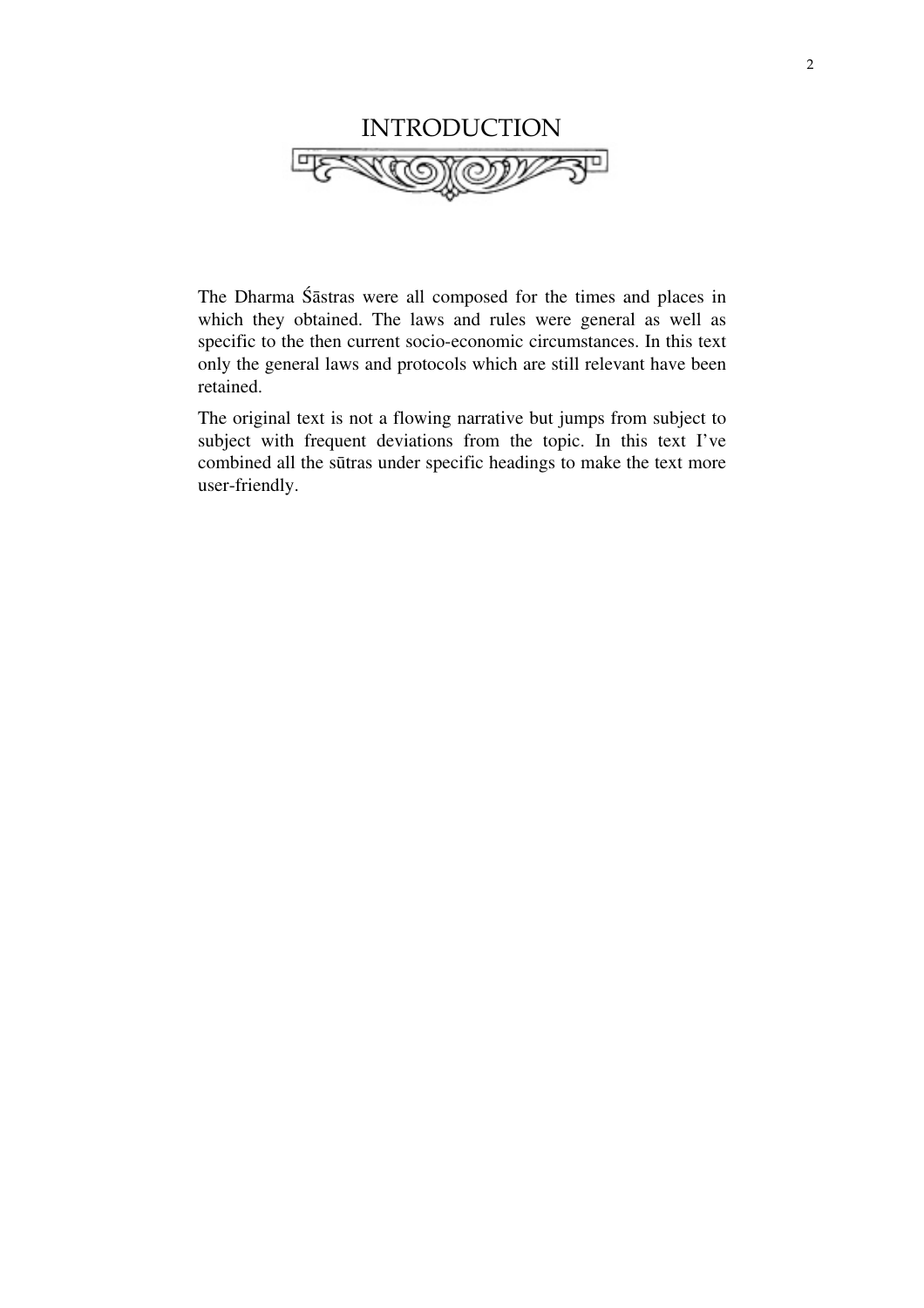# **CONTENTS**

| $\overline{4}$ |
|----------------|
| $\overline{4}$ |
| 5              |
| 6              |
| 9              |
| 10             |
| 14             |
| 16             |
| 16             |
| 17             |
| 18             |
| 22             |
| 23             |
| 25             |
| 27             |
| 27             |
| 28             |
| 34             |
| 35             |
| 35             |
| 36             |
| 36             |
| 37             |
| 39             |
| 39             |
| 40             |
| 41             |
| 41             |
| 42             |
| 43             |
| 44             |
| 45             |
| 48             |
| 49             |
| 49             |
| 50             |
| 51             |
| 51             |
| 53             |
| 54             |
| 59             |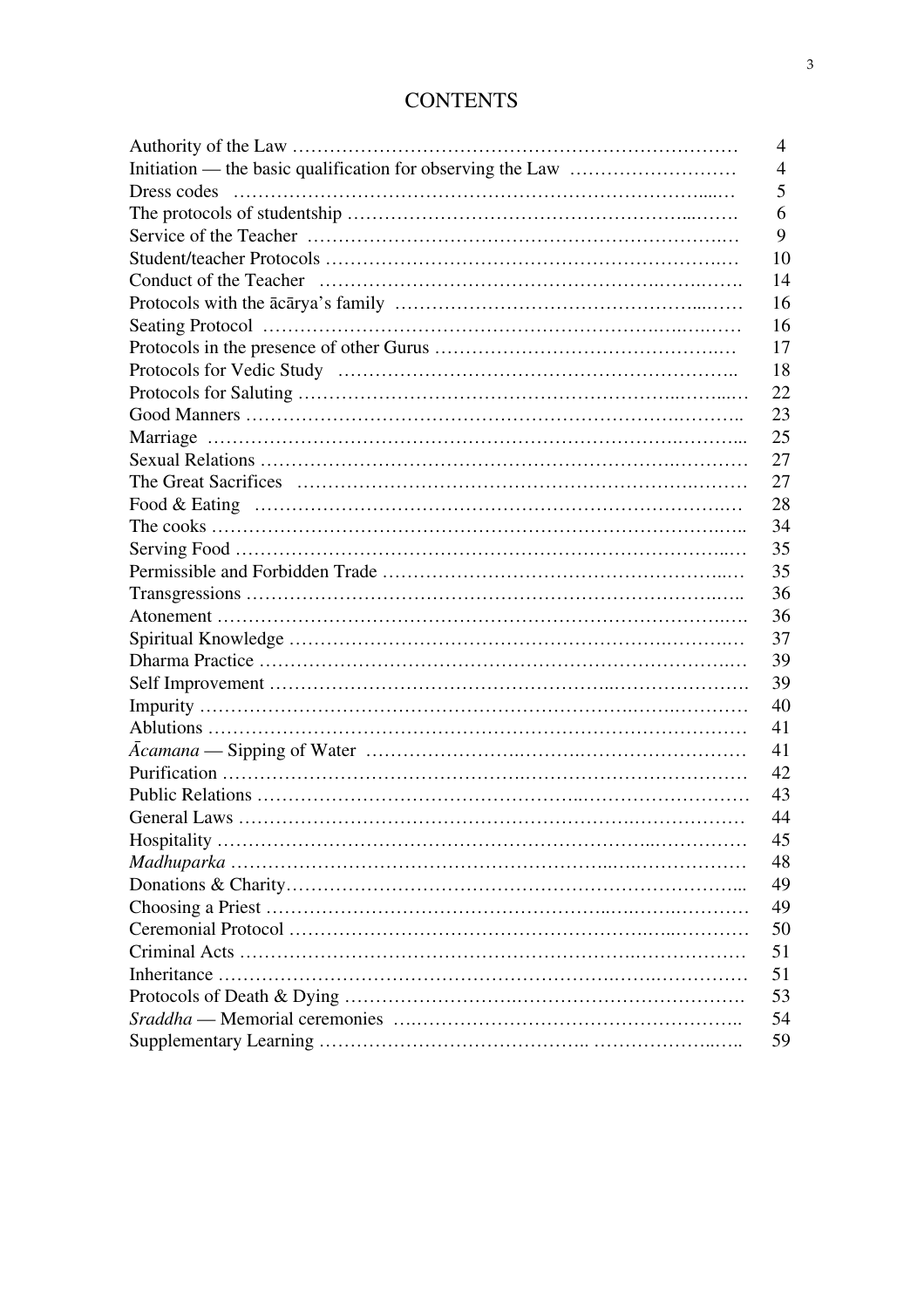# AUTHORITY OF THE LAW

# *athātas-sāmayācārikān dharmān vyākhyāsyāmaḥ ||* 1:1:1:1 *||*

Now, therefore, we will teach the Dharmas which form part of the duty of daily life, as they have been decided by the agreement [of those who know the law].

*Now, therefore* — after the study of the śrāutā and gṛhya sūtras.

*Dharma* — 'acts productive of merit,' usually translated by 'duty or law,' is more accurately defined as an act which produces the state called apūrva, the cause of heavenly bliss and of final liberation.

*S* $\bar{\alpha}$ *maya* — 'agreement, decision of men who know the law,' is threefold = *vidhi* – injunction, *niyama* – restriction or guidelines, and *pratiṣedhā* – prohibition.

*dharmajña samayaḥ pramāṇam ||* 1:1:1:2. *||*

The authority [for Dharma] is the agreement of those who know the law. (Manu 2:6, 12; Yajñ. 1:7; Gautama 1:1:]

The Dharma teachings arise from the consensus of those learned scholars who have studied the Scriptures.

*vedāśca ||* 1:1:1:3. *||*

And [the authorities for the latter are] the Vedas alone.

The knowers of the law are authorities for us and the Vedas alone are *their* authority. The Vedas are therefore the root authority in matters of dharma and adharma. [Gautama 1;1:2]

# INITIATION —

## THE BASIC QUALIFICATION FOR OBSERVING THE LAW

## *upanayanaṃ vidyārthasya śrutitas-saṃskāraḥ ||* 1:1:1:9. *||*

The initiation [*upanayana*] is the confirmation in accordance with the texts of the Veda, of a male who is desirous of [and can make use of] sacred knowledge.

The deaf and dumb who cannot make use of the sacred knowledge are thus excluded. The stipulation of 'male' excludes women for the reason that their domestic duties precludes them from making use of the scriptural knowledge of the Vedas. Although women are required to use certain texts during agnihotra etc. it is recommended that they be taught at the time of performance only.

*sarvebhyo vai vedebhyas-sāvitryanūcyata iti hi brāhmaṇam ||* 1:1:1:10. *||*

A Brāhmaṇa text declares that the Gāyatrī is learnt for the sake of all the [three] Vedas.

This statement is to remove the doubt whether the ceremony of initiation is to be repeated for each of the Vedas. Only if the Atharvana Veda is to be studied is a separate initiation required.

## Tamaso vā esa tamah pravišati vam avidvān upanavate vašcā avidvān iti hi brāhmanam \\ 1:1:1:11 *||*

A Brāhmaṇa text declares that one who's initiated by a guru unlearned in the Veda indeed enters darkness, and he who initiates comes from darkness.

The one who conducts the upanayana ceremony should himself be learned in the Veda. Nowadays it is customary for the father to do the teaching of the gāyatr even though unlearned in the Veda.

## *brāhmaṇa ācāryaḥ smaryate tu ||* 2:2:4:24 *||*

It is declared in the Smrtis that a Brāhmana alone should be chosen as teacher [or spiritual] guide].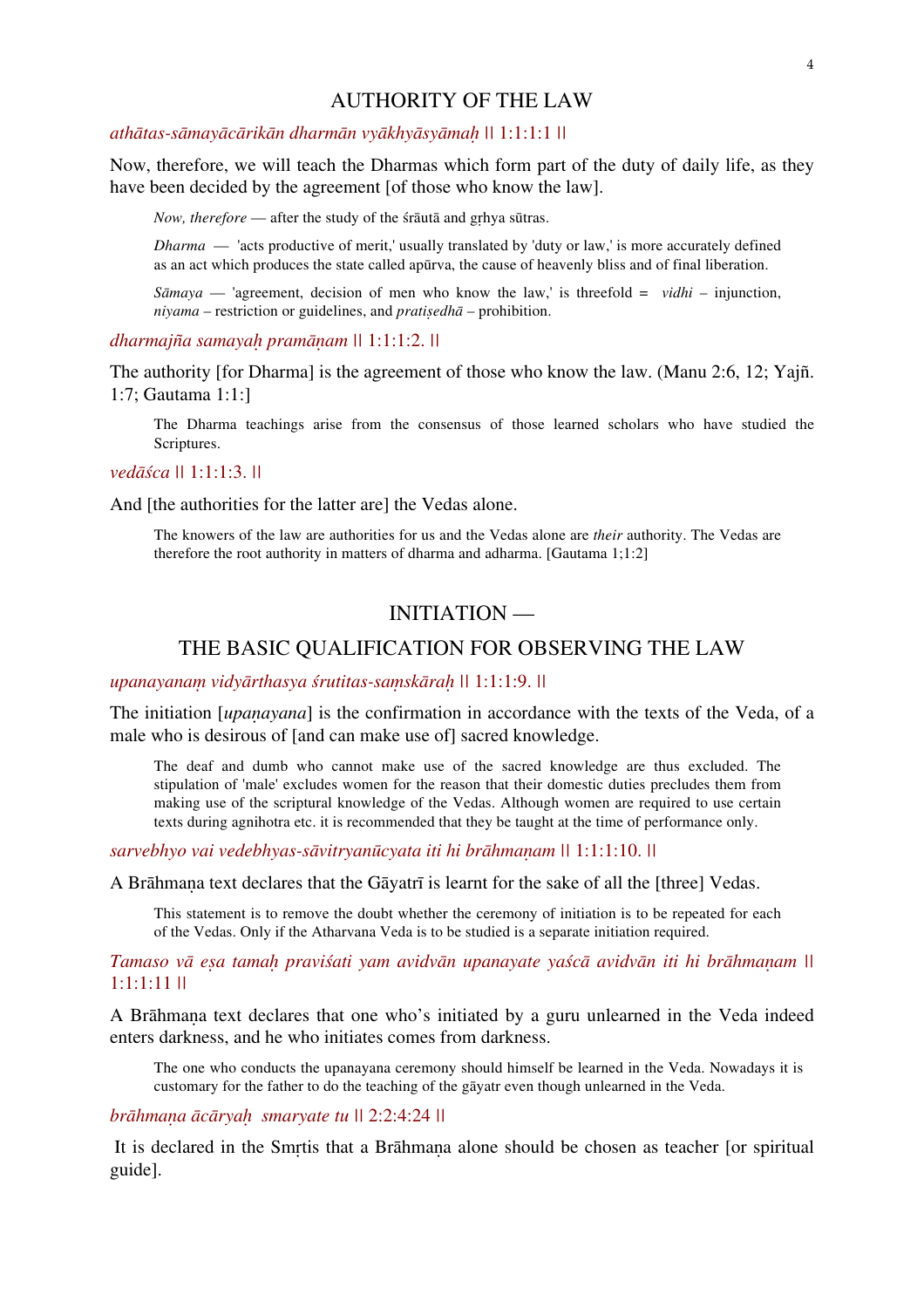The reference in the context is to Vedic study.

#### *Tasminnabhijan avidyā samudetaṃ samāhitaṃ saṃskartāram ipset ||* 1:1:1:12 *||*

One who desires initiation shall seek to obtain a teacher in whose family sacred learning is hereditary, who himself possesses the knowledge of the 6 aṅgas of the Veda [along with the meaning], and who is diligent [in following the law].

*a teacher in whose family sacred learning is hereditary* — it must be remembered that at the time of the sūtras, books were not widely available and learning was confined within families and not institutes of learning.

Samāhita means avoiding the proscribed acts and diligently following the prescribed acts.

#### *Tasminścaiva vidyākarmāntam avipratipanne dharmebhyaḥ ||* 1:1:1:13. *||*

And under him the sacred science must be studied until the end, provided [the teacher] does not fall down from the ordinances of the law.

If the teacher does happen to fall from the practice of Dharma then the student has the right to tactfully upbraid him, if he continues in malpractice the student should leave and find another teacher.

*Tasmād dharmān ācinoti sa ācāryaḥ ||* 1:1:1:14 *||*

He from whom one gathers [*ācinoti*] [the knowledge of] Dharma is called the ācārya [teacher]. (Manu 2:69, Yajñ. 1:15.)

*tasmai na druhyet kadācana ||* 1:1:1:15.*||*

The teacher should never be offended in any way. (Manu 2:144.)

*sa hi vidyātastaṃ janayati | tacchreṣṭhaṃ janma ||* 1:1:1:16,17.*||*

For he gives a second birth to the student by [imparting to him] sacred learning. This [second] birth is the best. (Manu 2:146-148.)

Because it procures spiritual advancement and the means to liberation. The guru is considered a "father" and the students are considered as spiritual sons. The disciples between themselves have the relationship of "guru-brothers."

*śarīram eva mātā-pitarau janayataḥ ||* 1:1:1:18.*||*

The father and the mother produce the body only. (Manu 2:147)

The body is a mere product of matter and is a vehicle for the jīvātman.

# DRESS CODES

#### *yajñopavītī dvi vastraḥ ||* 1:2:6:18. *||*

 If the student wears two garments, he shall wear the upper one after the fashion of the sacred thread at the sacrifices. (Manu 2:63, Taitt Aran. 2:1;3.)

At sacrifices the sacred thread passes over the left shoulder and under the right arm. In other words the garment shall be worn to expose the right shoulder.

*adho nivītas tv eka vastraḥ ||* 1:2:6:19. *||*

But, if one wears a [lower] garment only, one shall wrap it around the lower part of his body.

*āvikaṃ sārva varṇikam ||* 1:1:3:7. *||*

The skin of a sheep is fit to be worn by all castes,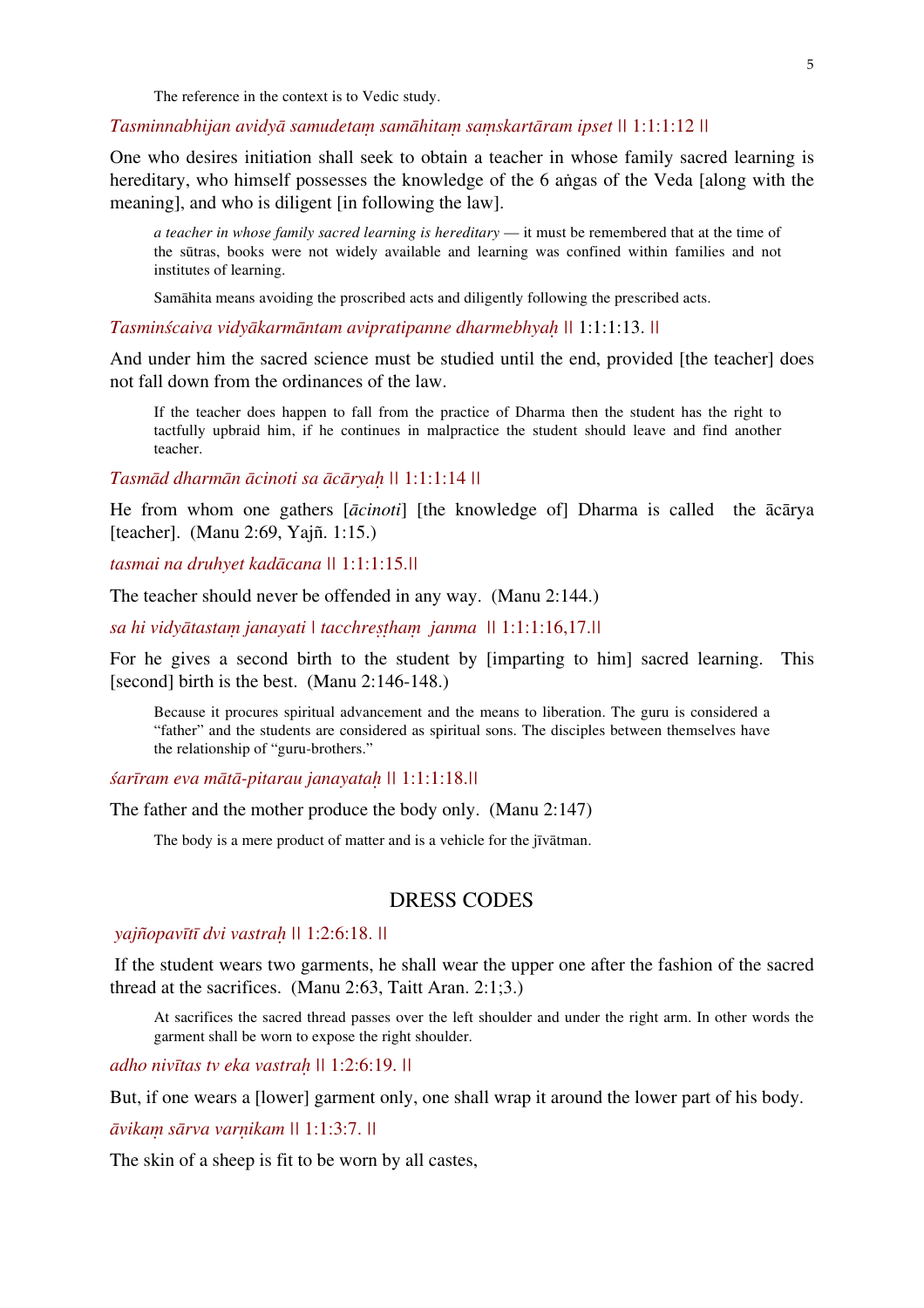## *kambalaśca ||* 1:1:3:8.*||*

And a blanket made of wool.

## *nagno vā ||* 1:5:15:9. *||*

Nor [shall one remain] naked [for a muhurta if it can be helped].

A muhurta is a period of 24 minutes.

# THE PROTOCOLS OF STUDENTSHIP

#### *Ācārya adhīnaḥ syād anyatra patanīyebhyaḥ ||* 1:1:2:19. *||*

He shall obey his teacher, except [when ordered to commit] crimes which cause loss of caste.

Regarding the crimes which cause loss of caste [*pataniya*], see below, 1,7,21;7

*hitakārī guror apratilomayan vācā ||* 1:1:2:20.*||*

One shall do what is beneficial to the teacher, and shall not contradict him. (Manu 2;108, and Yajñ. 1. 27.)

*adha āsana śāyī ||* 1:1:2:21.*||*

One shall always occupy a couch or seat lower [than that of the teacher]. (Manu 2;108, 198)

*tathā kṣāra-lavaṇa madhu māṃsāni ||* 1:1:2:23. *||*

[He should not partake of] spicy condiments, salt, honey or meat.

Regarding the meaning of "*kṣāra*"— 'pungent condiments,' see Haradatta on 2:6, 15, 15. Other commentators explain the term differently. (Manu 2;177; Yajñ. 1, 33; and Aśv. Gri: Su. 1. 22, 2.

*adivā svāpī ||* 1:1:2:24.*||* 

Nor sleep in the day-time.

*agandha sevī ||* 1:1:2:25.*||* 

Nor use perfumes. (Manu 2;177; Yajñ. 1:33.)

*maithunaṃ na caret ||* 1:1:2:26. *||* 

Nor engage in sexual activities. (Manu 2;180.)

*utsanna ślāghaḥ ||* 1:1:2:27.*||* 

Nor embellish oneself [by using ointments and the like]. (Manu 2;178; Yajñ. 1;33.)

*prakṣālayīta tv aśuci liptāni guror asaṃdarśe ||* 1:1:2:29.*||*

But, if the body is soiled by unclean things, one shall clean it [with earth or water], in a place where one is not seen by a Guru.

Here, in the section on the teacher, the word guru designates the father and the rest also. Haradatta.

 *na-apsu ślāghamānaḥ snāyād yadi snāyād daṇḍavat plavet ||* 1:1:2:30.*||*

One should not frolic about in the water whilst bathing; let him float [motionless] like a stick.

The gist of this sūtra is that bathing, which is normally done in a river or public place should be done with restraint and not cause irritation to others using the same ghaṭ for bathing and washing clothes etc.

Another version of the first portion of this Sūtra, proposed by Haradatta, is:—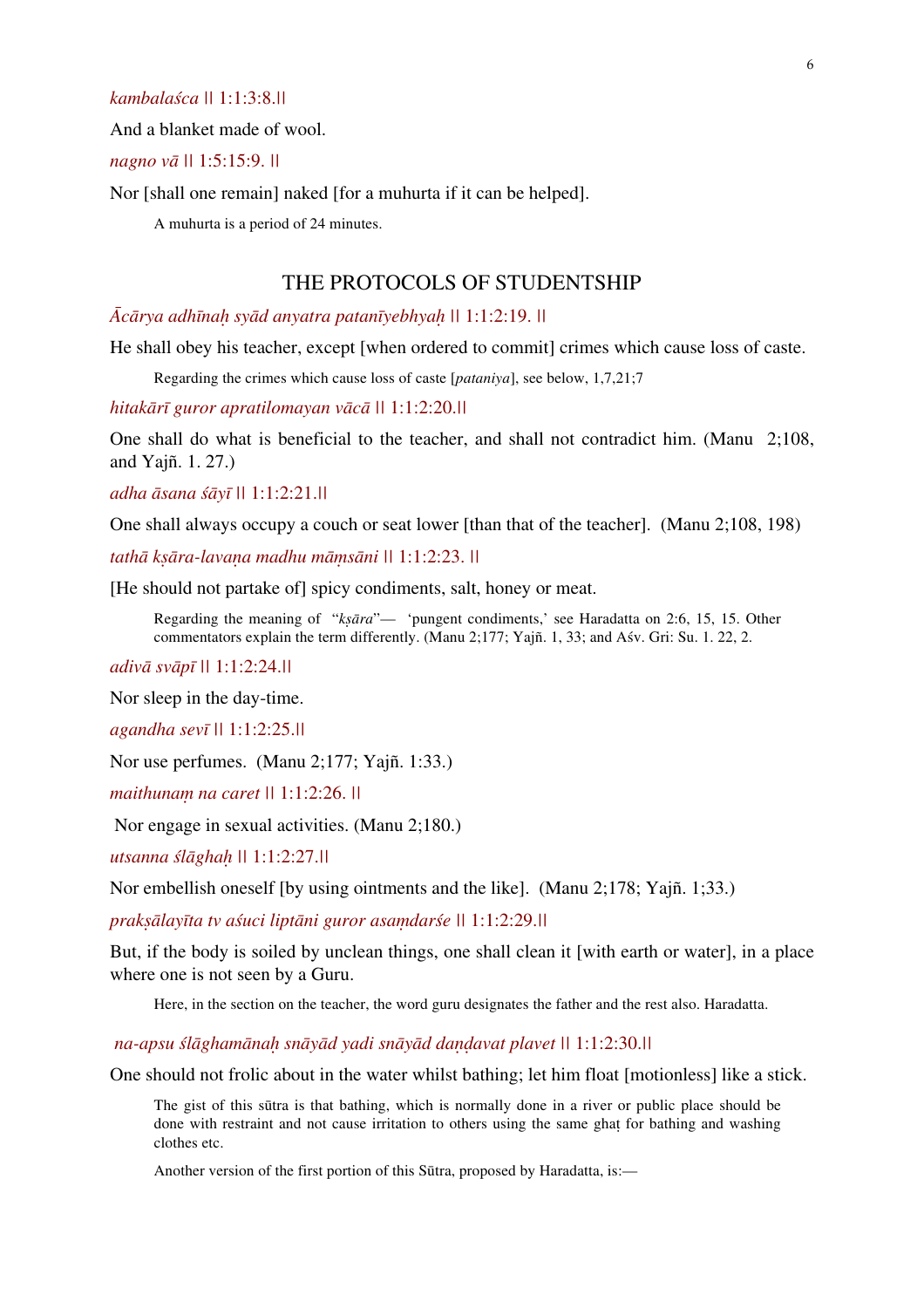'Let him not, whilst bathing, clean himself [with soap powder or the like].' Another commentator takes Sūtra 28 as a prohibition of the daily bath or washing generally ordained for Brāhmanas, and refers Sūtra 29 to the naimittika snāna or 'bathing on certain occasions,' and takes Sūtra 30 as a restriction of the latter.

*anṛtta darśī ||* 1:1:3:11.*||*

Dancing should not be watched [by the student]. (Manu 2:178.)

*sabhāḥ samājāṃś ca-agantā ||* 1:1:3:12.*||*

nor should [a student] attend assemblies [for gambling, etc.], nor join crowds [assembled at festivals].

*a janavāda śīlaḥ ||* 1:1:3:13.*||*

nor should one be addicted to gossiping. (Manu 11:179; Yajñ. 1:33.)

*rahas śīlaḥ ||* 1:1:3:14.*||*

[He should always] be discreet.

*guror udācāreṣv akartā svairi karmāṇi ||* 1:1:3:15.*||*

[a student] should not do anything for his own pleasure in places which his teacher frequents.

'Anything for his own pleasure,' ie. having conversations with friends, making his toilet, 'hanging out' etc.

*mṛduḥ ||* 1:1:3:17.*||*

One should be gentle.

*śāntaḥ ||* 1:1:3:18.*||* 

One should refrain from unsuitable pursuits (or be peaceful).

 *dāntaḥ ||* 1:1:3:19.*||*

And be tireless in fulfilling one's duties;

The explanations of the last two terms, *śānta* [Sūtra 18] and *dānta* [Sūtra 19], are different from those given usually. *Sama* is usually explained as the exclusive direction of the mind towards God,' and *dama* as 'the restraining of the senses' or self-discipline.

*Hrīmān ||* 1:1:3:20.*||* 

[He should be] Modest;

*dṛḍha dhṛtiḥ ||* 1:1:3:21.*||*

Self-controlled

*aglāṃsnuḥ ||* 1:1:3:22.*||*

Energetic;

*akrodhanaḥ ||* 1:1:3: 23.*||*

Free from anger;

*anasūyuḥ ||* 1:1:3:24.*||*

Free from envy.

 *na prekṣeta nagnāṃ striyam ||* 1:2:7:3.*||* 

One shall not look at a naked woman. (Manu 4:53; Yajñ. 1:135)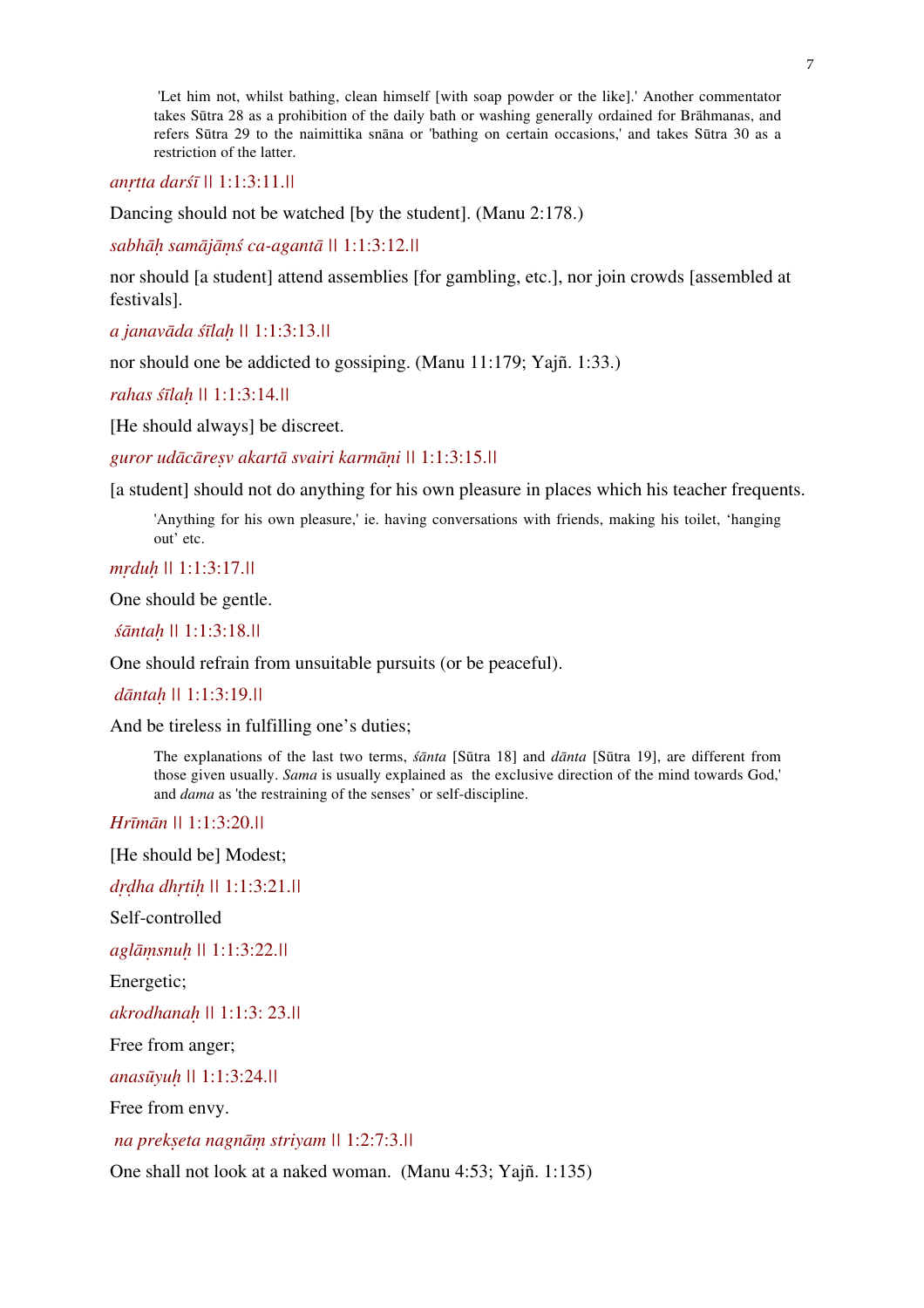*oṣadhi vanaspatīnām ācchidya na-upajighret ||* 1:2:7:4.*||* 

One shall not cut the [leaves or flowers] of herbs or trees, in order to smell them. (Gopathabrāhmaṇa 1:2.)

 *yadi smayeta-apigṛhya smayeta-iti hi brāhmaṇam ||* 1:2:7:7.*||* 

If one smiles, one shall smile covering [the mouth with his hand]; thus says a Vedic text.

 *na-upajighret striyaṃ mukhena ||* 1:2:7:8.*||*

He shall not touch a woman with his face, in order to inhale the fragrance of her body.

 *na-akāraṇād upaspṛśet ||* 1:2:7:10.*||* 

Nor shall he touch [a woman at all] without a particular reason. (Manu 2:179)

A proper reason to touch a woman would be when trying to help her, support her, help her up, steady her from falling etc. Or in the case of a health service provider, for diagnostic or therapeautic purposes.

*ātma praśaṃsāṃ para garhām iti ca varjayet ||* 1:2:7:24.*||* 

One shall avoid self-praise, blaming others, and the like. (Manu 2:179)

 *bhuktvā svayam amatraṃ prakṣālayīta || na ca-ucchiṣṭaṃ kuryāt ||* 1:1:3:36-37.*||*

After eating, one should clean one's own bowl and leave no residue.

 $\mu$ *ucchistam* = 'residue of food' — refers to (a) food left on a plate after some one has eaten, (b) food from which a portion has already been served to someone before the other diners eat. (c) liquid in a bottle from which someone has drunk thus containing their 'backwash'.

na ca-asmai śruti vipratisiddham ucchistam dadyāt || yathā ksāra lavana madhu māmsāni *iti ||* 1:1:4:5-6.*||*

And [the teacher] shall not give him anything [to eat] that is forbidden by the Vedas, [not even as] leavings, such as pungent condiments, salt, honey, or meat [and the like].

These items are permitted to householders but forbidden to students.

*pitur jyeṣṭhasya ca bhrātur ucchiṣṭaṃ bhoktavyam ||* 1:1:4:11.*||* 

A residue left by a father and an elder brother may be eaten.

 *dharma vipratipattāv abhojyam ||* 1:1:4:12.*||*

[But] if they act contrary to the law, one must not eat [their leavings].

If by eating their leavings one should commit a sin because they contain salt etc, he shall not do so — Haradatta.

*niyameṣu tapas śabdaḥ ||* 1:2:5:1.*||* 

The word 'austerity' [must be understood to apply] to [the observance of] the rules [of studentship].

The term *tapas* has many meanings – all of which indicate a 'generation of internal heat'. It can refer to austere yogic practices, self-discipline and meditation as well as the fulfillment or rules and obligations.

 *tad atikrame vidyā karma niḥsravati brahma saha-apatyād etasmāt ||* 1:2:5:2.*||* 

If the rules are transgressed, study drives out the knowledge of the Veda acquired already, from the [offender] and from his children.

The meaning of the phrase, "Study drives out the Veda, which has already been learnt from him who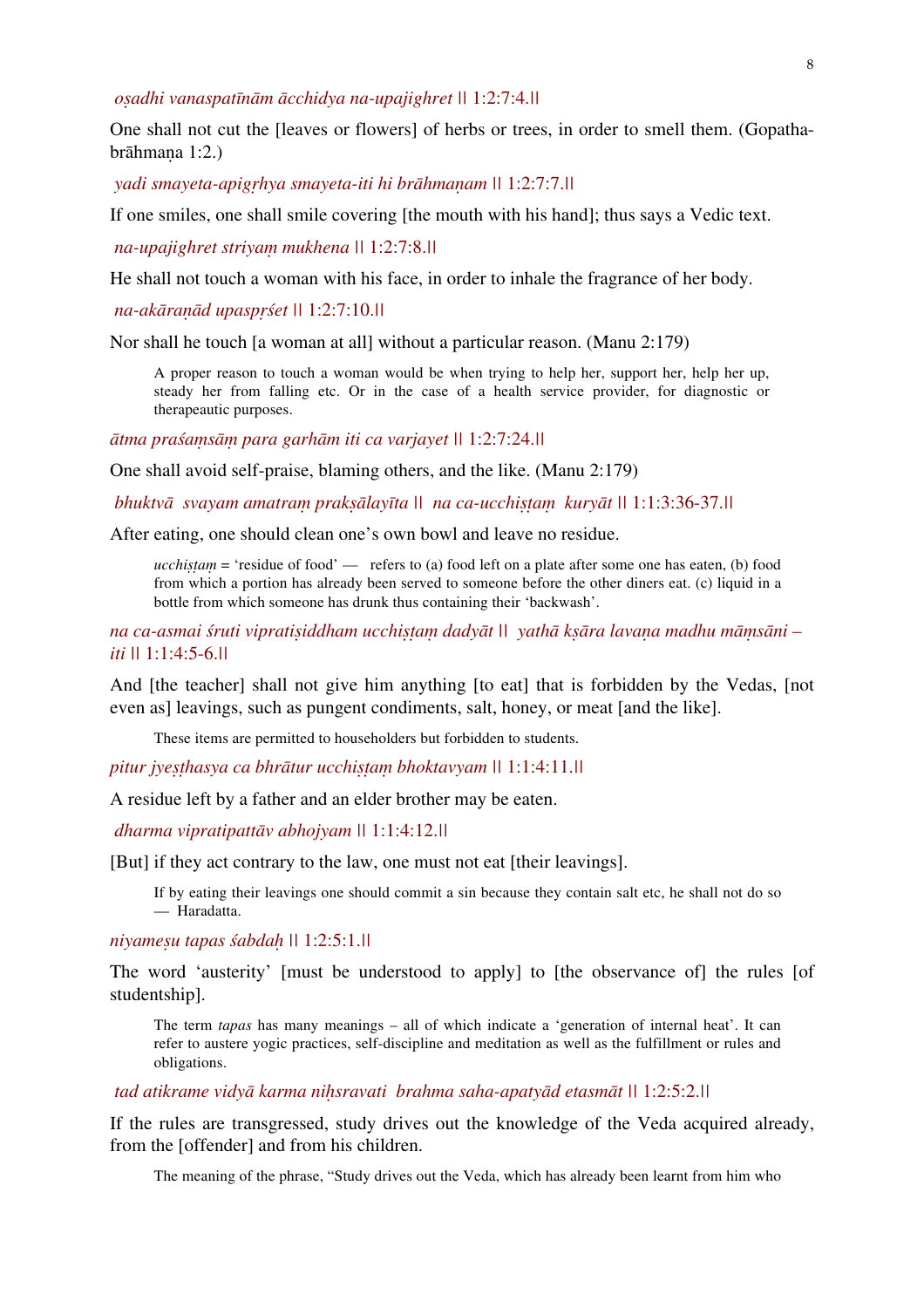studies transgressing the rules prescribed for the student," is, "The Veda recited at the Brahma-yajña [daily study], and other religious rites, produces no effect, ie. gains no merit for the reciter." Manu 3:97. Haradatta gives also the following three explanations of this Sūtra adopted by other commentators:—

a. If these [rules] are transgressed, he loses his capacity for learning, because the Veda forsakes him, etc.

b. If these rules are transgressed, the capacity for learning and the Veda leave him, etc.

c. From him who studies whilst transgressing these rules, the Veda goes out, etc.

*tasmād ṛṣayo- 'avareṣu na jāyante niyama atikramāt ||* 1:2:5:4.*||* 

On account of that [transgression of the rules of studentship] no rsis are born amongst the people of later ages.

Amongst the *avaras* means "amongst the people of modern times, those who live in the Kaliyuga." "No rsis are born" means there are none who see [receive the revelation of] Mantras i.e. Vedic texts."— Haradatta.

# SERVICE OF THE TEACHER

#### *guru prasādanīyāni karmāṇi svastyayanam adhyayana saṃvṛttir iti ||* 1:2:5:9.*||*

[The duties of a student consist in] acts to please the spiritual teacher, the observance [of rules] conducive to his own welfare, and industry in studying.

'Acts to please the teacher are — washing his feet and the like; observance [of rules] conducive to welfare are — obedience to the prohibition to cross a river swimming, to eat pungent condiments, and obedience to the injunction to beg.' — Haradatta.

*ato- 'anyāni nivartante brahmacāriṇaḥ karmāṇi ||* 1:2:5:10.*||* 

Acts other than these need not be performed by a student.

'Acts other than these, such as pilgrimages and the like.' — Haradatta.

 *svādhyāya dhṛg dharma rucis tapsvy ṛjur mṛduḥ sidhyati brahmacārī ||* 1:2:5:11*.||*

A religious student who retains what he has learned, who finds pleasure in the fulfilment of the law, who keeps the rules of studentship, who is upright and forgiving, attains perfection.

What this 'perfection' is has been declared in Sūtras 7, 8. — Haradatta.

 *svapnaṃ ca varjayet ||* 1:1:4:22.*||* 

And one shall avoid sleeping [whilst the teacher is awake].

 *atha-ahar ahar ācāryaṃ gopāyed dharma artha yuktaiḥ karmabhiḥ ||* 1:1:4:23.*||* 

Then [after having risen] he shall assist his teacher daily by acts tending to the acquisition of spiritual merit and of wealth.

Acts tending to the acquisition of merit are here — collecting sacred fuel, Kuśa grass, and flowers for worship. Acts tending to the acquisition of wealth are — gathering fuel for cooking, etc. (Manu 2:182)

 *ceṣṭati ca cikīrṣan-tac chakti viṣaye ||* 1:2:6:28.*||* 

And if the teacher tries [to do something], then [the student] shall offer to do it for him, if it is in his power.

*preṣitas tad eva pratipadyeta ||* 1:2:7:25.*||*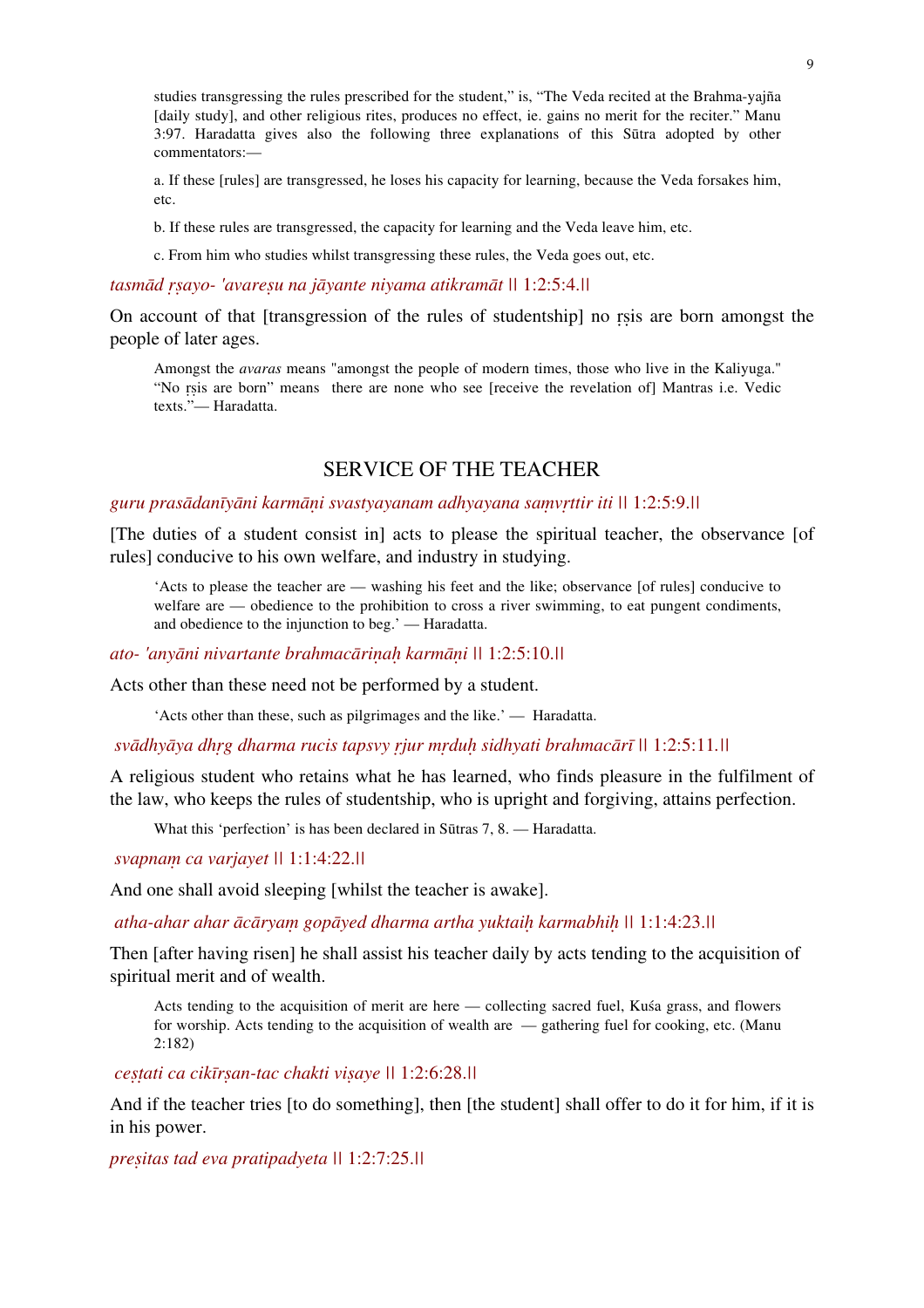If one is ordered [by the teacher to do so something], one shall do just that.

## *sa guptvā saṃviśan brūyād dharma gopāyam ājūgupam aham iti ||* 1:1:4:24.*||*

Having served [the teacher during the day in this manner, one shall say when going to bed]:— "I have protected the protector of the Dharma" [my teacher].

Another explanation of the words spoken by the student is, "O law, I have protected him; protect thou me." (See also Gopatha-brāhmana 1.2.4)

# STUDENT/TEACHER PROTOCOLS

*udite tv āditya ācāryeṇa sametya-upasaṅgrahaṇam ||* 1:2:5:18.*||*

When he meets his teacher after sunrise [coming for his lesson], he shall touch [his feet]. (Manu 2:71)

*upasaṃgrāhya ācārya ity eke ||* 1:2:5:20.*||* 

But some declare that he ought to touch the [feet of his] teacher [at every occasion instead of saluting him].

*śāstuś ca-anāgamād vṛttir anyatra ||* 1:2:7:26.*||* 

On account of incompetence, [one may go] to another teacher [and] study [there].

See above, 1:1:1:13, and note. The purpose of the connection with the teacher is education, if the teacher is incompetant then he should be abandoned.

Here also Haradatta states that the permission to leave the teacher is to be restricted to those who have not solemnly bound themselves to their teacher by undergoing the ceremony of initiation.

*pramādād ācāryasya buddhi pūrvaṃ vā niyama atikramaṃ rahasi bodhayet ||* 1:1:4:25.*||* 

If the teacher transgresses the law through carelessness or knowingly, one shall point it out to him in private.

This is a very interesting guideline — all teachers are also humans who are subjected to the same errors and faults of others. The student should not expect the teacher to be perfect. Vide Taittiriya Upanisad — convocational address.

 *anivṛttau svayaṃ karmāṇy ārabheta ||* 1:1:4:26.*||*

If [the teacher] does not cease [to transgress], one shall perform those religious acts [which ought to be performed by the teacher];

This refers to the obligatory acts of daily living of which the ācārya has been negligent.

#### *nivartayed vā ||* 1:1:4:27.*||*

Or one may return home.

The Sūtra refers to a naiṣṭhika brahmacārin or professed student, who never leaves his teacher's family, and never enters any other order; and it declares his merit to be equal to that of one who becomes a householder. (Manu 2:243, 244; Yajñ. 1;49.50) The purpose of living with the teacher is to obtain an education, if this contract is not being fulfilled then the student may leave the ācārya and return home.

*sarva ahṇaṃ su yukto'adhyayanād anantaro-'adhyāye || tathā guru karmasu ||*1:2:5:23,24*||* 

One shall be very attentive the whole day long, never allowing the mind to wander from the lesson during the [time devoted to] studying, and [at other times one shall be attentive] to the business of the teacher.(Manu 2:19l)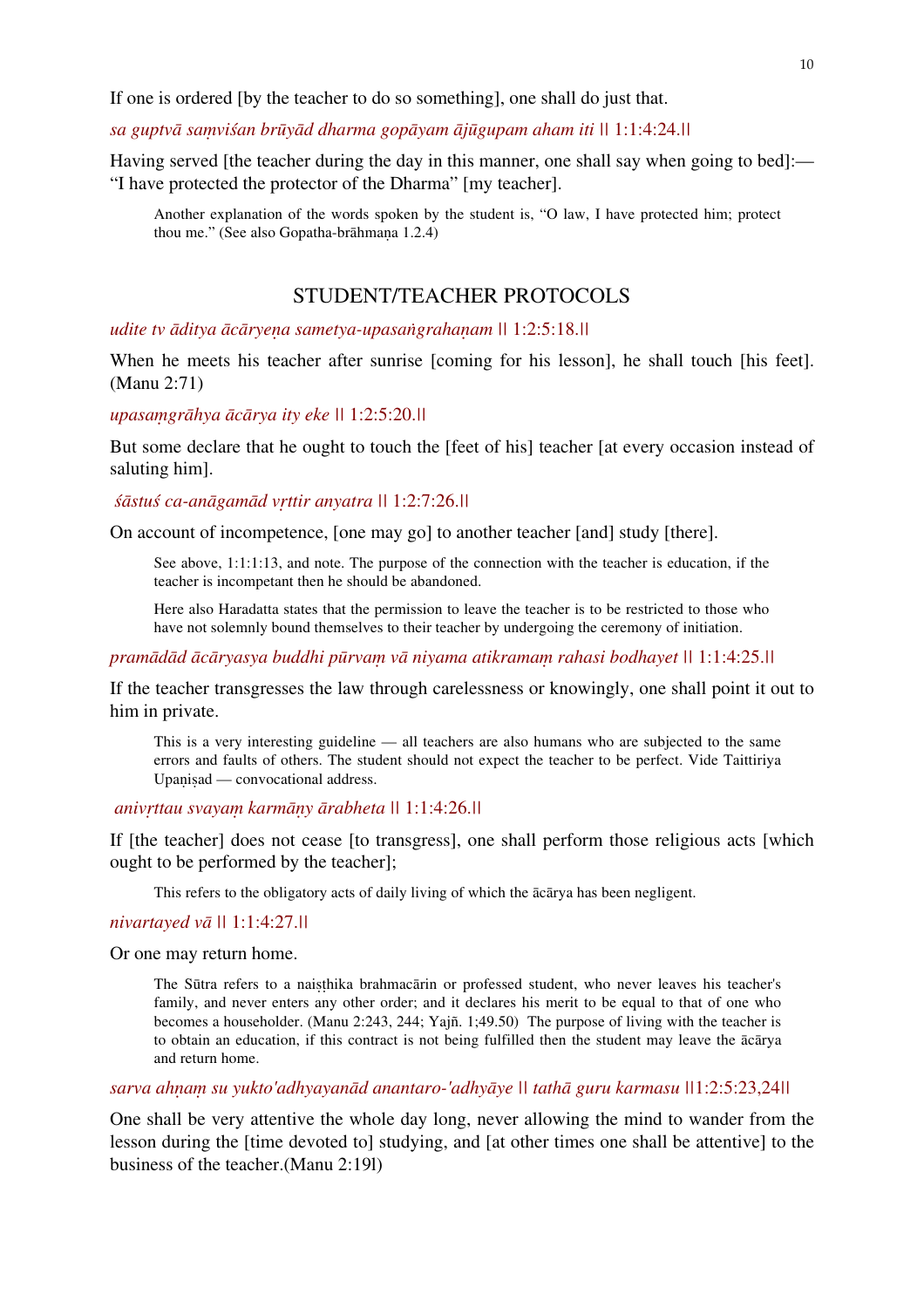One should help the teacher in whatever other business he is engaged in.

*āhūta adhyāyī ca syāt ||* 1:2:5:26.*||* 

And one shall study after having been called by the teacher [and not request the teacher to begin the lesson]. (Yajñ. 1:27; Manu 2:19l.)

sadā niśāyām gurum samveśayet tasya pādau praksālya samvāhya || 1:2:6:1.||

Every day he shall put his teacher to bed after having washed his [teacher's] feet and after having massaged him. (Manu 2:209.)

*anujñāta saṃviśet ||* 1:2:6:2.*||*

One shall retire to rest after having received [the teacher's permission]. (Manu 2:194.)

*na ca-enam abhiprasārayīta ||* 1:2:6:3.*||* 

And one shall not stretch out the feet towards him.

*na khaṭvāyāṃ sato-'bhiprasāraṇam asti-ity eke ||* 1:2:6:4.*||* 

Some say, that it is not [offensive] to stretch out the feet [towards the teacher], if he be lying on a bed.

'But, in Apastamba's opinion, it is offensive even in this case.' — Haradatta.

 *na ca-asya sakāśe saṃviṣṭo bhāṣet ||* 1:2:6:5.*||* 

And one shall not address [the teacher], whilst one is in a reclining position. (Manu 2:195.)

*abhibhāṣitas tv āsīnaḥ pratibrūyāt ||* 1:2:6:6.*||* 

But one may answer [the teacher] sitting [if the teacher himself is sitting or lying down]. (Manu 2:196.)

*anūtthāya tiṣṭhantam ||* 1:2:6:7.*||*

And if [the teacher] stands, [one shall respond] after having risen also.

*gacchantam anugacchet anugam ||* 1:2:6:8.*||* 

One shall walk behind, if he walks.

*dhāvantam anudhāvet ||* 1:2:6:9.*||*

One shall run after him, if he runs.

*na sa upānah veṣṭitaśirā avahita pāṇir avadhā vā-āsīdet ||* 1:2:6:10.*||* 

One shall not approach [the teacher] with shoes on, or the head covered, or holding [implements].

*adhvā-āpannas tu karma yukto vā-āsīdet || na ced upasīdet ||* 1:2:6:11,12 ||

But on a journey or occupied in work, one may approach him [with shoes on, with his head covered, or holding implements], provided one does not sit down quite near [to the teacher].

devam iva-ācāryam upāsīta-avikathayann avimanā vācam śuśrūsamāno- 'sya || 1:2:6:13.||

One shall approach his guru with the same reverence as a deity, without telling idle stories, attentive and listening eagerly to his words.

## *anupastha kṛtaḥ ||* 1:2:6:14.*||*

[He shall not sit near him] with one leg placed on the other.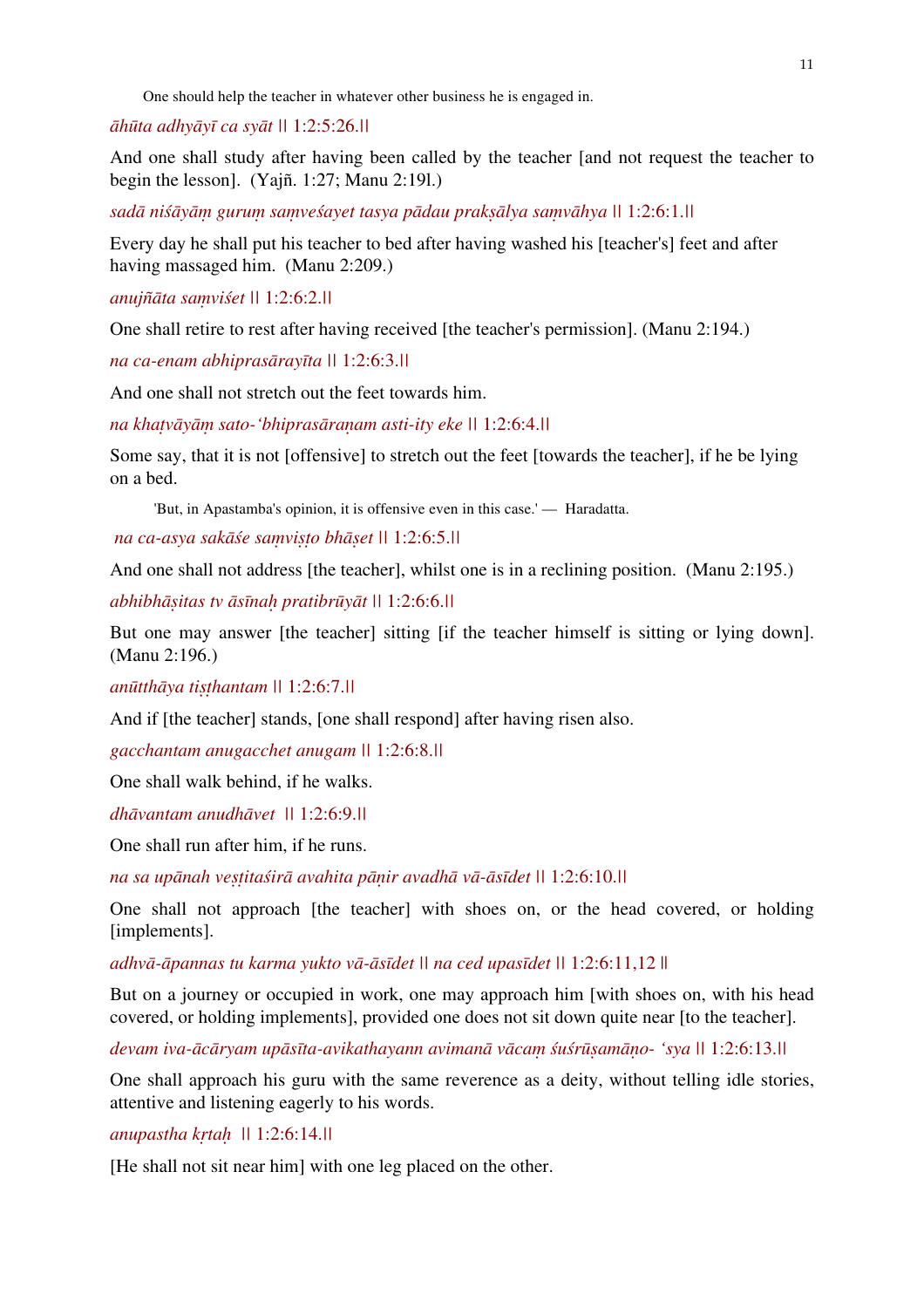## *anuvāti vītaḥ ||* 1:2:6:15.*||*

If [on sitting down] the wind blows from the student towards the guru, he shall change his place. (Manu 2:203)

*apratiṣṭabdhaḥ pāṇinā || anapaśrito- 'nyatra ||* 1:2:6:16,17.*||*

[He shall sit] without supporting himself with his hands [on the ground], without leaning against something [as a wall or the like].

*sabhā nikaṣa kaṭa svastarāṃś ca ||* 1:2:8:13.*||*

[At his teacher's command] he shall also enter an assembly, ascend a roller [which his teacher drags along], sit on a mat of fragrant grass or a couch of straw [together with his teacher].

'The roller is an implement used by farmers, with which the ploughed land is made even. If one person ascends it and another drags it along, the ground becomes even. If that is dragged by the teacher, the student shall ascend it at his command. He shall not disobey from fear of the unseemliness of the action.' — Haradatta.

*na-anabhibhāṣito gurum abhibhāṣeta priyād anyat ||* 1:2:8:14.*||* 

If not addressed by a Guru, he shall not speak to him, except [in order to announce] good news.

# *vyupatoda vyupajāva vyabhihāsa udāmantraṇa nāmadheya grahaṇa preṣaṇāni-iti guror varjayet ||*1:2:8:15.*||*

He shall avoid touching a Guru [with his finger], whispering [into his ear], laughing [into his face], calling out to him, pronouncing his first name or giving him orders and the like [acts].

*āpady arthaṃ jñāpayet ||* 1:2:8:16.*||* 

In time of need he may attract attention [by any of these acts].

ācārya prācārya samnipāte prācāryāya-upasamgrhya-upasamjighrksed || 1:2:8:19.||

If his teacher and his teacher's teacher meet, he shall touch the feet of his teacher's teacher, and then show his desire to do the same to his teacher.

*desācāryam, pratiṣedhed itaraḥ ||* 1:2:8:20.*||*

The other [the teacher] shall [then] forbid it.

*lupyate pūjā ca-asya sakāśe ||* 1:2:8:21.*||* 

And [other marks of] respect [due to the teacher] are omitted in the presence of the [teacher's teacher].

If one is in the presence of both his guru and his guru's guru (parama-guru) then all the protocol of respect should be paid to the parama-guru and not to the guru. Out of courteousy one may "attempt' to do the same to his own guru but the guru should restrain him.

*samādiṣṭam adhyāpayantaṃ yāvad adhyayanam upasaṃgṛhṇīyāt ||* 1:4:12:13.*||* 

[A student] shall touch the feet of a person, who teaches him at the request of his [regular] teacher], as long as the instruction lasts.

This rule is a supplement to 1. 2. 7, 29.

*nityam arhantam ity eke ||* 1:4:12:14.*||*

Some [declare, that he shall do so] always, [if the substitute is] a worthy person.

'A worthy person,' ie. on account of his learning or character. — Haradatta.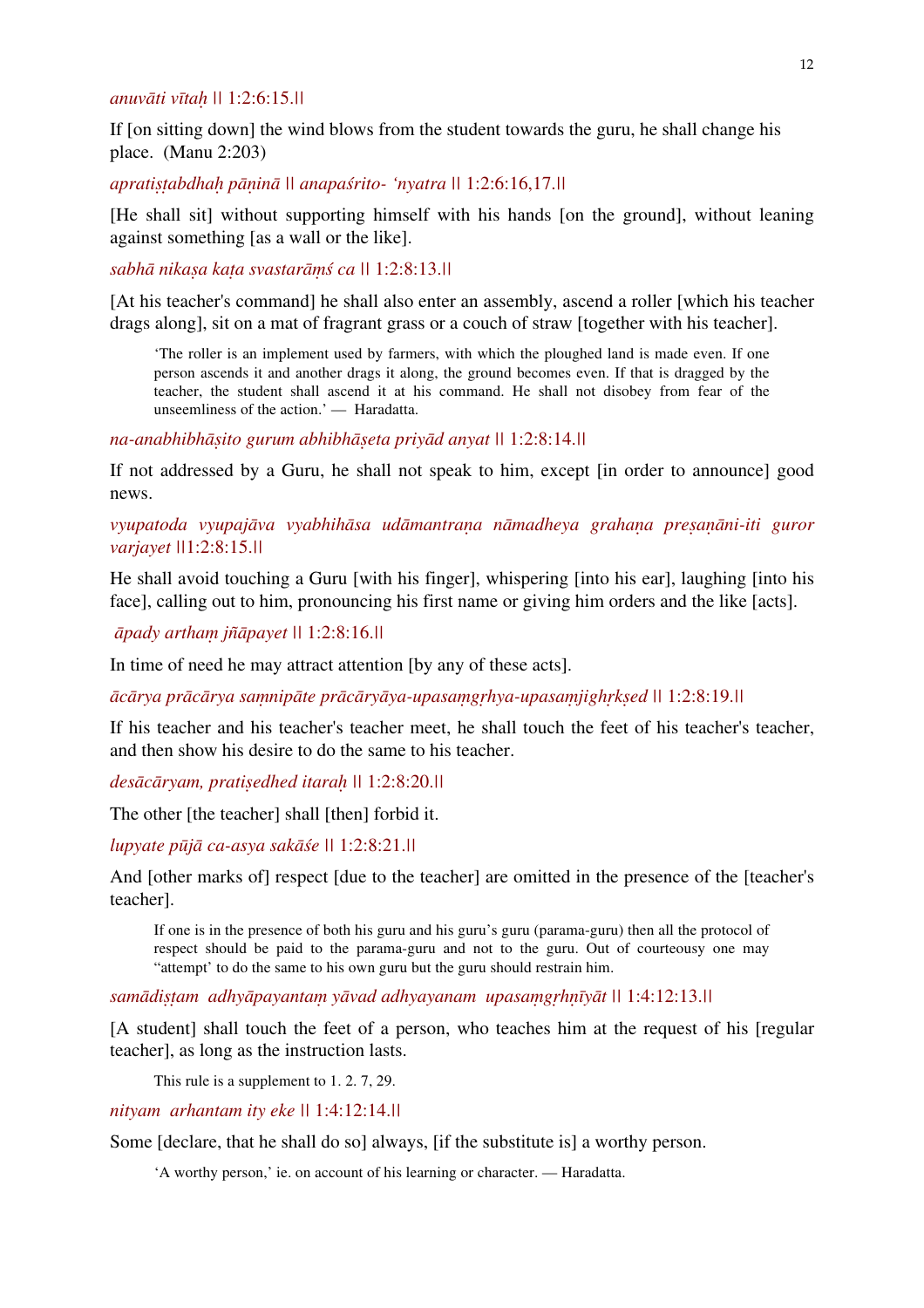## *na gatir vidyate ||* 1:4:12:15.*||*

But obedience [as towards the teacher] is not required [to be shown towards such a person].

## *vṛddhānāṃ tu ||* 1:4:12:16.*||*

And [students] older [than their teacher need not do him obedience].

'According to some, this rule refers only to the time after the instruction has been completed; according to others, to the time of studentship.' — Haradatta. But see Manu 2:151 seq.

## *brahmaṇi mitho viniyoge na gatir vidyate ||* 1:4:12:17.*||*

If [two persons] each teach each other mutually [different redactions of] the Veda, obedience [towards each other] is not ordained.

antevāsy anantevāsī bhavati vinihita ātmā gurāv anaipunam āpadyamānah || 1:2:8:26.||

That student who, attending to two [teachers], accuses his [principal and first] teacher of ignorance, remains no [longer] a student.

Another commentator says, "That student who offends his teacher in word, thought, or deed, and directs his mind improperly, ie. does not properly obey, no longer should remain a student." — Haradatta.

*stutiṃ ca guroḥ samakṣaṃ yathā su snātam iti ||* 1:11:32:10.*||*

One should avoid self-praise in front of the teacher, saying, 'I have properly bathed or the like.'

*datvā ca na-anukathayet ||* 1:2:7:22.*||*

And having paid [the fee], one shall not boast of having done so.

*kṛtvā ca na-anusmaret ||* 1:2:7:23.*||* 

And one shall not remember what one may have done [for the teacher].

 *sthāna āsana caṅkramaṇa smiteṣv anucikīrṣan ||* 2:2:5:8.*||* 

He shall follow [his teacher] in rising, sitting, walking about, and smiling.

In other words he shall do these acts only after his teacher has done them.

samnihite mūtrā purīsa vāta karma-uccair bhāsā hāsa sthevana danta skavana nihśrnkhana *bhrukṣepaṇa tālana niṣṭhyāni-iti ||* 2:2:5:9.*||*

In the presence [of the teacher] one shall not defecate, fart, speak aloud, laugh, spit, clean the teeth, blow the nose, frown, clap hands, nor snap fingers.

 *dāre prajāyāṃ ca-upasparśana bhāṣā visrambha pūrvāḥ parivarjayet ||* 2:2:5:10.*||* 

Nor shall one tenderly embrace or address caressing words to his spouse or children.

*vākyena vākyasya pratīghātam ācāryasya varjayet || śreyasāṃ ca ||* 2:2:5:11,12.*||*

One shall not contradict what the teacher says, nor those that are one's superiors.

Contradict out of insolence or cheek, but if there are inconsistencies in the teaching one may make these known and seek clarification.

*sarva bhūta parīvāda ākrośāṃś ca ||* 2:2:5:13.*||* 

[One shall not] blame or deprecate any sentient being.

Haradatta states that 'deprecating' is forbidden here once more in order that it should be particularly avoided.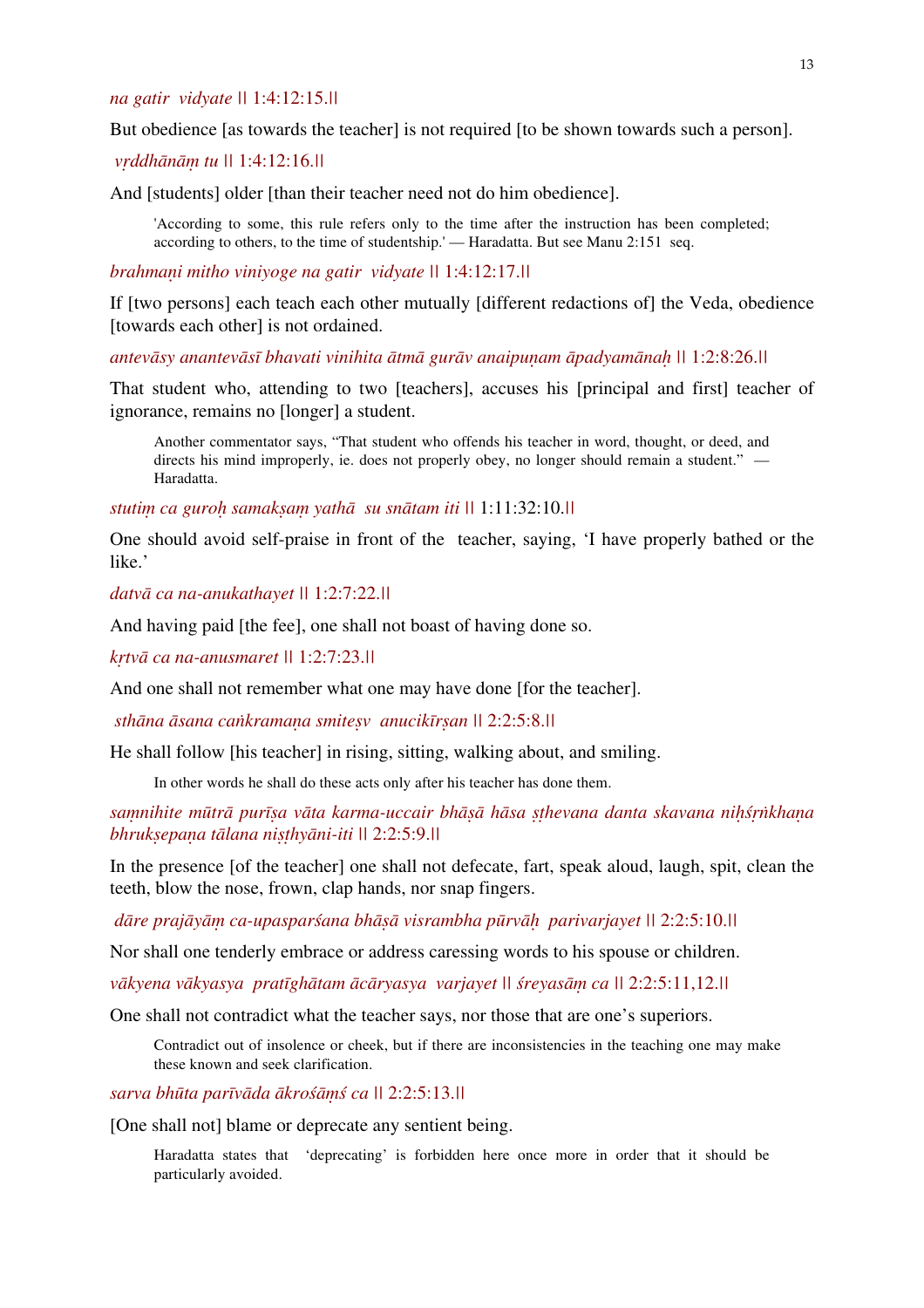## *vidyayā ca vidyānām ||* 2:2:5:14.*||*

[One shall not revile one branch of] sacred learning by [invidiously comparing it with] another.

 For example, one shall not say, "The Rig Veda is sweet to the ear, the other Vedas grate on the ear," or "the Taittiriya Veda is a śākha consisting of leavings," or "the Brāhmana proclaimed by Yajñavalkya is of modern origin." — Haradatta. 'The second sentence refers to the story that Yajñavalkya vomited the Black Yajur Veda, and his fellow-students, becoming partridges, picked it up. Regarding the third sentence, see Vārttika on Pānini 4, 3, 105,

*muhūṃś ca-ācārya kulaṃ darśana artho gacched yathāśakty adhihastyam ādāya-api danta prakṣālanāni-iti ||* 1:2:8:22.*||*

And [if he does not live in the same village], he shall go frequently to his teacher's residence, in order to see him, and bring him some [present], with his own hand, be it even only a stick for cleaning the teeth. Thus [the duties of a student have been explained].

# CONDUCT OF THE TEACHER

#### *tasmin guror vṛttiḥ ||* 1:2:8:23.*||*

[Now] the conduct of a teacher towards his student [will be explained].

*putram iva-enam anukāṅkṣan sarva dharmeṣv anapacchādayamānaḥ su-yukto vidyāṃ grāhayet ||* 1:2:8:24 *||* 

Loving him like his own son, and being attentive, he shall teach him the sacred science, without hiding anything in the whole law.

*na ca-enam adhyayana vighnena-ātma artheṣu-uparundhyād anāpatsu ||* 1:2:8:25.*||* 

And he shall not employ him for his own purposes to the detriment of his studies, except in times of distress.

*adhyayana arthena yaṃ codayen na ca-enaṃ pratyācakṣīta || na ca-asmin doṣaṃ paśyet ||*  1:4:14:3,4*||* 

One whom [a student] asks for instruction, shall certainly not refuse it; Provided he does not see in him a fault, [which disqualifies him from being taught]. (Manu 2:109-115.)

*śayānaś ca-adhyāpanaṃ varjayet ||* 1:11:32:3.*||* 

One shall not teach whilst lying on a bed.

 *na ca tasyāṃ śayyāyām adhyāpayed yasyāṃ śayīta ||* 1:11:32:4.*||* 

Nor shall one teach [sitting] on that bed on which he lies [at night with his wife].

*tad dravyāṇāṃ ca na kathayed ātma saṃyogena-ācāryaḥ ||* 1:2:8:6.*||* 

And the teacher shall not mention the possessions of the [student] with the intention to obtain them.

'If the teacher comes to the house of his [former] student [who has become a householder], he shall, for instance, not say, "Oh, what a beautiful dish!" in such a manner; that his desire to obtain it becomes apparent.' — Haradatta.

*ācāryo- 'apy anācāryo bhavati śrutāt pariharamāṇaḥ ||* 1:2:8:27.*||*

A teacher also, who neglects the instruction [of the student], no [longer] remains a teacher.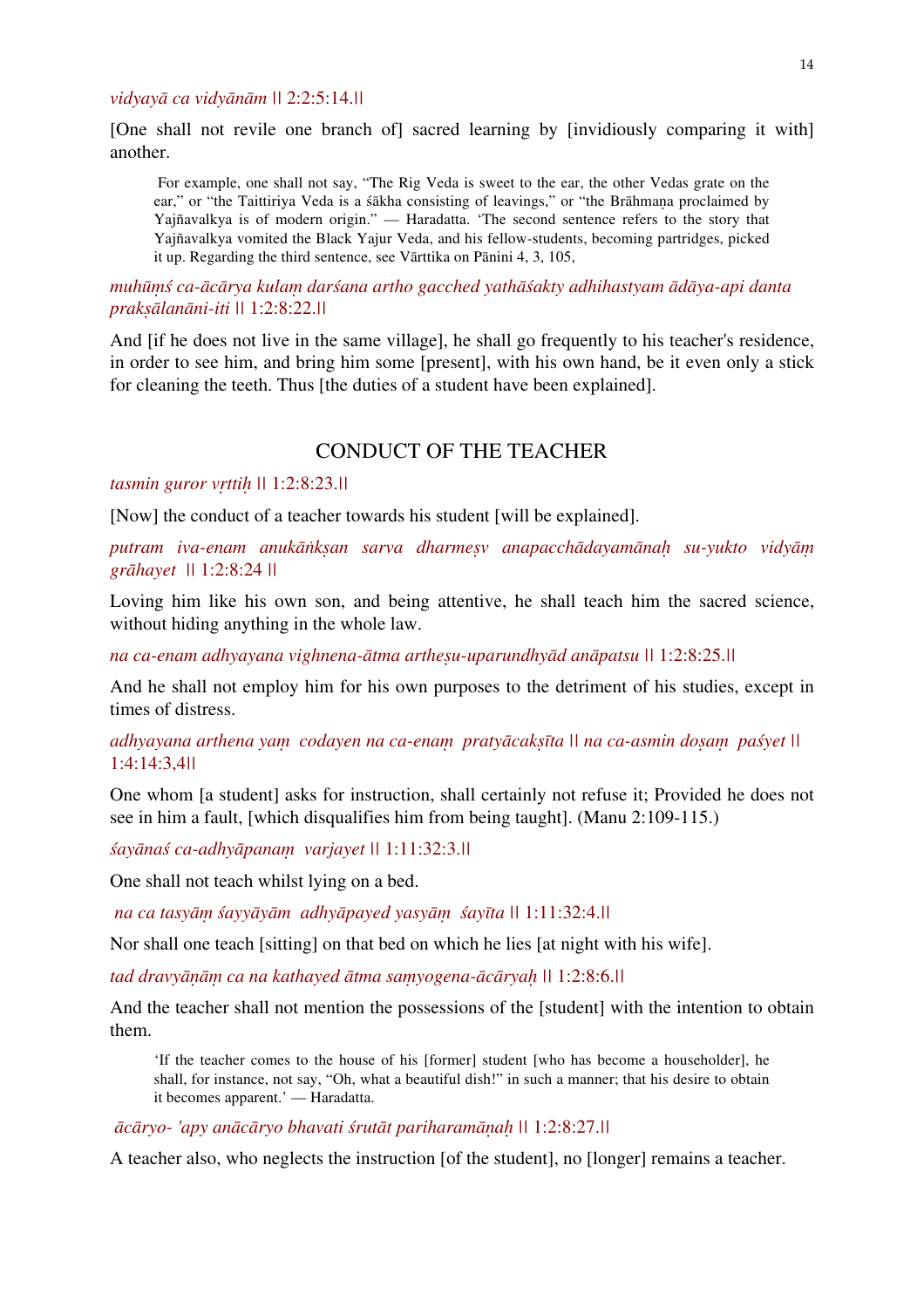*aparādheṣu ca-enaṃ satatam upālabheta ||* 1:2:8:28.*||*

If the [student] errs, [the teacher] shall always reprove him.

abhitrāsa upavāsa udaka upasparśanam adarśanam iti dandā yathāmātram ā nivrtteh || 1:2:8:29.*||* 

Threatening, fasting, bathing in [cold] water, and banishment from the teacher's presence are the punishments [which are to be employed], according to the greatness [of the fault], until [the student] stops [offending].

The first sanction should be threatening, if this doesn't work then the student should be made to fast or bathe in cold water, or if the student is still not corrected then he should be banished from the class for a certain time. [See also Manu 8:299, where corporal punishment is permitted but apparently Āpastamba doesn't approve of it.]

 *nivṛttaṃ carita brahmacaryam anyebhyo dharmebhyo- 'nantaro bhava-ity atisṛjet ||*  1:2:8:30.*||*

He shall dismiss [the student], after he has performed the ceremony of the *Samāvartana* (graduation ceremony) and has finished his studentship, with these words, 'Apply yourself henceforth to other duties.'

*na samāvṛtte samādeśo vidyate ||* 1:4:12:5.*||* 

There is no provision for orders to be given [by the ācārya] to a graduate student.

Haradatta gives as an example the order to fetch water, and adds that a voluntary act on a former student's part ought not to be forbidden. In other words once a student has graduated the teacher has no authority to issue orders to him — he is completely independent but may if he wishes he may perform voluntary acts to please the teacher.

 *samāvṛttaṃ ced ācāryo- 'abhyāgacchet tam abhimukho- ' abhyāgamya tasya- upasaṃgṛhya na bībhatsamāna udakam upaspṛśet puraskṛtya- upasthāpya yathā upadeśaṃ pūjayet ||*  2:2:5:4.*||*

If the [former] teacher visits him after he has returned home, he shall go out to meet him, and touch his [feet], without washing afterwards showing disgust. He shall let him enter the house first, and then fetch [the materials necessary for a hospitable reception], and honour him according to the rule.

Though he may suspect that the teacher had been defiled by the touch of a Candala or the like, still he shall not show disgust nor wash himself.' — Haradatta.

Regarding the rule of receiving guests, see below, 2:4, 8, 6 seq.

niveśe hi vṛtte naiyamikāni śrūyante || 1:4:12:22. ||

For after the student has settled as a householder, he is ordered by the Veda, to perform the daily rites.

The housholder has duties towards his family and society and thus should not be staying away from his family for 2 whole months in order to continue his studies.

 *agnihotram atithayaḥ ||* 1:4:14:1.*||*

[That is to say] the Agnihotra and hospitality,

The Agnihotra, i.e. certain daily oblations of clarified butter. Atithayah is the daily feeding of strangers and travellers who happen to pass through the village.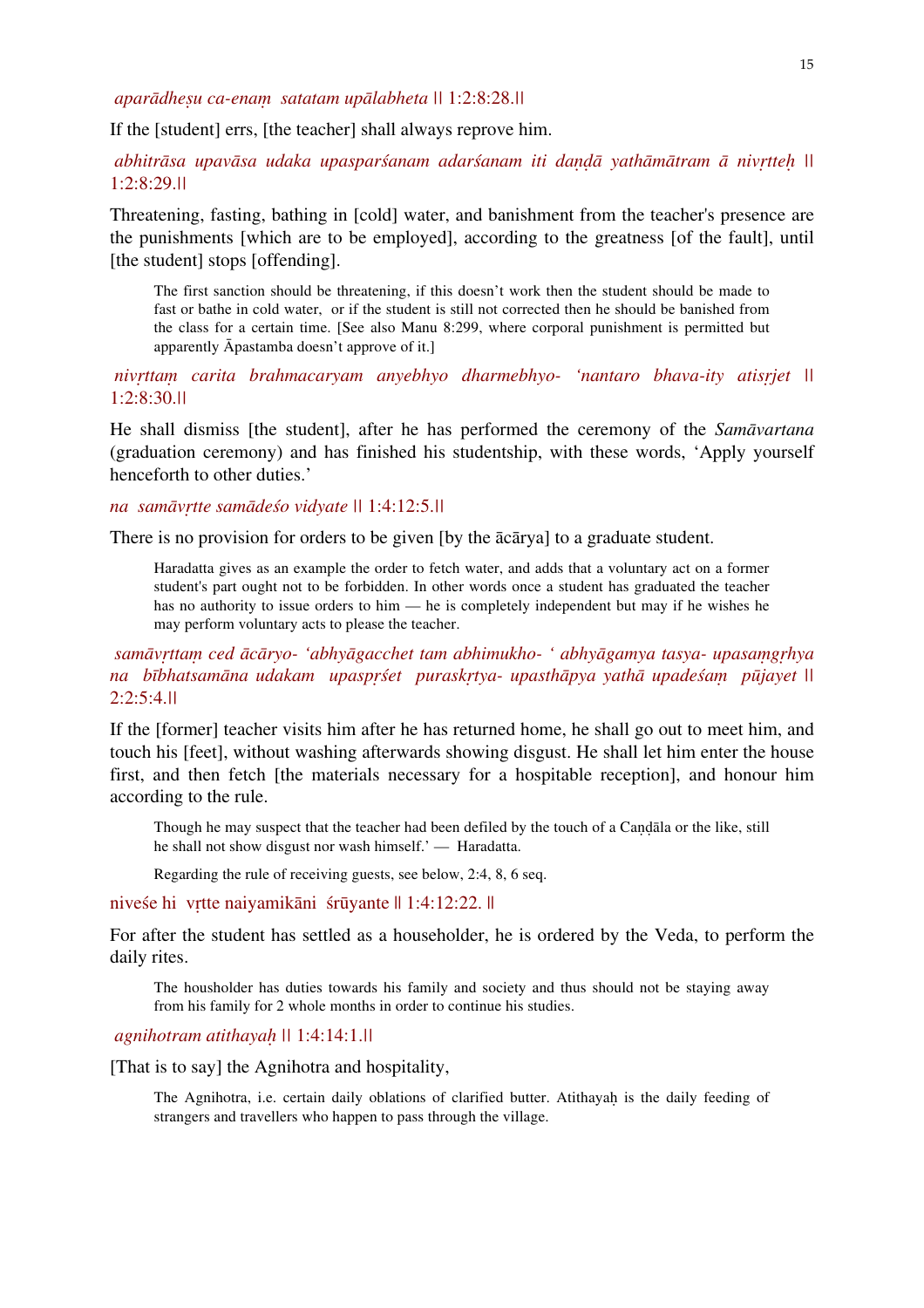# PROTOCOLS WITH THE ĀCĀRYA'S FAMILY

## anyatra-upasamgrahanād ucchista asanāc ca-ācāryavad ācārya dāre vrttih \\til 1:2:7:27.\\til

One shall behave towards his teacher's wife as towards the teacher himself, but shall not touch her feet, nor eat the residue of her food. (Manu 2:208 -212)

 *tathā samādiṣṭe 'dhyāpayati ||* 1:2:7:28.*||*

So also [shall he behave] towards one who teaches him at [the teacher's] command,

'The use of the present tense – "*adhyāpayati*," shows that this rule holds good only for the time during which he is taught by such a person.' — Haradatta.

 *vṛddhatare ca sa brahmacāriṇi ||* 1:2:7:29.*||* 

And also to a fellow-student who is superior [in learning and years].

Because [an older fellow-student] is of use to him, according to the verse:—One-fourth [of his learning] a student receives from his teacher, one-fourth he acquires by his own intelligence, onefourth from his fellow-students, one-fourth he is taught by time. — Haradatta.

 *ucchiṣṭa aśana varjam ācāryavad ācārya-putre vṛttiḥ ||* 1:2:7:30.*||* 

He shall behave to his teacher's son [who is superior to himself in learning or years] as to his teacher, but not eat the residue of his food. (Manu 2:207-209.)

#### *samāvṛttasya-apy etad eva sāmayācārikam ||* 1:2:7:31.*||*

Though he may have returned home, the conduct towards his [teacher and the rest] which is prescribed by the rules of conduct settled by the agreement [of those who know the law, must be observed by him to the end].

## SEATING PROTOCOL

 *abhimukho- 'nabhimukham ||* 1:2:6:20.*||* 

One shall face the teacher though the latter does not face him. (Manu 2:197.)

*anāsanno- 'natidūre ||* 1:2:6:21.*||*

One shall sit neither too near to, nor too far [from the teacher],

*yāvad āsīno bāhubhyām prāpnuyāt ||* 1:2:6:22.*||* 

[But] at such a distance, that [the teacher] may be able to reach him with his arms [without rising].

 *aprati vātam ||* 1:2:6:23.*||*

[He shall not sit in such a position] that the wind blows from the teacher, towards himself.

 *eka adhyāyī dakṣiṇaṃ bāhuṃ praty upasīdet ||* 1:2:6:24.*||* 

[If there is] only one student, one shall sit at the right hand [of the teacher].

The formality is to prostrate when coming into the presence of the ācārya and then sit to his right.

*yathā avakāśaṃ bahavaḥ ||* 1:2:6:25.*||*

If there are many, [they may sit] as it may be convenient.

*tiṣṭhati ca na-āsīta -anāsana yoga vihite ||* 1:2:6:26.*||* 

If the master [is not honoured with a seat and] stands, the [student] shall not sit down.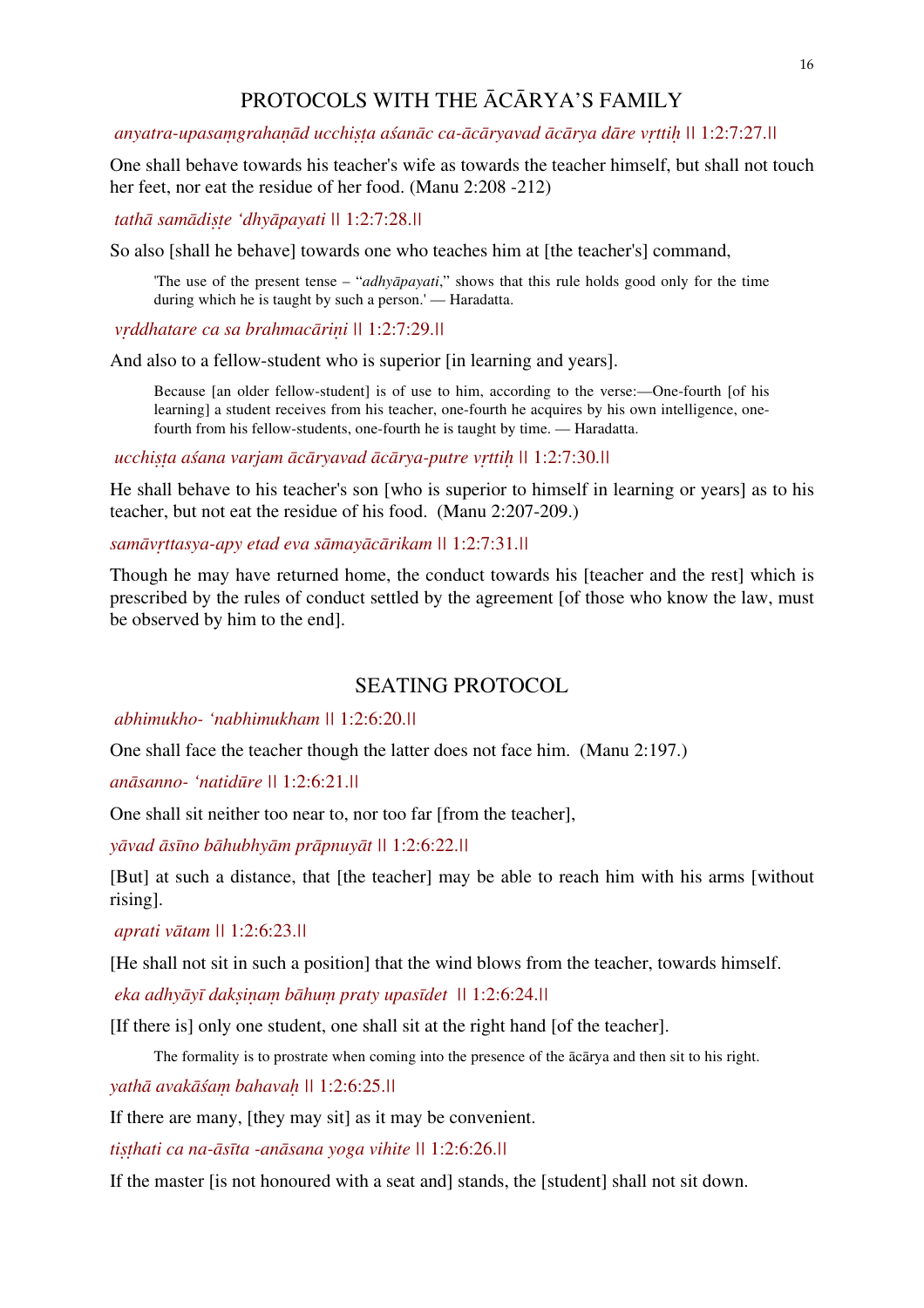When accompanying a teacher on a visit, if a seat is not offered to the teacher, the student should not sit down either.

*uccaistarāṃ na-āsīta ||* 1:2:8:8.*||*

He shall not sit on a seat higher [than that of his teacher].

 *tathā bahu pāde ||* 1:2:8:9.*||* 

Nor on a seat that has more legs [than that of his teacher].

*sarvataḥ pratiṣṭhite ||* 1:2:8:10.*||*

Nor on a seat that stands more firmly fixed [on the ground than that of his teacher].

'When he gives to his teacher a wooden seat [with legs], he shall not sit on a cane-seat [without legs], for the latter touches the ground on all sides.' — Haradatta.

*śayyā āsane ca-ācarite na-āviśe ||* 1:2:8:11.*||* 

Nor shall one sit or lie on a couch or seat which is used [by the teacher]. (Manu 2:119.)

*yānam ukto- 'dhvany anvārohet ||* 1:2:8:12.*||* 

If he is ordered [by his teacher], he shall on a journey ascend a carriage after him.

This rule is an exception to 1. 2. 7, 5. Manu 2:204.

āsane śavane bhaksye bhoive vāsasi vā samnihite nihīnatara vrttih svāt || 2:2:5:5. ||

If [his former teacher is] present, he himself shall use a seat, a bed, food, and garments inferior to, and lower [than those offered to the teacher].

*tiṣṭhan savyena pāṇinā- anugṛhya-ācāryam ācamayet ||* 2:2:5:6.*||* 

Standing [slighty bent], one shall place the left hand [under the water-vessel, and bending with his other hand its mouth downwards], he shall offer to his teacher water for sipping.

According to Haradatta, the repetition of the word ācāryam, 'the teacher,' in this Sūtra, indicates that the rule holds good not only when the teacher comes as a guest to his former student, but on every occasion when he receives water for sipping.

## PROTOCOLS IN THE PRESENCE OF OTHER GURUS

 *na ca-asya sakāśe- 'nvak sthāninam upasaṃgṛhṇīyāt ||* 1:2:6:29.*||* 

And, if his teacher is near, one shall not touch [the feet of] another Guru who is inferior [in dignity];

The term Guru includes a father, maternal uncle, etc. [see above], and these are inferior to the teacher. Manu 2:205.

 *gotreṇa vā kīrtayet ||* 1:2:6:30.*||* 

Nor shall one praise [such a person in the teacher's presence] by [pronouncing the name of] his clan (gotra).

*na ca-enaṃ praty uttiṣṭhed anūttiṣṭhed vā || api cet tasya guruḥ syāt ||* 1:2:6:31,32*||*

Nor shall one rise to meet such an [inferior Guru] or rise after him, even if he be a Guru of his teacher.

'The student is not to show the mentioned marks of respect to any of his own inferior Gurus, even if the person is the Guru, eg. the maternal uncle, of his teacher. — Haradatta.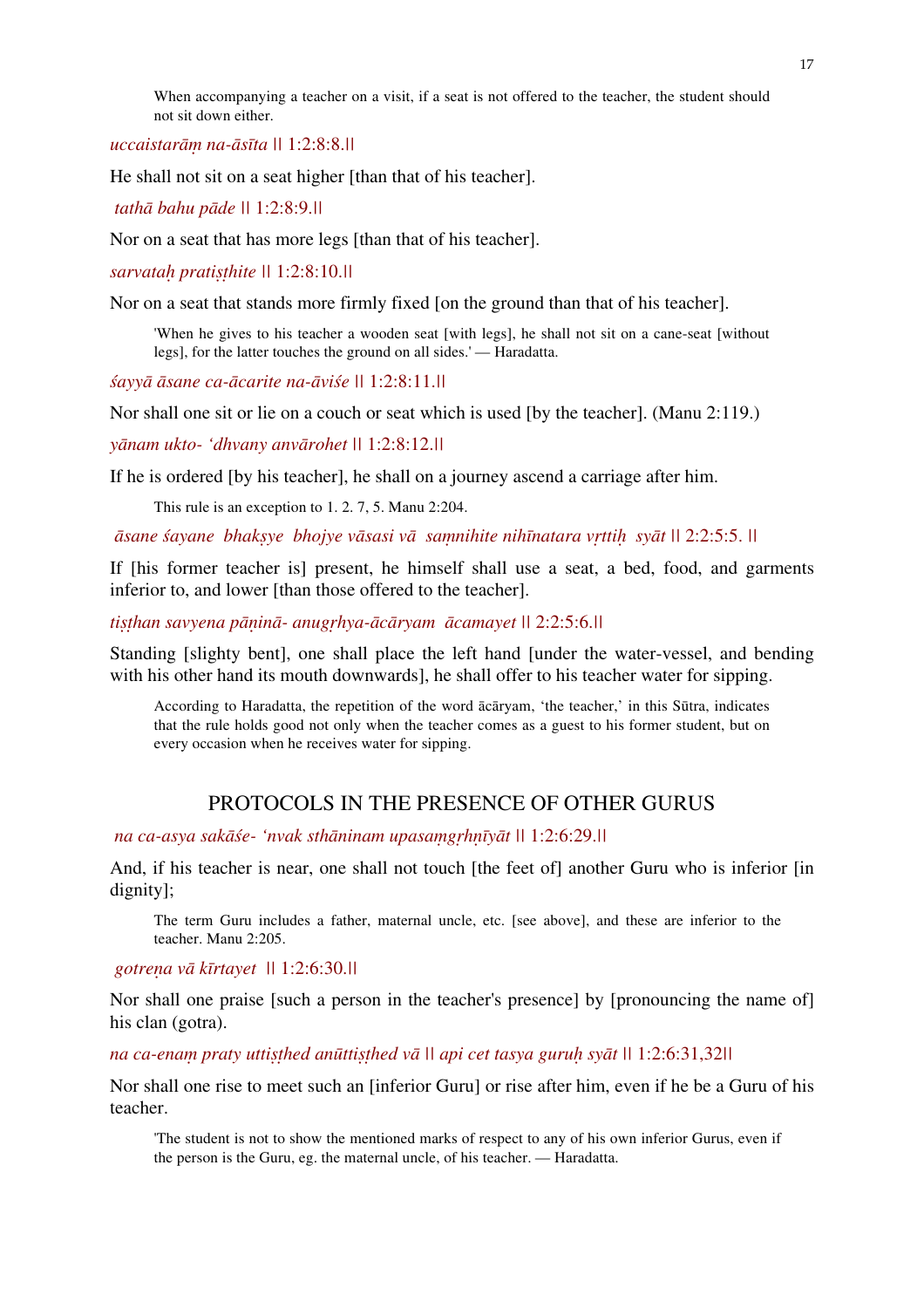*deśāt tv āsanāc ca saṃsarpet ||* 1:2:6:33.*||* 

But he shall leave his place and his seat, [in order to show him respect.]

*nāmnā tad antevāsinaṃ gurum apy ātmana ity eke ||* 1:2:6:34.*||* 

Some say, that [he may address] a student of his teacher by [pronouncing] his name, if he is also one of his [the student's] own Gurus.

'But Apastamba's own opinion is that he ought not to address by name a [maternal uncle or other] Guru [who visits his teacher].' — Haradatta.

yasmims tv anācārya sambandhād gauravam vrttis tasminn anvak sthānīye- 'py ācāryasya || 1:2:6:35.||

But towards such a person who is generally revered for some other reason than being the teacher [eg. for his learning], the [student] should behave as towards his teacher, though he be inferior in dignity to the latter.

yān anyān paśyato- 'asya-upasamgrhnīyāt tadā tv ete- upasamgrāhyāh ||1:2:7:13.||

But if [a teacher], in front of his [student], touches the feet of any other persons, then he [the student also] must touch their feet, [as long as he is] in that [state of student-ship].

'Another [commentator] says, "He, the student, must touch their feet [at every meeting] from that time [when he first saw his teacher do it]." Because the word "but" is used in the Sūtra, he must do so even after he has returned home [on completion of his studies].' — Haradatta.

# PROTOCOLS FOR VEDIC STUDY

śrāvanyām paurnamāsyām adhyāyam upākrtya māsam pradose na-adhīyīta || 1:3:9:1.||

After having performed the Upākarma for studying the Veda on the full moon of the month Śrāvana [July-August], he shall for one month not study in the evening.

The Upakarma is the ceremony which is performed every year at the beginning of the course of study. It is in fact the solemn opening of the Brahmanic term. Because Āpastambauses the word evening *lie.* first part of the night it is not a fault to study later in the night. — Haradatta. Manu 4:95; Yajñ 1:42. 143;

 *ardhapañcamāṃś caturo māsān ity eke ||* 1:3:9:3.*||*

Some declare, [that he shall study] for four months and a half.

According to this latter opinion the Upakarma should be performed on the full moon of Bhādrapada, as has been taught in another work (Manu 4:95): the [time of the] Utsarjana, [the solemn closing of the term] should be advanced; and after the Utsarjana has been performed, one may study the Veda during the bright nights of each month until the full moon of Śrāvana, in order to fix in one's mind the part learned already and in the dark fortnight of each month one may study the Vedāṅgas, ie. grammar and the rest (Manu 4:98). On the full moon of Śrāvana the Upakarma should be performed once more, and that part of the Veda should be studied which has not yet been learned. — Haradatta.

 *nigameṣv adhyayanaṃ varjayet ||* 1:3:9:4.*||*

He shall avoid studying the Veda on a high-road.

Nigamaḥ, 'high-roads,' are squares and the like. — Haradatta.

*śmaśāne sarvataḥ śamyā prāsāt ||* 1:3:9:6.*||* 

He shall never study in a cremation-ground nor anywhere near it within the throw of a *Samya*.

The *Samya* is either the pin in the bullock's yoke or the round stick, about a foot and a half in length,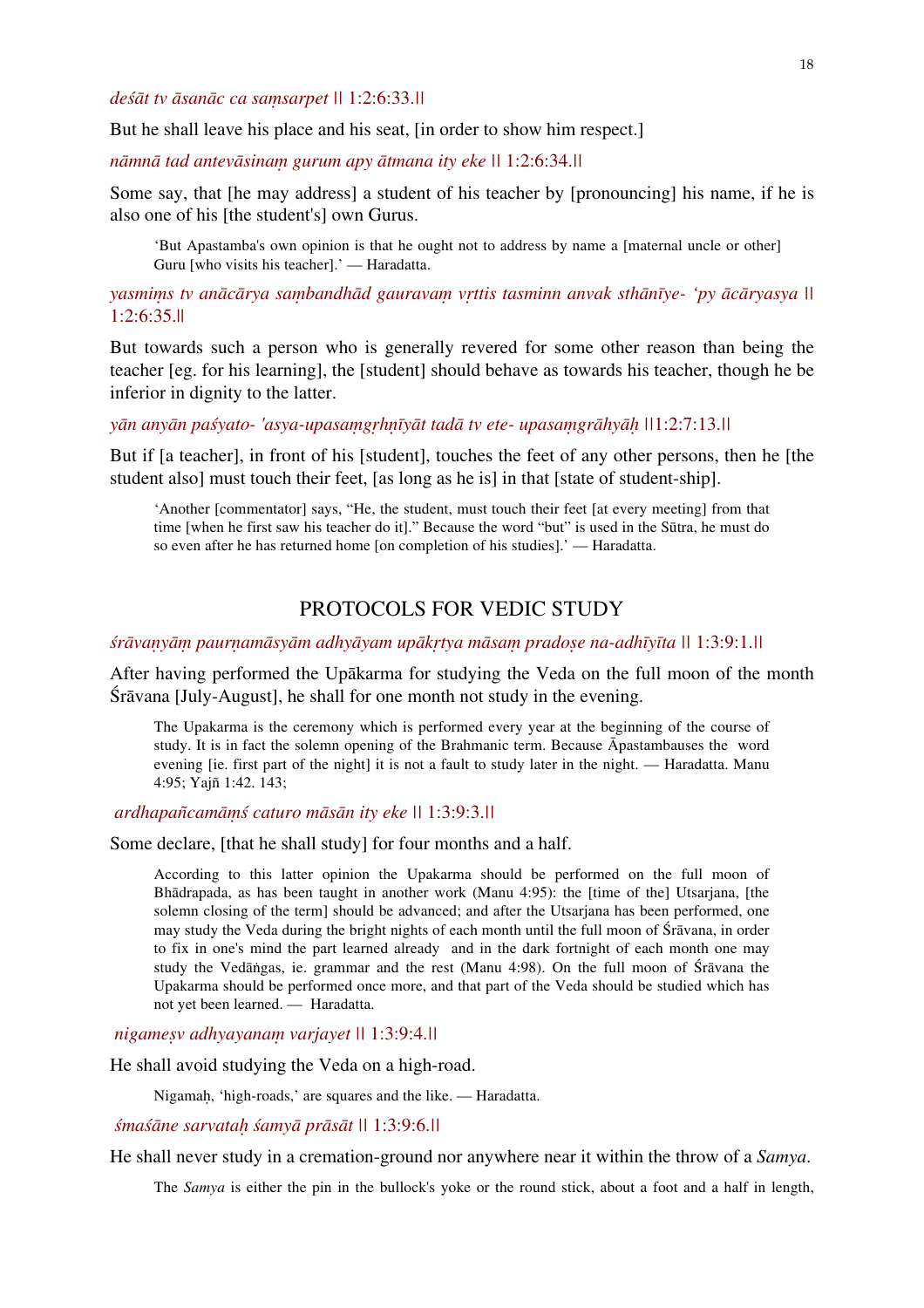which is used for the preparation of the Vedi, (Manu 4:116; Yaiñ. 1:148.)

*grāmeṇa-adhyavasite kṣetreṇa vā na-anadhyāyaḥ ||* 1:3:9:7.*||* 

If a village has been built over [a cremation-round] or its surface has been cultivated as a field, the recitation of the Veda [in such a place] is not prohibited.

If one has not been informed that it used to be a cremation-ground.

 *jñāyamāne tu tasminn eva deśe na-adhīyīta ||* 1:3:9:8.*||* 

But if that place is known to have been [a cremation-ground], he shall not study [there]

'Nor anywhere near it within the throw of a *Samya*.' This must be understood from Sūtra 6.

Brahma adhyesyamāno malavad vāsasā-icchan sambhāsitum brāhmanena sambhāsya tayā sambhāseta | sambhāsya tu brāhmanena-eva sambhāsya-adhīyīta | evam tasyāh prajā *niḥśreyasam ||* 1:3:9:13.*||* 

If he, who is about to study the Veda, wishes to talk to a menstruating woman, he shall first speak to a Brāhmana and then to her, then again speak to a Brāhmana, and afterwards study. Thereby the children [of that woman] will be blessed.

The last part of the Sūtra may also be interpreted: 'Thus she will be blessed with children.' — Haradatta.

*antaḥ śavam ||* 1:3:9:14.*||*

[He shall not study in a village] in which a corpse lies; (Manu 4:108; Yajñ. 1:148.)

 *ahorātrāv amāvāsyāsu ||* 1:3:9:28.*||* 

At the new moon, [he shall not study] for two days and two nights. (Manu 4:113; Yajñ. 1:146.)

"For two days," ie. on the day of the new moon and the preceding one, the fourteenth of the half month.' — Haradatta.

#### *cāturmāsīṣu ca ||* 1:3:10:1 *||*

[Nor shall he study] on the days of the full moons of those months in which the cāturmāsya sacrifice may be performed [nor on the days preceding them].

The three full-moon days are Phālguni [February-March], Aśādhi [June-July], Kārttika [October-November].

Cāturmāsya is the period of the rainy season lasting for 4 months.

*vairamaṇo guruṣv aṣṭākya aupākaraṇa iti try ahāḥ ||* 1:3:10:2.*||* 

At the time of the Vedotsarga, on the death of Gurus, at the Astaka-straddha, and at the time of the Upākarma, [he shall not study] for three days;

The *Vedotsarga* is the ceremony which is performed at the end of the Brahmanic term, in January. 'In the case of the death of a Guru, the vacation begins with the day on which the death occurs. On the other occasions mentioned he shall not study on the day preceding [the ceremony], on the day [of the ceremony], nor on the day following it.' — Haradatta. (Manu 4:119; Yajñ. 1:144.) 'The Gurus' intended here, are fathers-in-law, uncles, etc.

 *tathā saṃbandheṣu jñātiṣu ||* 1:3:10:3.*||*

Likewise if near relations have died.

'This rule applies to a student only. It is known from another work that those who have been tainted by impurity [on the death of a relation], must not study whilst the impurity lasts.' — Haradatta. Yajñ. 1. 144.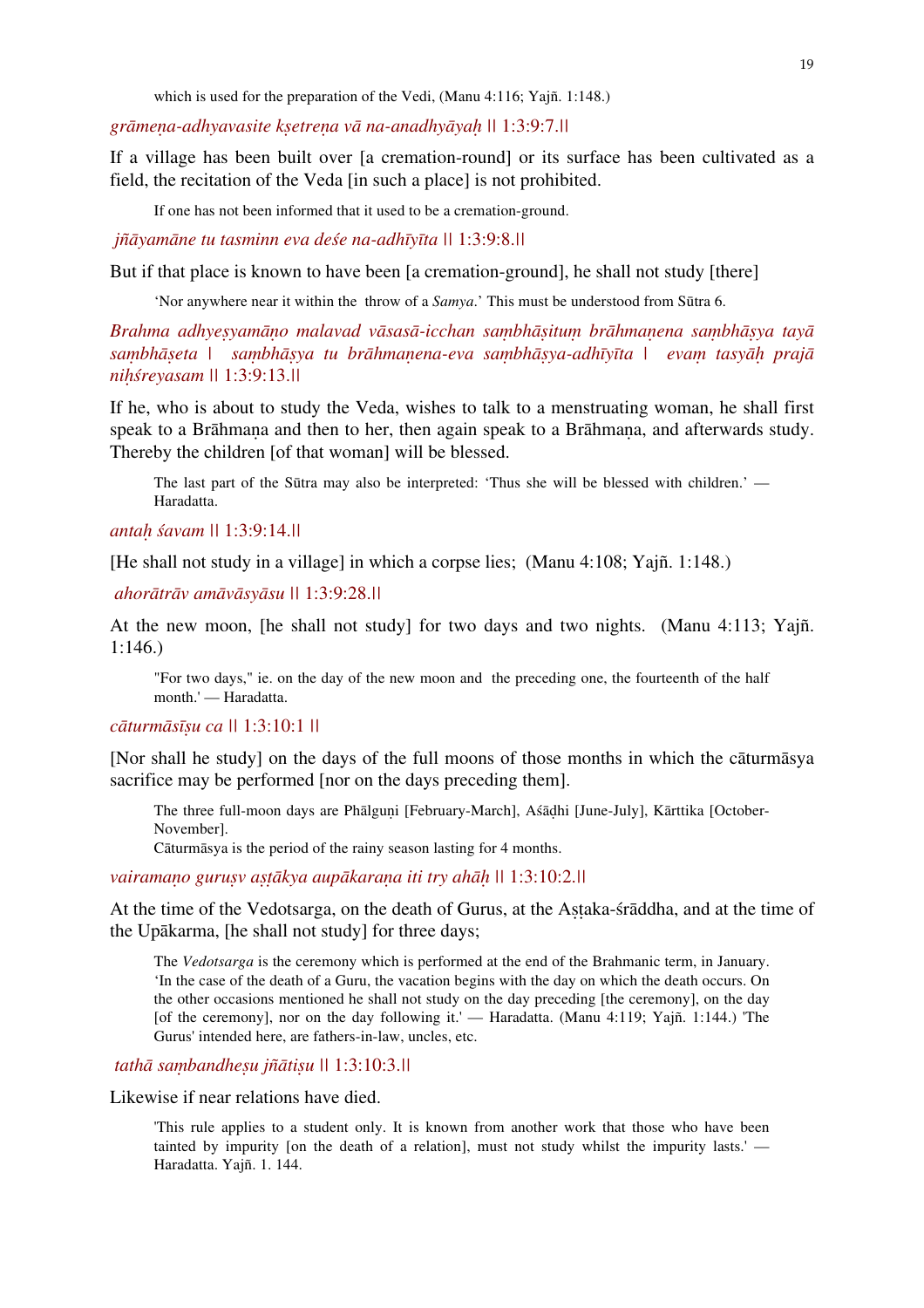## *mātari pitary ācārya iti dvādaśa ahāḥ ||* 1:3:10:4.*||*

[He shall not study] for twelve days, if his mother, father, or teacher have died.

#### *anubhāvināṃ ca parivāpanam ||* 1:3:10:6.*||*

Persons who are younger [than the relation deceased], must shave [their hair and beard].

The word anubhāvinah, is interpreted by Haradatta as 'persons who are younger than the deceased.'

#### *ācārye trīn ahorātrān ity eke ||* 1:3:10:10.*||*

Some declare, that, upon the death of the teacher, [the reading should be interrupted] for three days and three nights.

But in his opinion it should be twelve days, as declared above, Sūtra 4. — Haradatta. It appears, therefore, that this Sūtra is to be connected with Sūtra 4.

#### *śrotriya saṃsthāyām aparisaṃvatsarāyām ekām ||* 1:3:10:11.*||*

If [he hears of] the death of a learned Brāhmana [strotriya] before a, full year [since the death] has elapsed, [he shall interrupt his study] for one night [and day].

Because the word "death" is used here, that alone is the reason [for stopping the study], in the case of Gurus and the rest [ie. the word 'died' must be understood in Sūtra 2 and the following ones — Haradatta

#### *ubhayata upasaṃgrahaṇam adhijigāṃsamānasya-adhītya ca ||* 1:3:10:17.*||*

When a student desires to study or has finished his lesson, he shall at both occasions touch the feet of his teacher. (Manu 2:73)

 *adhīyāneṣu vā yatra-anyo vyaveyād etam eva śabdam utsṛjya-adhīyīta ||* 1:3:10:18.*||* 

Or if, whilst they study, another person comes in, he shall continue his recitation, after those words ['Ho, study!'] have been pronounced [by the newcomer].

Haradatta states that the plural ['they study'] is useless, the use of the verb in the singular may be excused thereby, that the advice is addressed to each of the persons engaged in study. (Manu 4:122.)

 *pūtī gandhaḥ ||* 1:3:10:24.*||*

A foul smell [is a reason for the discontinuance of study]. (Manu 4:107; Yajñ. 1:150)

*śuktaṃ ca- ātma saṃyuktam ||* 1:3:10:25.*||* 

Heartburn or indigestion, [is a reason for the discontinuance of the recitation, until the heartburn ceases]. (Manu 4:121)

 *pradoṣe ca bhuktvā ||* 1:3:10:26*||* 

[Nor shall one study] after having eaten in the evening,

'Therefore he shall dine only after having finished his study.' — Haradatta.

*sandhyoḥ ||* 1:3:11:15.*||*

[He shall not study or teach] in the twilight, (Yajñ. 1:145; Manu 4:113)

 *naktaṃ ca- apāvṛte ||* 1:3:11:18.*||*

Nor at night with open doors,

*divā ca- apihite ||* 1:3:11:19.*||*

Nor in the day-time with shut doors.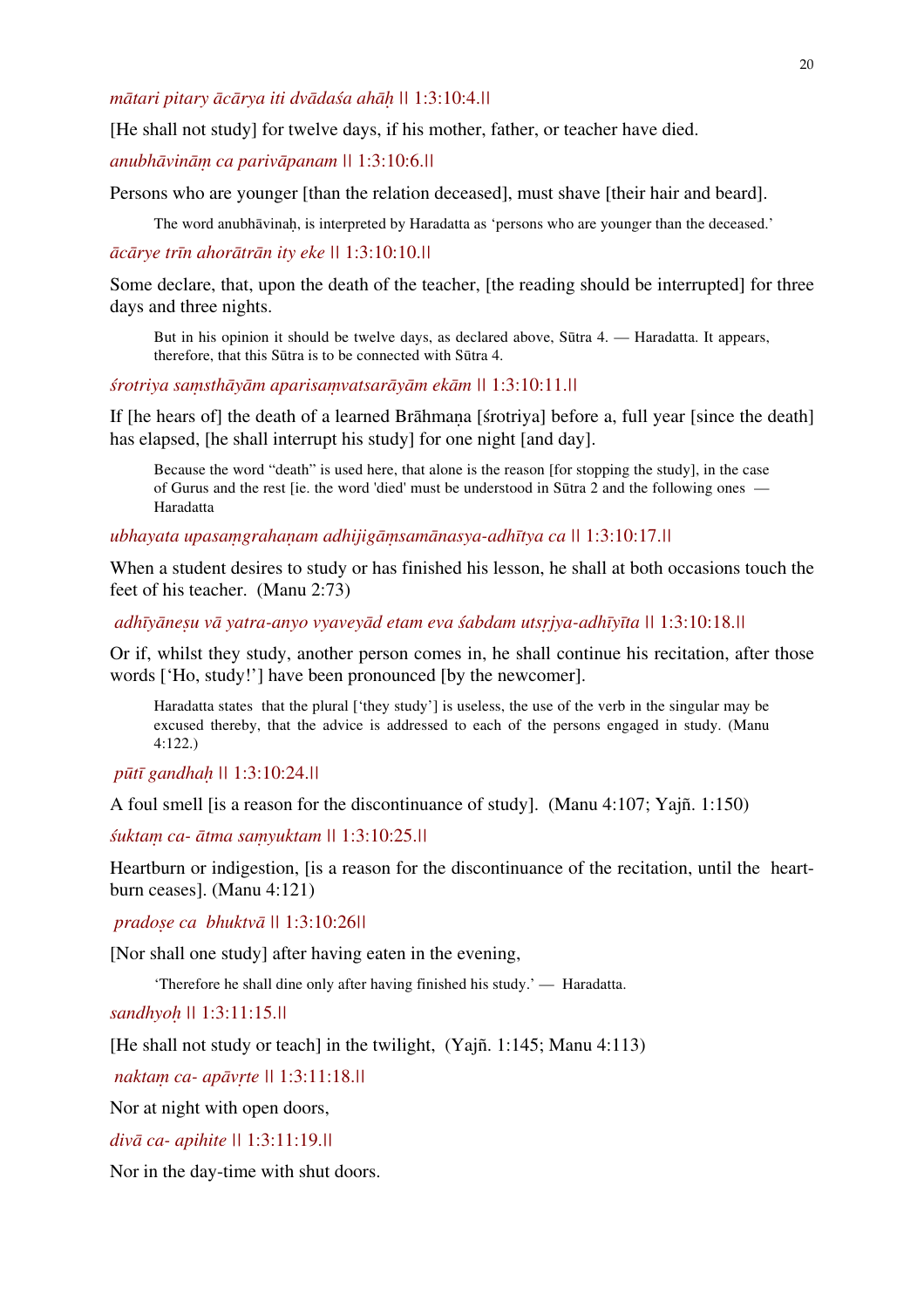## *ananūktaṃ ca-apartau chandaso na- adhīyīta ||* 1:3:11:35.*||*

Out of term he shall not study any part of the Veda which he has not learnt before.

*pradoṣe ca ||* 1:3:11:36.*||*

Nor [shall he study during term some new part of the Veda] in the evening.

Other commentators interpret the Sūtra in a different sense. They take it to mean:—'And during the night [from the twelfth to the thirteenth of each half of the month, he shall not study at all, be it in or out of term].'

*sārvakālikam āmnātam ||* 1:3:11:37.*||* 

That which has been studied before, must never be studied [during the vacation or in the evening].

'What has been studied before, must not be studied [again] at any time in the vacation nor in the evening.' — Haradatta

*tapaḥ svādhyāya iti brāhmaṇam ||* 1:4:12:1.*||* 

A Brāhmaṇa declares, 'The daily recitation [of the Veda] is Tapas'

It procures as much reward as penance. — Haradatta. Manu 2:166; The phrase occurs frequently in the Brāhmaṇas, e g. Taitt. Ar. 2:14:3

## tatra śrūyate | sa yadi tisthann āsīnah śayāno vā svādhyāyam adhīte tapa eva tat tapyate *tapo hi svādhyāya iti ||* 1:4:12:2.*||*

In the same [sacred text] it is also declared, 'Whether he recites the daily portion of the Veda standing, or sitting, or lying down, he performs austerity thereby; for the daily recitation is austerity.'

Regarding the proper position at the 'Veda-offering,' or daily recitation, see above, 1:3:11:23 and Taitt. Ar. 2:11:3. Passages similar to the first part of the sentence quoted in this sūtra occur Taitt. Ar. 2:12:3, and 15:3. It ought to be observed, that the Taitt. Ar. in both places has the word 'vrajan,' which is also read in the P. and P. U. MSS. The second part is taken apparently from the same work, 2:14, 2.

om kārah svarga dvāram tasmād brahma- adhyesyamāna etad ādi pratipadyeta || 1:4:12:6.||

The syllable 'om' is the door of heaven. Therefore he who is about to study the Veda, shall begin [his lesson] by [pronouncing] it. (Compare also Taitt. Ar. 1:2:4 and Manu 2:74.)

*vikathāṃ ca-anyāṃ kṛtvā-evaṃ laukikyā vācā vyāvartate brahma ||* 1:4:12:7.*||* 

If he has spoken anything else [than what refers to the lesson, he shall resume his reading by repeating the word 'Om']. Thus the Veda is separated from profane speech.

*loke ca bhūti karmasv etad ādīny eva vākyāni syur yathā puṇya ahaṃ svasti ṛddhim iti ||*  1:4:12:9.||

And in common life, at the occasion of ceremonies performed for the sake of welfare, the sentences shall be headed by this word, as, for instance, '[om] an auspicious day,' '[Om] welfare,' [Om] prosperity.'

The example given in the Sūtra is that of the Puṇyāha-vācana, which precedes every Gṛhya ceremony, and at which the sacrificer requests a number of invited Brāhmaṇas to wish him success. The complete sentences are, The sacrificer:— *Om karmanah punyāham bhavanto bruvantviti*, 'Om, wish that the day may be auspicious for the performance of the ceremony.' The Brāhmaṇas:—*Om puṇyāham karmaṇa iti,* Om, may the day be auspicious for the ceremony.' In the same manner the Brāhmaṇas afterwards wish 'welfare,' *svasti*, 'prosperity,' *vriddhi* 'advancement' to the sacrificer.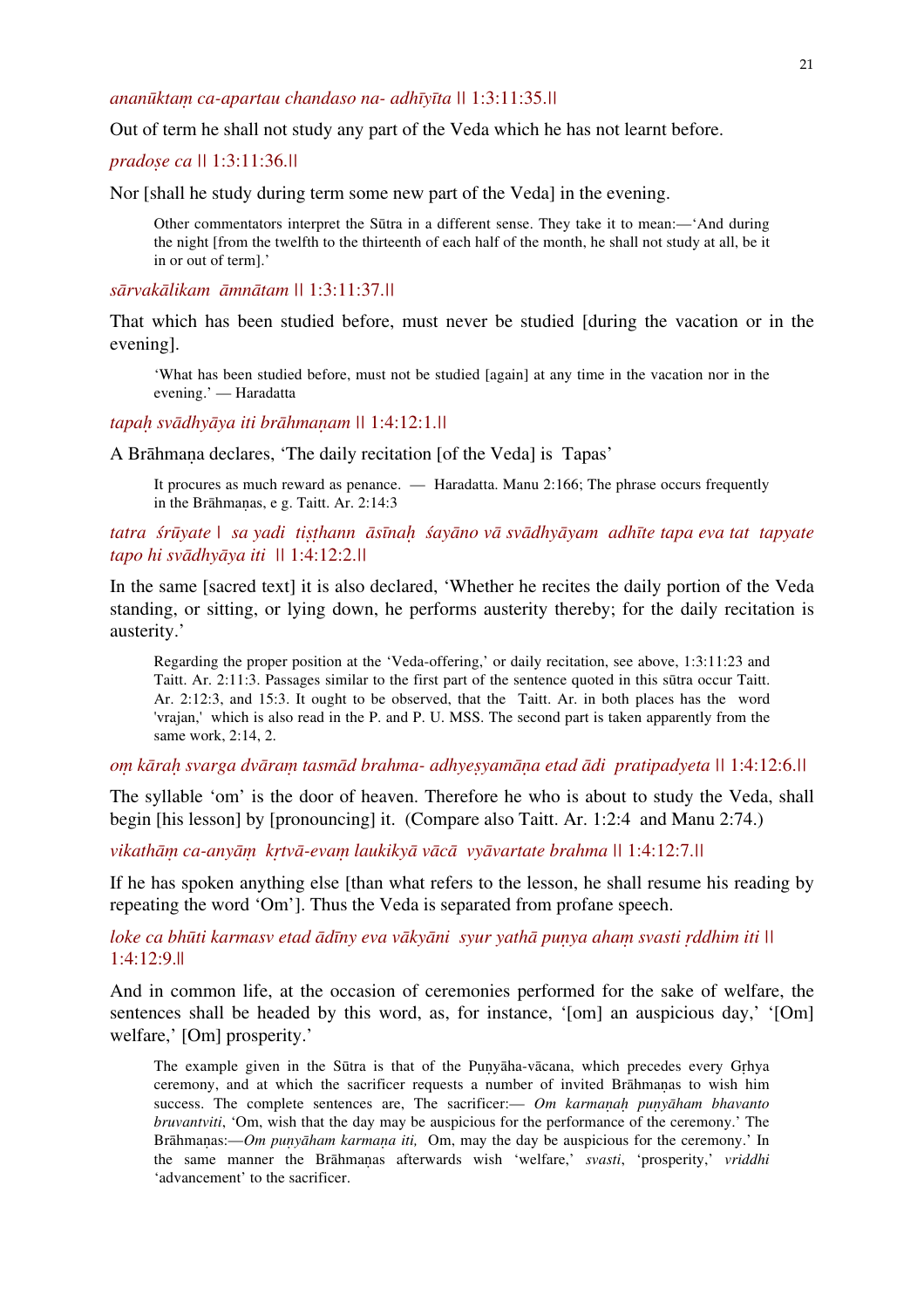# PROTOCOLS FOR SALUTING

## *mātari pitary ācāryavat-śuśrūṣā ||* 1:4:14:6.*||*

Towards a mother [grandmother and great-grandmother] and a father [grandfather and greatgrandfather] the same obedience must be shown as towards a teacher. (Manu 2:228, 235.)

*samāvṛttena sarve gurava upasaṅgrāhyāḥ ||* 1:4:14:7.*||* 

The feet of all Gurus must be touched [every day] by a student who has graduated.

The word Gurus, 'venerable persons,' includes besides the teacher and persons mentioned in the preceding Sūtra, an elder brother, a maternal uncle, and all others who are one's betters or elders. See above, 1. 2. 6, 29-35

*proṣya ca samāgame ||* 1:4:14:8.*||* 

And also on meeting them, after returning from a journey.

That is to say, whether he himself or the venerable persons undertook the journey. — Haradatta.

*bhrātṛṣu bhaginīṣu ca yathā pūrvam upasaṅgrahaṇam ||* 1:4:14:9.*||*

The feet of [elder] brothers and sisters must be touched, according to the order of their seniority. (Manu 2:133.)

*nityā ca pūjā yathā upadeśam ||* 1:4:14:10.*||*

And respect [must] always [be shown to one's elders and betters], according to the injunction [given above and according to the order of their seniority].

See above, 1. 4, 13, 2.

*ṛtvik śvaśura pitṛvya mātulān avara vayasaḥ pratyutthāya- abhivadet ||* 1:4:14:11.*||* 

He shall salute an officiating priest, a father-in-law, a father's brother, and a mother's brother, [though they may be] younger than he himself, and [when saluting] rise to meet them. (Manu  $2:130.$ 

The term used for "salutation" is *abhivādanam* — which is a formal salution in which one introduces oneself, mentioning one's clan, Vedic school and the branch of Vedic studies that one has completed.

*tūṣṇīṃ vā- upasaṅgṛhṇīyāt ||* 1:4:14:12.*||*

Or he may silently touch their feet.

*daśa varṣaṃ paura sakhyaṃ pañca varṣaṃ tu cāraṇam | tri varṣa pūrvaḥ śrotriyaḥ abhivādanam arhati ||* 1:4:14:13.*||* 

A friendship lasting for ten years with fellow citizens [is a reason for giving a salutation, and so is] a friendship, contracted at school, which has lasted for five years. But a learned Brāhmana [known] for less than three years, must be saluted. (Manu 11:134.)

*jñāyamāne vayo viśeṣe vṛddhatarāya- abhivādyam ||* 1:4:14:14.*||* 

If the age [of several persons whom one meets] is exactly known, one must salute the eldest [first].

*viṣama gatāya-agurave na- abhivādyam ||* 1:4:14:15.*||*

One need not formally salute a person, who is not a Guru, and who stands in a lower or higher place than oneself.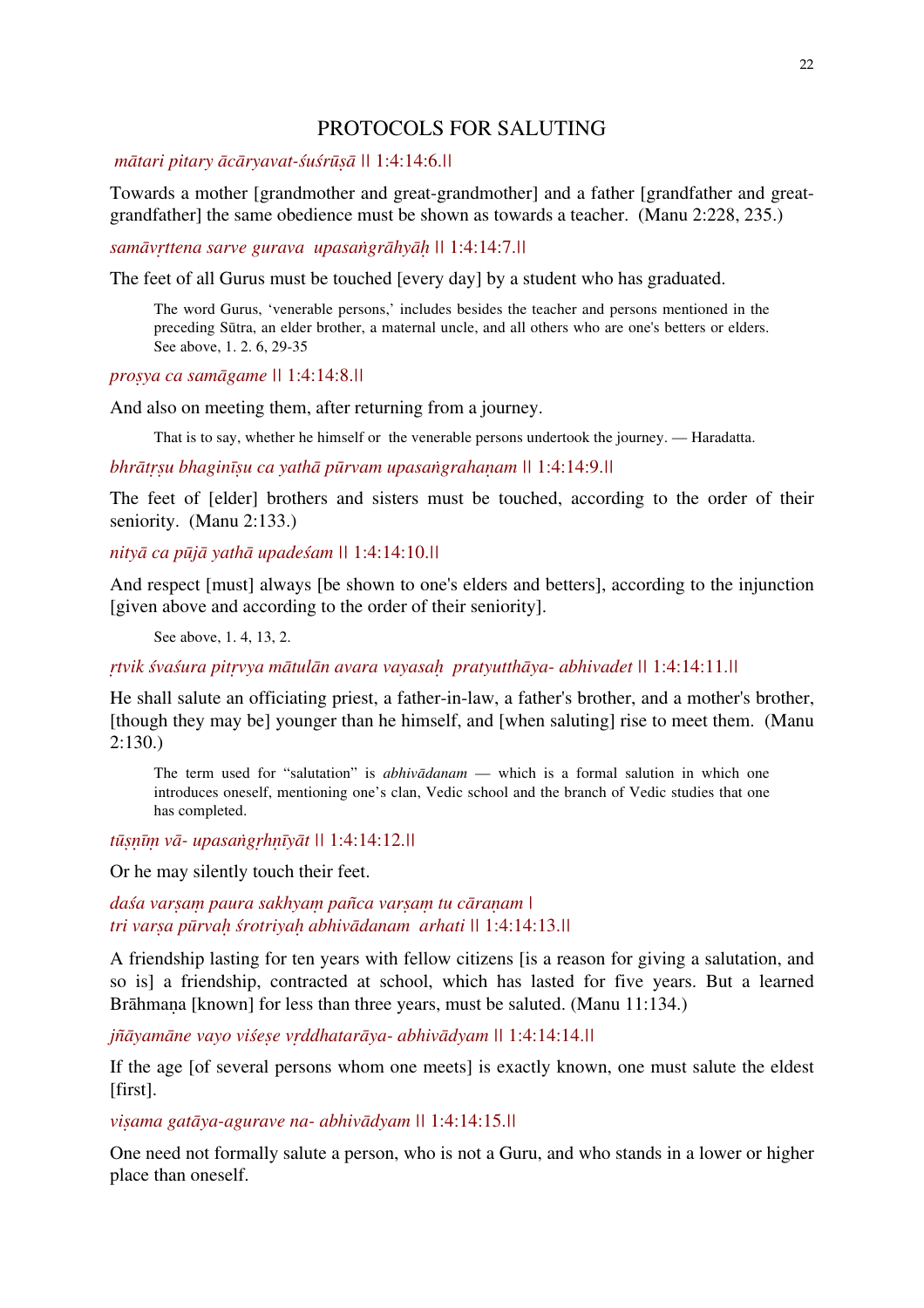#### *anvāruhya vā-abhivādayīta ||* 1:4:14:16.*||*

Or he may descend or ascend [to the place where such a person stands] and salute him.

This Sūtra, like the preceding, refers to those who are not 'Gurus.'

 *sarvatra tu pratyutthāya-abhivādanam ||* 1:4:14:17.*||* 

But every one [Gurus and others] he shall salute, after having risen [from his seat]. (Manu 2:120.)

*aprayatena na- abhivādyam || tathā-aprayatāya || aprayataś ca na pratyabhivadet ||*  1:4:14:18,19,20*||*

If he is impure, he shall not greet [anybody]; [nor shall he greet] a person who is impure, nor shall he, being impure, return a salutation.

'Impure,' ie. unfit for associating with others on account of the death of relations or through other causes, see below, 1. 5, 15, 7 seq.

*pati vayasaḥ striyaḥ ||* 1:4:14:21.*||*

Married women [must be saluted] according to the [respective] ages of their husbands.

*na sa upānah veṣṭita śirā avahita pāṇir vā- abhivādayīta ||* 1:4:14:22.*||* 

One shall not salute with shoes on, or head covered, or hands full.

*na-asaṃbhāṣya śrotriyaṃ vyativrajet ||* 1:4:14:30.*||* 

He shall not pass a learned Brāhmana without addressing him;

*araṇye ca striyam ||* 1:4:14:31.*||*

Nor an [unaccompanied] woman in a forest [or any other lonely place].

He shall address a woman in order to reassure her, and do it in these terms:—'Mother, or sister, what can I do for you? Don't be afraid!' etc. — Haradatta.

# GOOD MANNERS

*pṛṣṭhataś ca-ātmanaḥ pāṇī na saṃśleṣayet ||* 2:6:12:12.*||* 

One shall not join one's hands behind the back.

While standing in company one should keep one's hands visible — i.e. standing with one's arms folded is respectful.

*bhasma tuṣā adhiṣṭhānam ||* 2:8:20:11.*||* 

One shall avoid to tread on ashes or husks of grain. (Manu 4:78.)

*padā pādasya prakṣālanam adhiṣṭhānaṃ ca varjayet ||* 2:8:20:12.*||* 

[and] washing one foot with the other, or to place one foot on the other,

*preṅkholanaṃ ca pādayoḥ ||* 2:8:20:13*.||* 

And to swing one's feet,

*jānuni ca-atyādhānaṃ jaṅghāyāḥ ||* 2:8:20:14.*||* 

And to place one leg crosswise over the knee [of the other],

*nakhaiś ca nakha vādanam ||* 2:8:20:15.*||*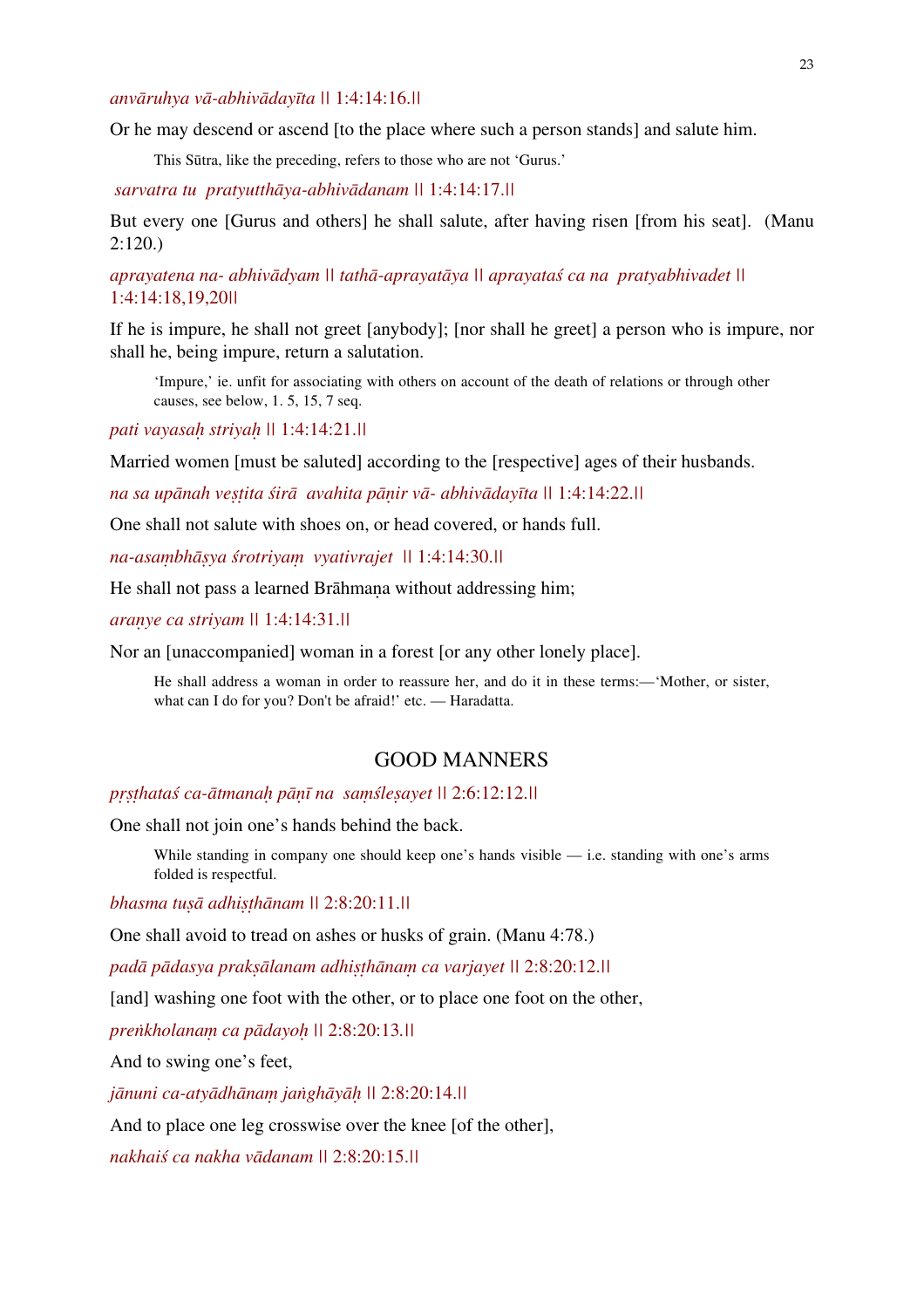And to pare the nails [in front of others]

 *sphoṭanāni ca-akāraṇāt ||* 2:8:20:16.*||* 

Or to make [finger joints] crack without a [good] reason,

Good reasons for cracking the joints are fatigue or rheumatism.' — Haradatta.

 *yac ca-anyat paricakṣate ||* 2:8:20:17.*||* 

And all other [acts] which they blame.

All other acts which are socially unacceptable according to time place and circumstance.

agnimapo brāhmanam gā devatā dvāram pratīvātam ca śakti visaye na- abhiprasārayīta || 1:11:30:22.||

If possible, one shall not stretch out the feet towards a fire, water, a Brāhmana, a cow, [images] of] the gods, a door, or against the wind.

The prohibition to stretch the feet towards a fire occurs also Manu 4, 53; Yajñ. 1:137.

 *puruṣam ca-ubhayor devatānāṃ rājñaś ca ||* 1:11:31:5.*||* 

And one shall not speak evil of the gods or of the ruler. (Manu 4.163)

 *brāhmaṇasya gor iti pada upasparśanaṃ varjayet ||* 1:11:31:6.*||*

One shall not touch a Brāhmana, a cow, nor any other [venerable beings] with the foot.

*hastena ca-akāraṇāt ||* 1:11:31:7.*||*

[Nor] with the hand, except for particular reasons.

 *gor dakṣiṇānāṃ kumāryāś ca parīvādān varjayet ||* 1:11:31:8.*||* 

One shall not mention the blemishes of a cow, of honorarium (dakṣina), or of a girl.

*na-asau me sapatna iti brūyāt | yady asau me sapatna iti brūyād dviṣantaṃ bhrātṛvyaṃ janayet ||* 1:11:31:15.*||*

[In company] One should never say, 'This person is my enemy.' If one says, 'This person is my enemy,' an enemy will be created, who will show his hatred.

 *na-indra dhanur iti parasmai prabrūyāt ||* 1:11:31:16.*||* 

If one sees a rainbow, one must not say to others, 'Here is Indra's bow.' (Manu 4.59.)

*udyantam astaṃ yantaṃ ca-ādityaṃ darśane varjayet ||* 1:11:31:18.*||* 

One shall avoid looking at the sun when it rises or sets. (Manu 4.37.)

divā-ādityah sattvāni gopāyati naktam candramās tasmād amāvāsyāyām niśāyām svādhīya *ātmano guptim icchet prāyatya brahmacaryakāle caryayā ca ||* 1:11:31:19.*||* 

During the day the sun protects the creatures, during the night the moon. Therefore let one eagerly strive to protect oneself on the night of the new moon by purity, continence, and rites adapted for the season. (Manu 4.153.)

*krodhādīṃś ca bhūta dāhīyān doṣān varjayet ||* 1:11:31:23.*||* 

And let one avoid the faults that destroy sentient beings such as anger and the like.

See above, 1:8:23:4 and 5, and Manu 4, 163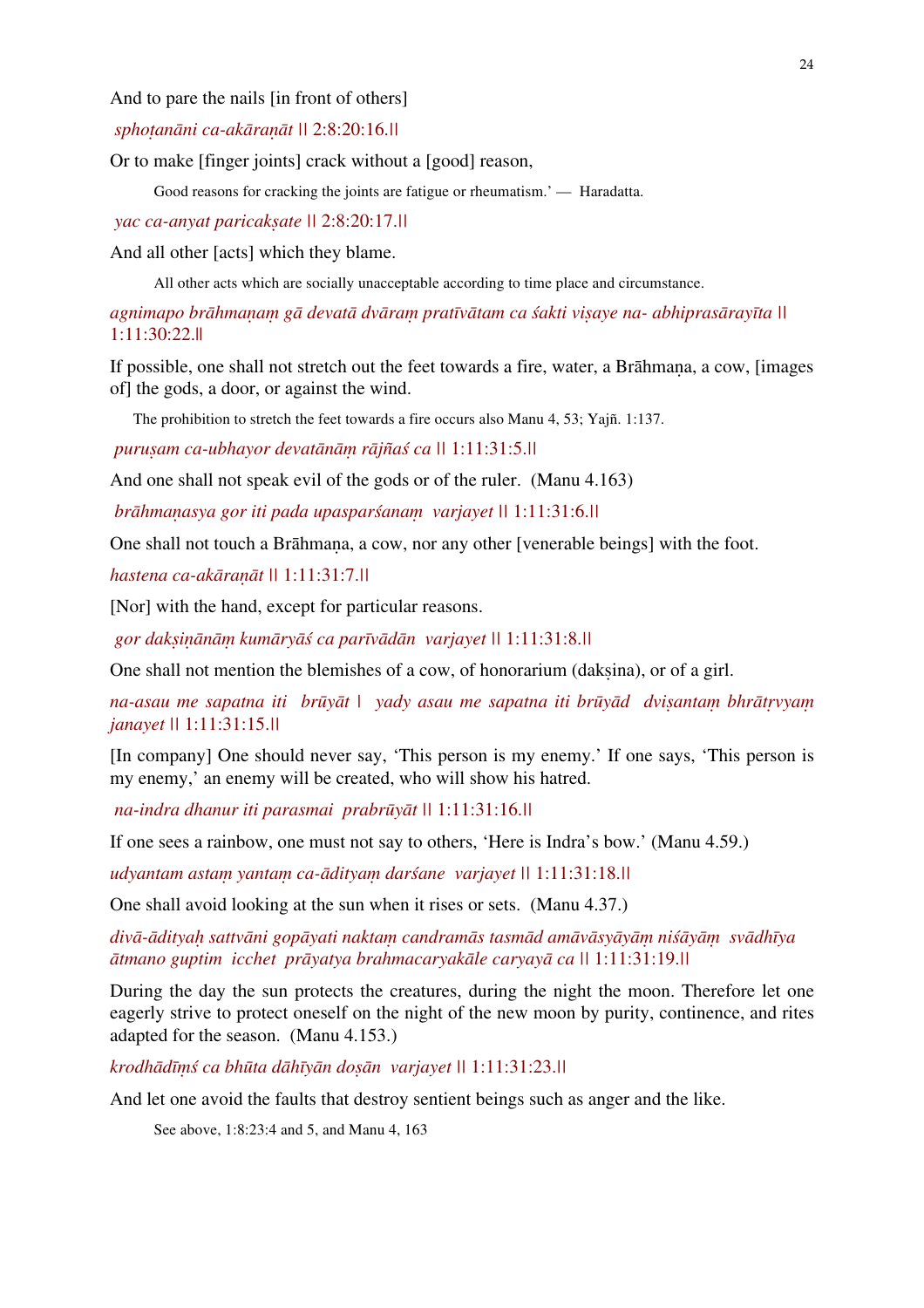# MARRIAGE

## *mātuś ca yoni saṃbandhebhyaḥ ||* 2:5:11:16.*||*

[One should not marry] one related [within six degrees] on the mother's or [the father's] side.

The term *yoni-sambandha*, 'related [within six degrees],' corresponds to the more common *Sapiṇḍa* of Manu, Yajñavalkya, and others.

*brāhme vivāhe bandhu śīla śruta arogyāṇi buddhvā prajā sahatva karmabhyaḥ pratipādayet-śakti viṣayeṇa- alaṃkṛtya ||* 2:5:11:17.*||*

At the Brahma-marriage, he shall give away [his daughter] for procreation and performing the duties that must be performed together  $[by a]$  householder  $\&$  his wifel, after having investigated [the bridegroom's] family, character, learning, and health, and after having given [to the bride] ornaments according to his ability. (Manu 3:27; Yajñ. 1:58)

*ārṣe duhitṛmate mithunau gāvau deyau ||* 2:5:11:18.*||*

In the Arṣa form of marriage, the bridegroom shall present to the father of the bride a bull and a cow. (Manu 3:29; Yajñ. 1:59).

 *daive yajña tantra ṛtvije pratipādayet ||* 2:5:11:19.*||*

In the Daiva form of marriage, [the father] shall give her to an officiating priest, who is performing a śrauta-sacrifice. (Manu 3:28; Yajñ. 1:59)

 *mithaḥ kāmāt sāṃvartete sa gāndharvaḥ ||* 2:5:11:20.*||*

If a maiden and a lover unite themselves through mutual love, that is called the Gāndharvarite. (Manu 3:32; Yajñ. 1:61)

*śakti viṣayeṇa dravyāṇi datvā vaheran sa āsuraḥ ||* 2:6:12:1.*||*

If the suitor pays as much money [for his bride] as he can afford, and marries her [afterwards], that [marriage is called] the Asura-rite. (Manu 3:31; Yajñ. 1:61.)

It must be understood that, at this rite, a regular sale of the bride must take place. If a suitor merely gives presents to the bride, that is not an Asura-marriage.

 *duhitṛmataḥ prothayitvā vaheran (prothayitvā`āvaheran ) sa rākṣasaḥ ||* 2:6:12:2*.||* 

If the [bridegroom and his friends] abduct [the bride] after having overcome [by force] her father [or relations], that is called the Rāksasa-rite. (Manu 3:33; Yajñ. 1:61.)

Haradatta points out that the other law-books enumerate two additional marriage-rites, the Prajāpatya or Kāya and the Paiśāca. But Vasiṣṭha 1:29-35, like Āpastamba, gives six rites only.

tesām traya ādyāh praśastāh pūrvah pūrvah śreyān || 2:6:12:3.||

The first three amongst these [marriage-rites are considered] praiseworthy; each preceding one better than the one following. (Manu 3:24, 25; Yajñ. 1:58-60.)

*bhoktā ca dharma avipratiṣiddhān bhogān || 22 || evam ubhau lokāv abhijayati ||*  2:8:20:22,23*||* 

And one may enjoy those pleasures which are not forbidden by the Dharma, [behaving] thus one conquers both worlds.

*carite yathā puraṃ dharmād-hi saṃbandhaḥ ||* 2:10:27:1.*||* 

If [adulteresses] have performed [the prescribed penance], they are to be treated as before [their fault]. For the connection [of husband and wife] takes place through the law.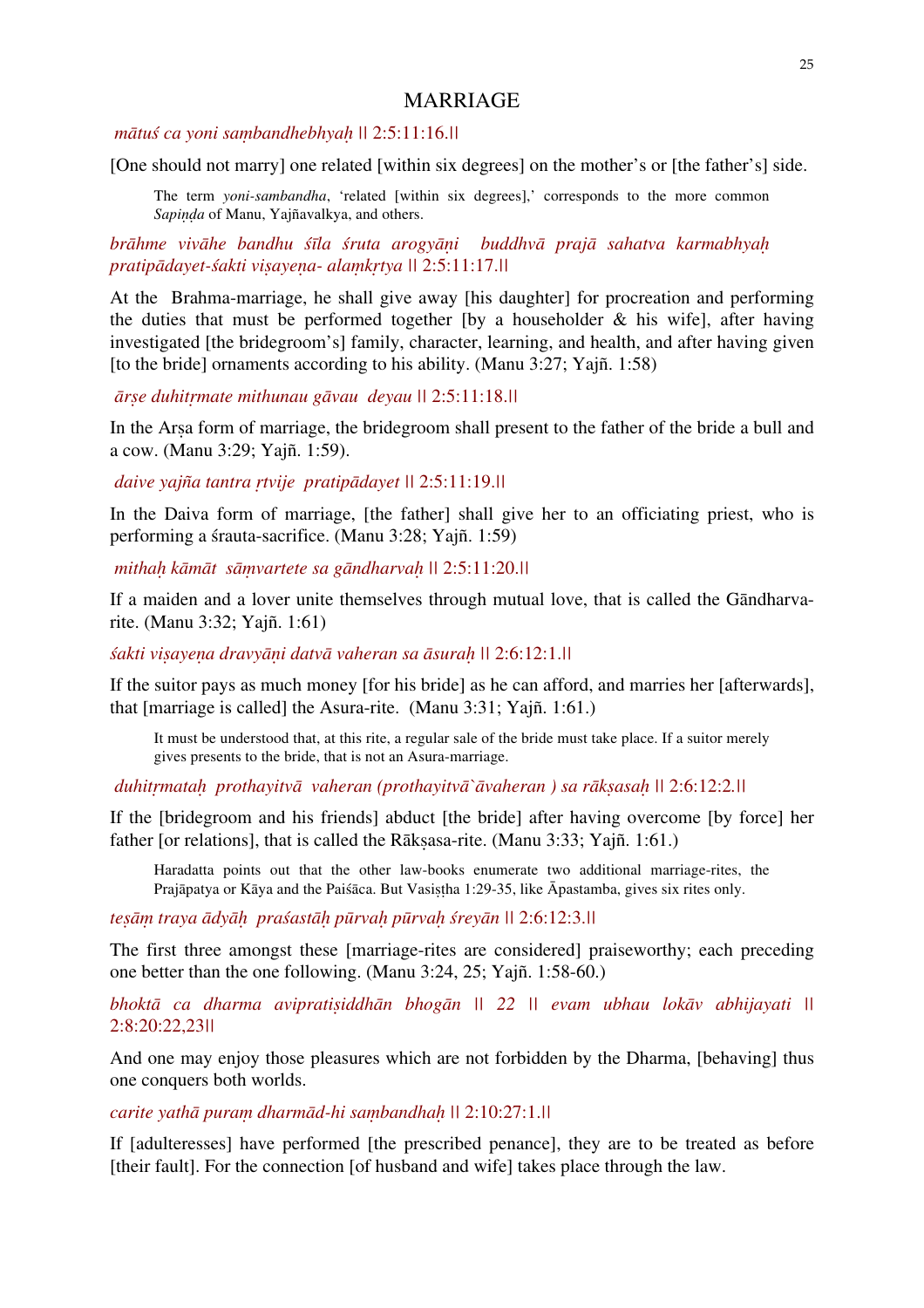# sagotra sthānīyām na parebhyah samācaksīta || kulāya hi strī pradīyata ity upadiśanti || 2:10:27:2,3*||*

[A husband] shall not hand over his [wife], who belongs to his own gotra, to others [than to his blood-line], in order to beget children for himself, for they declare, that a bride is given to the family [of her husband, and not to the husband alone].

This Sūtra refers to the begetting of a surrogate or *kṣetraja* son, and gives the usual rule, that only the *Sagotras* or clansman who is related by blood, a brother, a cousin, brother-in-law, etc. shall be employed as sperm donors rather than strangers. A woman is given to a family rather than an individual and therefore, in a pre-industrial agrarian society, it was in the interests of the whole family that procreation occurs some how or other.

 *tad vyatikrame khalu punar ubhayor narakaḥ ||* 2:10:27:6.*||*

If the [marriage vow] is transgressed, both [husband and wife] certainly go to hell.

*dharma prajā saṃpanne dāre na-anyāṃ kurvīta ||* 2:5:11:12.*||* 

If one has a wife who [is willing and able] to perform [her share of] the religious duties and who bears sons, he shall not take a second. (Manu 9:95; Yajñ. 1:76.)

*anyatara abhāve kāryā prāg agnyādheyāt ||* 2:5:11:13.*||* 

If a wife is deficient in one of these two [qualities], he shall take another, [but] before he kindles the fires [of the Agnihotra]. (Manu 9:80, 81; Yajñ. 1:73.)

*ādhāne hi satī karmabhiḥ saṃbadhyate yeṣām etad aṅgam ||* 2:5:11:14.*||*

For a wife who assists at the kindling of the fires, becomes connected with those religious rites of which that [fire-kindling] forms a part.

A wife who assists at the kindling of the fires for any sacrificial rite, becomes connected with that rite like any priest, and in that rite no other woman can take her place. Hence in the case of an Agnihotra, which lasts during the performer's lifetime, or at least as long as he is a householder, the performer cannot take another principal wife after he once has begun his sacrifice. If the wife of an Agnihotrin dies, he must marry again, and also kindle his fires afresh. Manu 5:167, 1 68; Yajñ. 1. 89.

 *pāṇi grahaṇād adhi gṛhamedhinor vratam ||* 2:1:1:1.*||*

After marriage the rites prescribed for a householder and his wife [must be performed].

According to Haradatta, this rule is intended to refute the opinion of those who hold that the sacred household-fire may be kept, and the prescribed offerings therein may be performed, either from the time of the marriage, or after the division of the family estate. He also states that the use of the dual *gṛha*-*medhinoḥ* indicates that husband and wife must perform the rites conjointly. Manu 3:67.

# THE WEDDING ANNIVERSARY

#### *yac ca-enayoḥ priyaṃ syāt tad etasminn ahani bhuñjīyātām ||* 2:1:1:7.*||*

And on [the anniversary of] that [wedding] day they may eat that food of which they are fond.

Haradatta holds that the words 'on that day' do not refer to the days of the new and full moon, the Pārvan-days, mentioned in Sūtra 4. His reasons are, first, that the permission to eat food, of which the householder may be particularly fond, has already been given in Sūtra 6, by the term tṛptiḥ, 'satisfaction'; and, secondly, that the singular 'on this day' does not agree with the plural 'on the Pārvan-days.' Hence he comes to the conclusion that the words 'on that day' must refer to the wedding-day, mentioned in Sūtra 1. as well as to its anniversary. Haradatta is, probably, right in his explanation, though the reasons adduced here are very weak. A stronger reason for detaching this Sūtra from Sūtra 4 will be brought forward below, under Sūtra 11. Mahādeva, the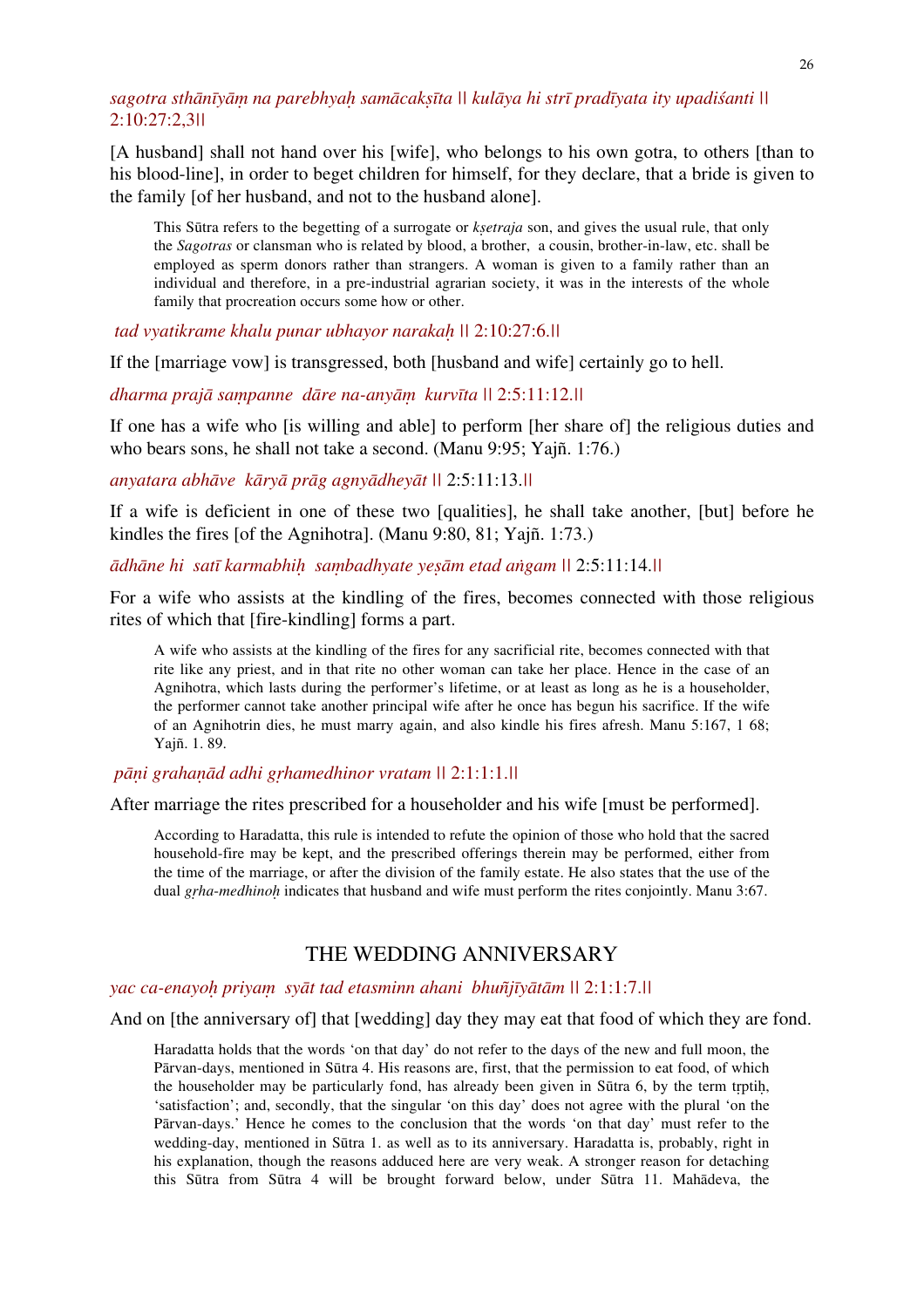commentator of the Hiraṇyakeśi-dharma, adopts the view rejected by Haradatta.

 *adhaś ca śayīyātām || maithuna varjanaṃ ca ||* 2:1:1:8,9*||*

And [on the night of that day] they shall sleep on the ground, and they shall avoid having sex.]. (Aśv. Grh: Sūtra. 1:3:10.)

# SEXUAL RELATIONS

 *pravacana yukto varṣā śaradaṃ maithunaṃ varjayet ||* 1:11:32:1.*||* 

Let one who teaches, avoid sexual intercourse during the rainy season and in autumn.

*mithunī bhūya ca na tayā saha sarvāṃ rātriṃ śayīta ||* 1:11:32:2.*||*

And if one has had sex [with his wife], he shall not lie with her during the whole night. (Manu 4:40)

 *sadā niśāyāṃ dāraṃ praty alaṃkurvīta ||* 1:11:32:6.*||* 

At night one shall always adorn oneself for one's wife.

 *ahany asaṃveśanam ||* 2:1:1:16.*||*

One should not have sex in the day-time.

ṛtau ca saṃnipāto dāreṇa-anuvratam || 2:1:1:17.||

But let him have sex with his wife at the proper time, according to the rules [of the law]. (Manu 3:46-48; Yajñ. 1.79.80.)

 *antarāle- 'api dāra eva ||* 2:1:1:18.*||*

Let him have sex in the interval also, if his wife [desires it]. (Manu 3:45; Yajñ. 1:81)

Interestingly enough the Dharma śāstra confers conjugal rights on women but not on men. It is for the women to instigate sexual intercourse and to decide when and how often to have sex.

 *strī vāsasā-eva saṃnipātaḥ syāt ||* 2:1:1:20.*||*

But during sex he shall be dressed in a particular garment kept for this purpose.

*yāvat saṃnipātaṃ ca-eva sahaśayyā || tato nānā ||* 2:1:1:21,22. ||

And during sex only they shall lie together, and afterwards separate.

udaka upasparśanam || 2:1:1:23|| api vā lepān praksālya- ācamya proksanam angānām || 2:1:2:1.*||* 

Then they both shall bathe; or they shall remove the emissions with earth or water, sip water, and sprinkle the body with water.

# THE GREAT SACRIFICES

*teṣāṃ mahā yajñā mahā sattrāṇi-iti saṃstutiḥ ||* 1:4:12:14.*||* 

By way of praise they are called 'great sacrifices' or 'great sacrificial sessions.'

Because they are called 'great sacrifices,' by way of laudation only, the particular laws binding on performers of real Soma-sacrifices cannot be transferred to the performers of these ceremonies. regarding the term 'great sacrifices,' see also Taitt. Ar. 2:2:10, I seq., and Śatapatha Brāhmana 11:5:6, 1.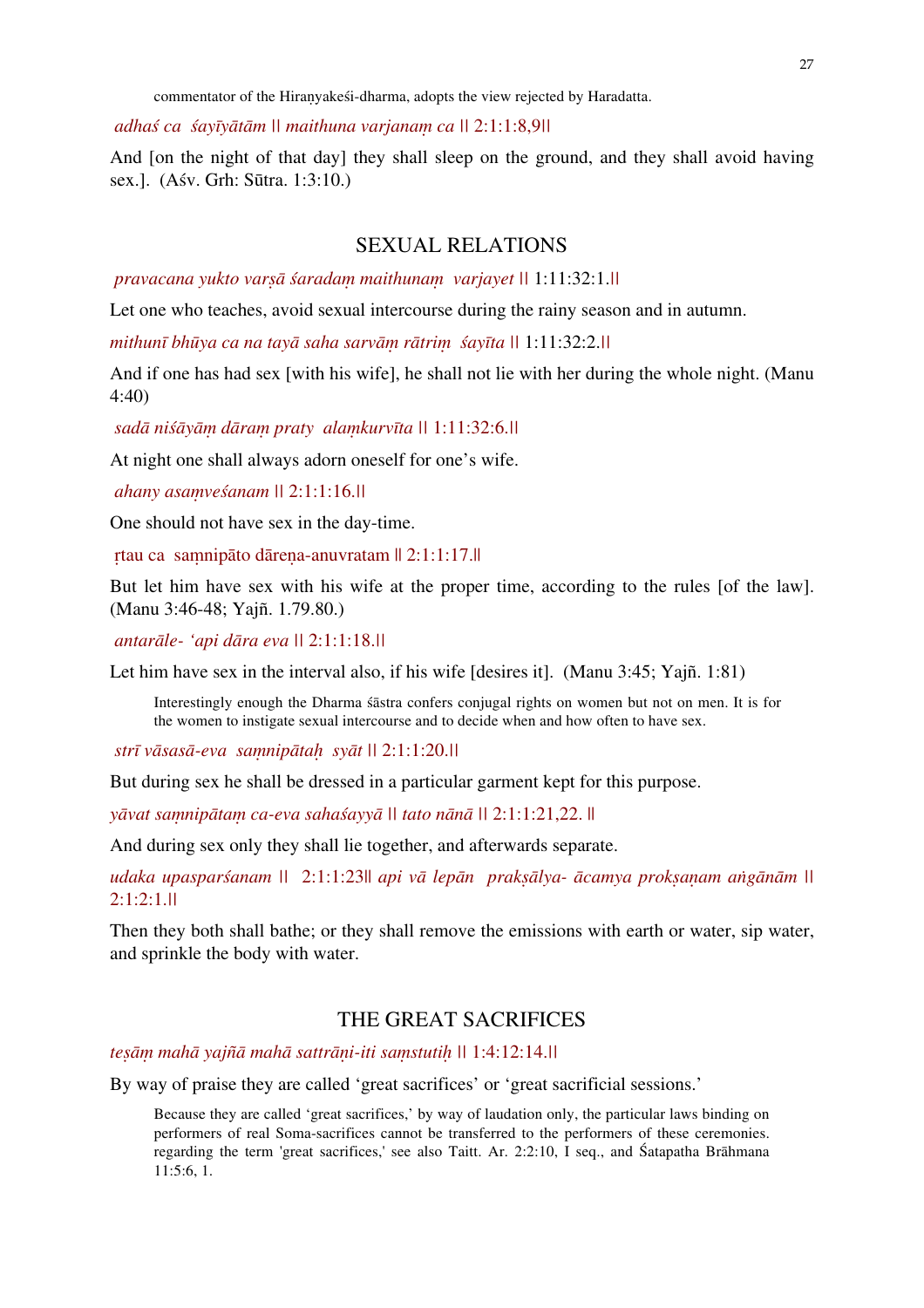*ahar ahar bhūta balir manuṣyebhyo yathā śakti dānam ||* 1:4:12:15.*||* 

[These rites include]:—The daily Bali offering to the [seven classes of] beings; the [daily] gift of [food] to humans according to one's power;

# devebhyah svāhā kāra ā kāsthāt, pitrbhyah svadhā kāra ā-uda pātrāt svādhyāya iti || 1:4:12:1.*||*

The oblation to the gods accompanied by the exclamation Svāhā which may consist even of a piece of wood only; the offering to the Manes accompanied by the exclamation Svadhā, which may consist even of a vessel with water only; the daily recitation.

Taitt. Ar. 2:10, 2 and 3, and Śatapatha Br loc. cit. 2. Haradatta observes, that some consider the Deva-yajña, mentioned in the Sūtra, to be different from the Vaiśvadeva, but that he holds it to be the same. Further he mentions, that some prescribe this Vaiśvadeva to be performed even if one has nothing to eat.

The pañca-mahā yajñas are the daily duties to be performed by the householder for the rest of his life. They are the requiting of the spiritual debts (*ṛṇas*) occurred through taking birth on this planet:—

**1. Pitr rna — pitr vajña** = debt to the parents and ancestors, requited through honouring parents and performing their cremation and the memorial rites for them and the ancestors after death.

**2. Deva-ṛṇa — deva-yajña** = debt to the gods requited by performing the homa and other periodic ceremonies in their honour.

**3. Ṛṣī-ṛṇa — brahma-yajña** = debt to the sages requited through study and teaching.

**4. Manuṣya-ṛṇa — manuṣya-yajña** = debt to society requited through feeding of strangers and caring for their needs.

**5. Bhūta-ṛṇa — bhūta-yajña** = debt to the environment and other creatures by ensuring their food supply.

## FOOD & EATING

#### *bhokṣyamāṇas tu prayato- 'pi dvir ācāmed dviḥ parimṛjet sakṛd upaspṛśet ||* 1:5:16:9.*||*

Before eating, one shall, though pure, twice sip water, twice wipe [the mouth], and once touch [the lips]. (Manu 5:138.)

*yasya-agnau na kriyate yasya ca-agraṃ na dīyate na tad bhoktavyam ||* 2:6:15:13.*||*

That food must not be eaten of which [no portion] is offered in the fire, and of which no portion is first given [to guests].

*yasya kule mriyeta na tatra-anirdaśe bhoktavyam ||* 1:5:16:18.*||*

One shall not eat in the house of a [relation within six degrees] where a person has died, before the ten days [of impurity] have elapsed. (Manu 4.217)

The term "ten days" is used in order to indicate the time of impurity generally. In some cases, as that of a Kshatriya, this lasts longer. In other cases, where the impurity lasts thirty-six hours only, [the abstention from dining in such houses is shorter.]' — Haradatta.

*tathā-anutthitāyāṃ sūtikāyām ||* 1:5:16:19.*||*

[Nor shall one eat in a house where a woman having given birth has not [yet] come out [of the lying-in chamber], (Manu 4.217)

A woman after giving birth is impure, and must not be touched during the first ten days after her confinement. During this time, she exclusively occupies the Sūtika-gṛha or lying-in chamber.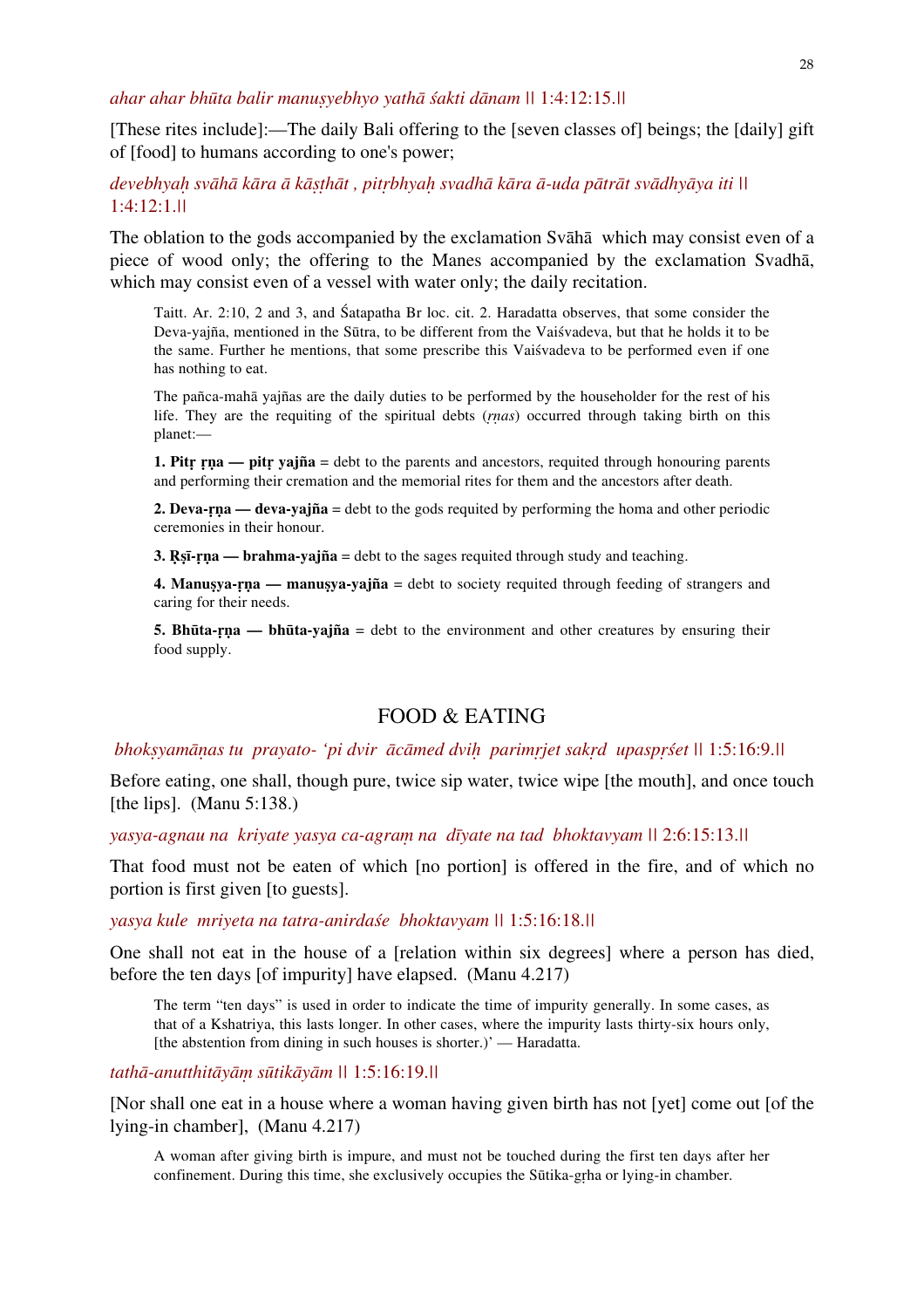## *antaḥ śave ca ||* 1:5:16:20.*||*

[Nor in a house] where a corpse lies.

Haradatta remarks that in the case of the death of a person who is not a relation, it is customary to place at the distance of 'one hundred bows' a lamp and water-vessel, and to eat [beyond that distance].

*yasmiṃś ca-anne keśaḥ syāt ||* 1:5:16:23.*||*

Nor that food in which there is a hair, (Manu 4, 207; Yajñ. 1;167)

'But this rule holds good only if the hair had been cooked with the food. If a hair falls into it at dinner, then it is to be purified by an addition of clarified butter, and may be eaten.' — Haradatta.

*anyad vā-amedhyam || amedhyair avamṛṣṭam ||* 1:5:16:24,25*||* 

Or any other unclean substance, [nor must that food be eaten] which has been touched with an unclean substance [a substance which can not be offered in a yajña].

Haradatta quotes a passage from Baudhāyana, which enumerates as 'unclean things' here intended, 'hair, worms or beetles, nail-parings, excrements of rats.' The rule must be understood as the preceding, ie. in case these things have been cooked with the food.

 *kīṭo vā-amedhya sevī ||* 1:5:16:26.*||* 

Nor [that in which] an insect living on impure substances [is found], (Manu 4, 207; Yajñ. 1.167, 168.)

 *mūṣakalāṅgaṃ vā ||* 1:5:16:27.*||*

Nor [that in which] excrements or limbs of a mouse [are found],

 *padā vā- upahatam ||* 1:5:16:28.*||*

Nor that which has been touched by the foot [even of a pure person],

 *sicā vā || sicā vā- upahṛtam ||*1:5:16:29,30*||*

Nor what has been [touched] with the hem of a garment, nor what has been brought in the hem of a garment, [even though the garment may be clean],

*bhuñjāneṣu va yatra- anūtthāya-ucchiṣṭaṃ prayacched ācāmed vā ||* 1:5:17:3.*||* 

Nor shall he eat [sitting in the same row with persons] amongst whom one, whilst they eat, rises and gives his leavings to his students or sips water; (Manu 4.212.)

According to Haradatta a person who misbehaves thus, is called 'a dinner-thorn.' This point of etiquette is strictly observed in our days also.

*kutsayitvā vā yatra-annaṃ dadyuḥ ||* 1:5:17:4.*||* 

Nor [shall he eat] where they give him food, reviling him. (Manu 4.212; Yajñ. L.167)

*manuṣyair avaghrātam anyair vā-amedhyaiḥ ||* 1:5:17:5.*||* 

Nor [shall he eat] what has been smelt at by others or other impure [beings, such as cats].

As the text has avaghrāta, "smelt at," it does not matter if they smell the food from a distance — Haradatta.

*na- apaṇīyam annam aśnīyāt ||* 1:5:17:14.*||* 

He shall not eat food which has been bought or obtained ready prepared in the market.

*tathā rasānām amāṃsa madhu lavaṇāni-iti parihāpya ||* 1:5:17:15.*||*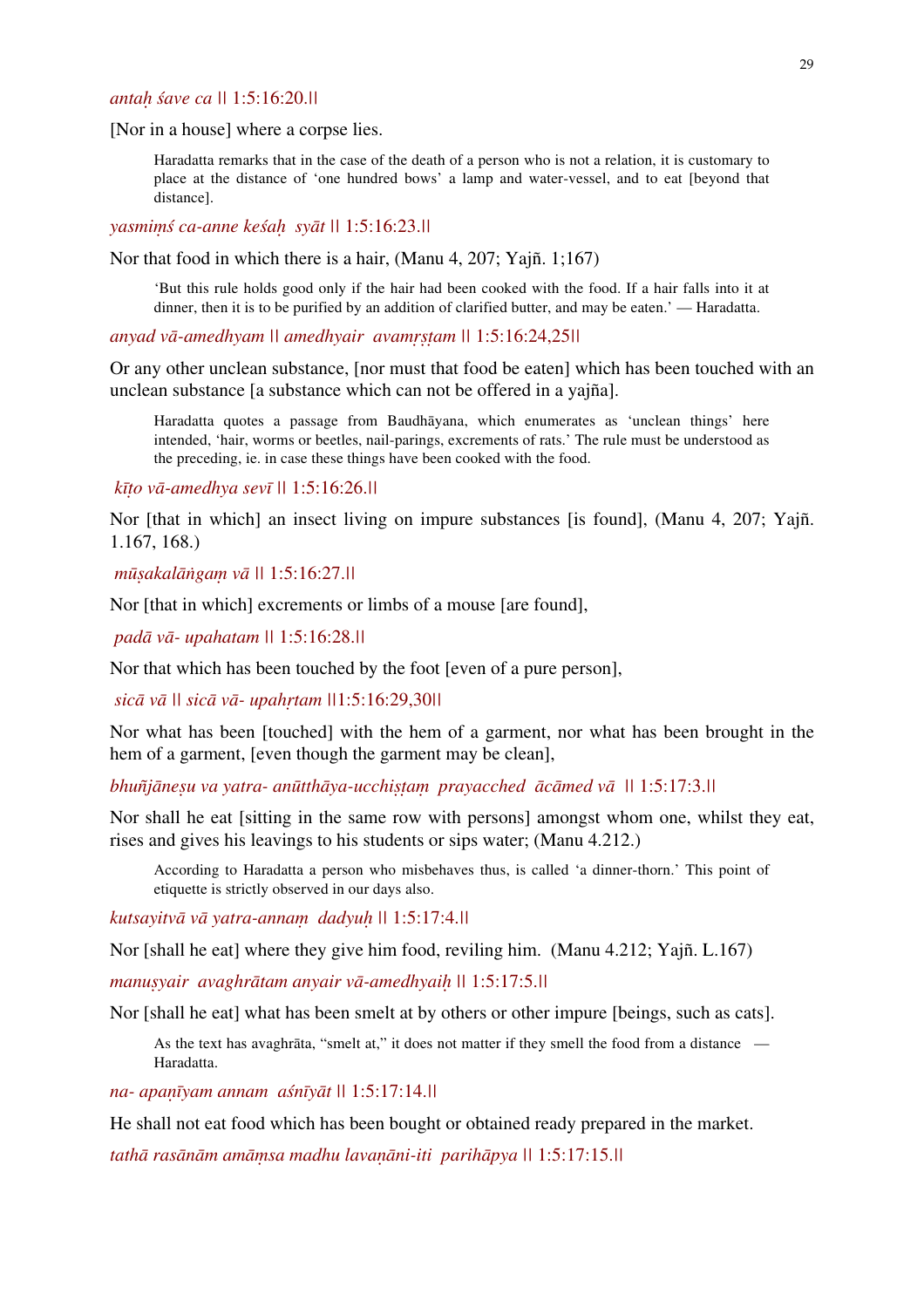Nor [shall he eat] flavoured food [bought in the market] excepting raw meat, honey, and salt.

*kṛta annaṃ paryuṣitam akhādya apeya anādyam ||* 1:5:17:17.*||*

Prepared food which has stood for a night, must neither be eaten nor drunk, (Manu 4:211; Yajñ. 1.167)

The Sanskrit has two terms for 'eating;' the first '*khād'* applies to hard substances, the second '*ad'* to soft substances'

This rule is obviously applicable in a hot climate when fridges are unavailable.

*śuktaṃ ca ||* 1:5:17:18.*||*

Nor [should prepared food] that has turned sour [be used in any way]. (Manu 4, 211; 5:9; Yajñ. 1. 167.)

*phāṇita pṛthuka taṇḍula karambharuja saktu śāka māṃsa piṣṭa kṣīra vikāra oṣadhi vanaspati mūla phala varjam ||* 1:5:17:19*.||*

[The preceding two rules do] not [hold good in regard to] the juice of sugar-cane, roasted rice grains, porridge prepared with whey, roasted barley, gruel, vegetables, meat, flour, milk and preparations from it, roots and fruits of herbs and trees. (Manu 5:10, 24 and 25.)

*ātta tejasāṃ bhojanaṃ varjayet ||* 2:8:20:10.*||* 

One shall avoid to eat those things which have lost their strength.

Often processing of food causes it to lose some of it's nutritional value.

*sarvaṃ madyam apeyam ||* 1:5:17:21.*||*

All intoxicating drinks are forbidden.

 *karañja palaṇḍu parārīkāḥ ||* 1:5:17:26.*||* 

[Likewise] red garlic, onions, and leeks, (Manu 5:5; Yajñ I.176)

 *tyāktva bhojyam iti hi brāhmaṇam ||* 1:5:17:28.*||* 

Mushrooms ought not to be eaten; that has been declared in a Brāhmana Text; (Yajñ. 1:171)

 *yac ca-anyat paricakṣate ||* 1:5:17:27.*||*

Likewise anything else which [those who are learned in the law] forbid.

Haradatta observes that Apastamba, finding the list of forbidden vegetables too long, refers his students to the advice of the (worthy people) Sistas. The force of this Sūtra is exactly the same as that of 1. 3, 11, 38.

*dadbhir apūpasya na- apacchindyāt ||* 1:5:16:17.*||*

One shall not bite off — with the teeth [pieces from] cakes [roots or fruits].

The polite way of eating would be to break or cut off bite size pieces.

*hiṃsā arthena-asinā māṃsaṃ chinnam abhojyam ||* 1:5:16:16.*||* 

He shall not eat meat which has been cut with a sword [or knife] used for killing.

The knife used for killing the animal should not be used also in it's preparation.

 *ekakhura uṣṭra gavaya grāmasūkara śarabha gavām ||* 1:5:17:29.*||* 

[Nor the meat] of one-hoofed animals, of camels, of the Gayal [wild cow], of village pigs, of Sarabhas, and of cattle.

*One-hoofed animals* are horses, donkeys and mules. The camel, Gayal, and Sarabha are mentioned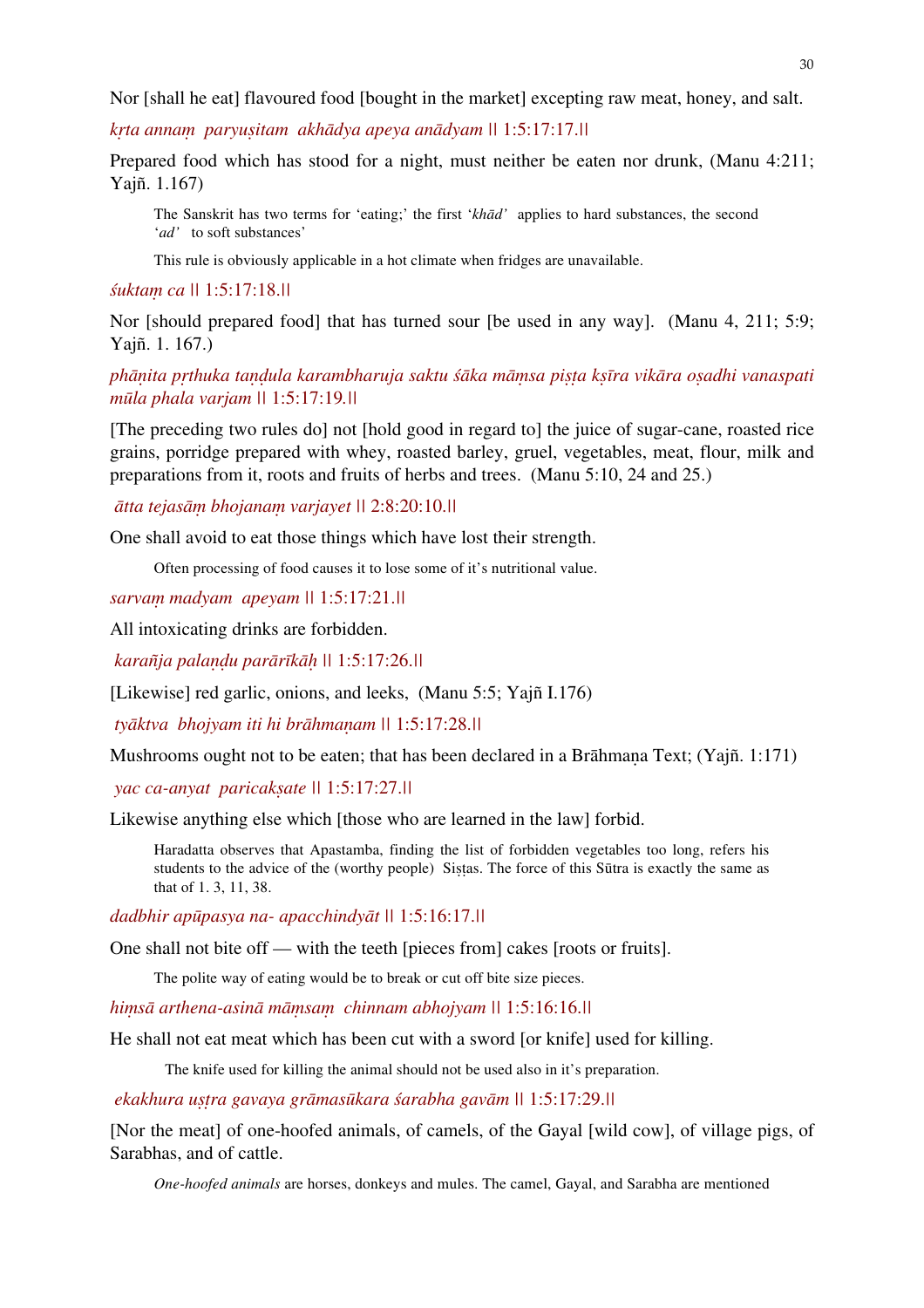as 'forbidden animals,' Satapatha Br. 1. 2. 1, 8; Aitareya Br. 2:1:8; see also Manu 5:11:18 Yajñ 1:172. 176

*dhenu anaḍuhor bhakṣyam || medhyam ānaḍuham iti vājasaneyakam ||*1:5:17:30,31*||*

[But the meat] of milch-cows and oxen may be eaten. The Vājasaneyaka declares 'bull's flesh is fit for offerings.'

*kukkuṭo vikirāṇām ||* 1:5:17:32.*||*

Amongst birds that scratch with their feet for food, the [tame] cock [must not be eaten]. (Yajñ. 1.176.)

*kravya adaḥ || haṃsa bhāsa cakravāka suparṇāś ca ||* 1:5:17:34,35*||*

Carnivorous [birds are forbidden], like the swan, the Bhāsa, the Brāhmaṇī duck, and the falcon. (Manu 5:12 Yajñ. 1:172)

 *kruñca krauñca vārdhrāṇasa lakṣṃana varjam ||* 1:5:17:36.*||* 

Common cranes and Sāras-cranes [are not to be eaten] with the exception of the leather-nosed Lakṣmaṇa. (Manu 5:12; Yajñ. 1:72.)

Other commentators take the whole Sūtra as one compound, and explain it as an exception to Sūtra 34. In that case the translation runs thus:—['Carnivorous birds are forbidden] except the Kruñca, Krauñca, Vārdhrānasa, and Laksmana. — Haradatta. This translation is objectionable, because both the Kruñcas, now called Kulam or kūñc, and the Krauñca, the red-crested crane, now called Saras [Cyrus], feed on grain. *Kruñcakrauñcau* is a Vedic dual.

pañca nakhānām godhā kacchapa śvāvit śalyaka khanga śaśa pūtikhasa varjam \\1:5:17:37.\\]

Five-toed animals [ought not to be eaten] with the exception of the iguana, the tortoise, the porcupine, the hedgehog, the rhinoceros, the hare, and the Pūtikhaśa.

Manu 5:18; Yajñ. 1. 17 7. Pūtikhaśa is, according to Haradatta, an animal resembling a hare, and found in the Himālayas.

sarpa strst mrdurah kravya ado ye ca-anye vikrtā yathā manusya strasah || 1:5:17:39.||

Nor the snake-headed fish, nor the alligator, nor those which live on flesh only, nor those which are misshaped [like] mermen.

Haradatta closes this chapter on flesh-eating by quoting Manu 5:56, which declares flesh-eating, drinking spirituous liquor, and promiscuous intercourse to be allowable, but the abstinence there from are of greater merit. He states that the whole chapter must be understood in this sense.

madhy āmam mārgam māmsam bhūmir mūla phalāni raksā gavyūtir niveśanam yugya ghāsaś *ca-ugrataḥ pratigṛhyāṇi ||* 1:6:18:1.*||* 

Honey, uncooked [grain], venison, land, roots, fruits, [a promise of] safety, a pasture for cattle, a house, and fodder for a draught-ox may be accepted [even] from an Ugra. (Manu 4, 247)

*Ugra* denotes persons of a bad character.

*na su bhikṣāḥ syuḥ ||* 1:6:18:5.*||*

If [in times of distress] he is unable to keep himself, he may eat [food obtained from anybody],

*saṅgha annam abhojyam ||* 1:6:18:16.*||*

Food from a multitude of givers must not be eaten. (Manu 4:209)

If many people have contributed food (pot-luck) one should avoid eating because one cannot be sure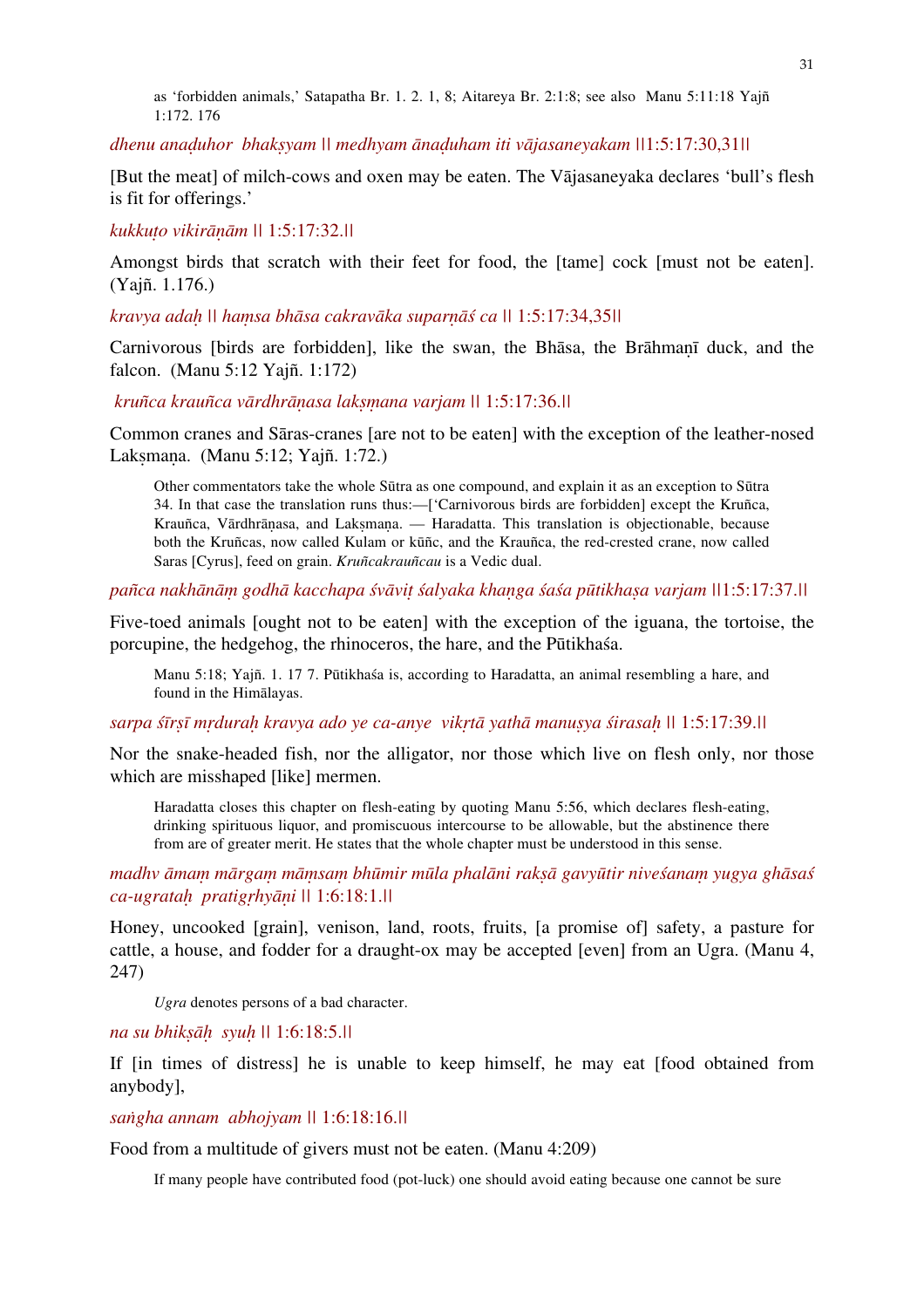how the food was prepared.

*parikruṣṭaṃ ca ||* 1:6:18:17.*||*

Nor food offered by a general invitation [to all comers]. (Manu 4;209; Yajñ. I;168.)

 *ye ca śastram ājīvanti ||* 1:6:18:19.*||*

Nor [that of men] who live by the use of arms [with the exception of Kshatriyas], (Yajñ. 1. 164.)

```
 ye ca-ādhim || 1:6:18:20.||
```
Nor [that of those] who live by letting lodgings or land.

*bhiṣak ||* 1:6:18:21.*||*

A [professional] physician [is a person whose food must not be eaten]. (Manu 4, 212; Yajñ. 1. 162.)

*vārdhuṣikaḥ ||* 1:6:18:22.*||*

[Also] a usurer, (Manu 4.210; Yajñ. 1.161.)

*klībaḥ ||* 1:6:18:27.*||*

A non-reproductive male [is a person whose food must not be eaten], (Manu 4, 211; Yajñ 1:161.)

 *cārī ||* 1:6:18:30. *||*

[Likewise] a spy [or informer]

*matta unmatto baddho- 'aṇikaḥ pratyupaviṣṭo yaś ca pratyupaveśayate tāvantaṃ kālam ||*  1:6:19:1.*||* 

A drunkard, a madman, a prisoner, he who learns the Veda from his son, a creditor who sits with his debtor [hindering the fulfilment of his duties], a debtor who thus sits [with his creditor, are persons whose food must not be eaten] as long as they are thus engaged or in that state. (Manu 4:207; Yajñ 1:161, 162)

Another commentator explains aṇika, translated above 'he who learns the Veda from his son,' by 'a money-lender,' and combines *pratyupavistah* with this word, ie. a money-lender who sits with his debtor hindering him from fulfilling his duties.' This manner of forcing a debtor to pay, which is also called ācarita [see Manu 8:49], is, though illegal, resorted to sometimes even now.

## *kālayor bhojanam ||* 2:1:1:2.*||*

One shall eat at the two [appointed] times, [morning and evening].

Haradatta thinks that this Sūtra is intended to prevent householders from having more than two meals a day, and to keep them from gluttony. Others are of opinion that its object is to keep householders from excessive fasting, and to make them perform the Prāṇāgni-hotra at either meal. At the Prāṇāgni-hotra the sacrificer eats five mouthfuls invoking successively, whilst he eats, the five vital airs. At the first mouthful he says, 'To Prana Svāhā;' at the second, 'To Apāṇa Svāhā,' etc.

*atṛptiś ca-annasya ||* 2:1:1:3.*||*

And one shall not eat to repletion.

*parvasu ca-ubhayor upavāsaḥ ||* 2:1:1:4.*||* 

And both [the householder and his wife] shall fast on [the days of] the new and full moon.

*aupavastam eva kāla antare bhojanam || tṛptiś ca-annasya ||* 2:1:1:5,6*||*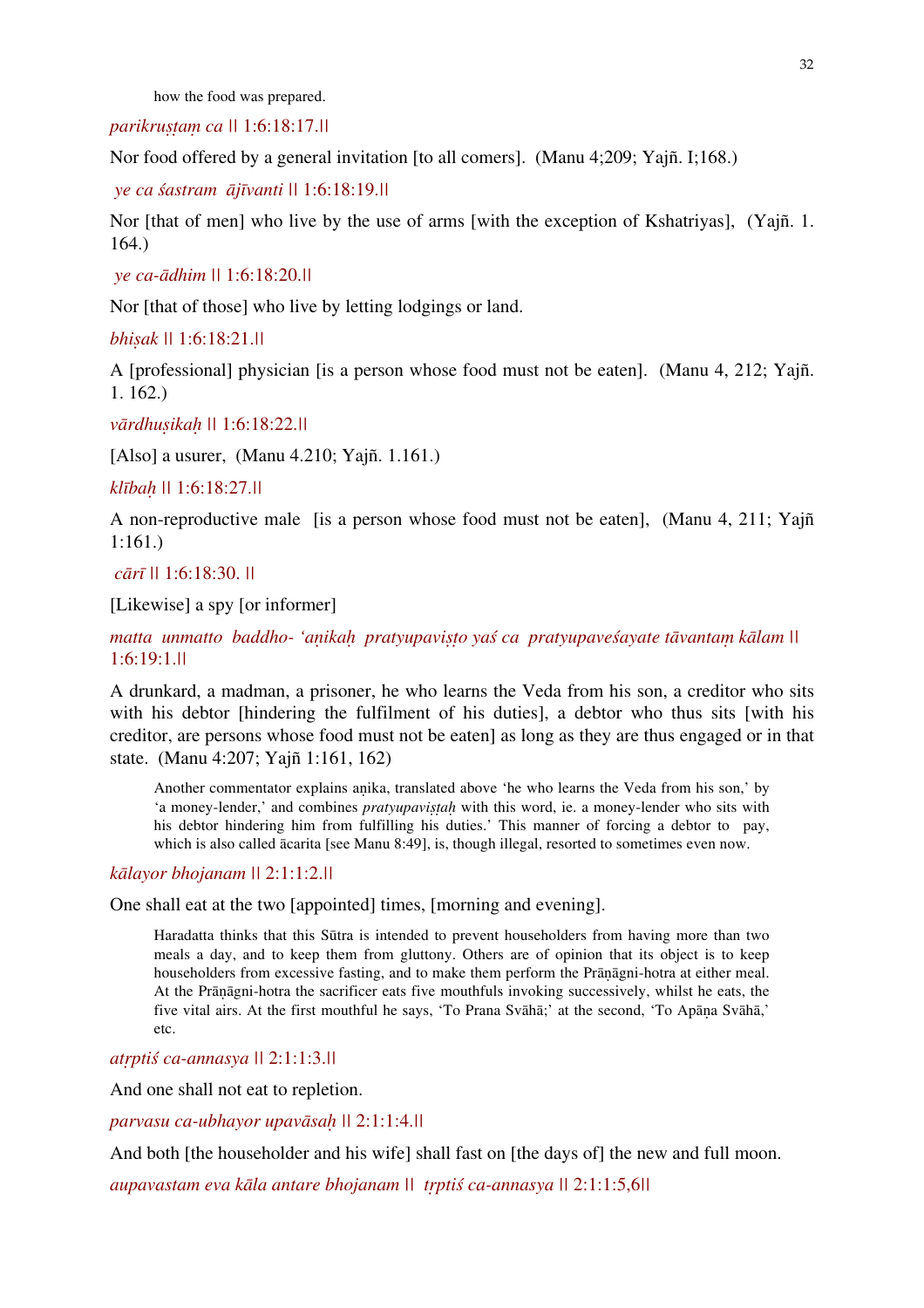To eat once [on those days] in the morning that also is called fasting, and they may eat [at that single meal] until they are quite satisfied. (Aśv. Grh: Su. 1:10:2.)

 *ka aśya annaḥ ||* 1:6:19:2.*||*

Who [then] are those whose food may be eaten ?

The object of this Sūtra is to introduce the great variety of opinions quoted below.' — Haradatta.

 *ya īpsed iti kaṇvaḥ ||* 1:6:19:3.*||* 

Kanva declares, that it is he who wishes to give.

 *puṇya iti kautsaḥ ||* 1:6:19:4.*||*

Kautsa declares, that it is he who is virtuous.

'Virtuous' means not only 'following his lawful occupations,' but particularly 'practising austerities, reciting prayers, and offering burnt-oblations.' — Haradatta.

 *yaḥ kaś cid dadyād iti vārṣyāyaṇiḥ ||* 1:6:19:5.*||* 

Vārśyāyani declares, that it is every giver [of food].

 *yadi ha rajaḥ sthāvaraṃ puruṣe bhoktavyam atha cet-calaṃ dānena nirdoṣo bhavati ||*  1:6:19:6.||

For if [it is said that] guilt remains with the sinner [who committed a crime, then food given by him] may be eaten [because the blame cannot leave the sinner]. But if [it be said that] blame can leave [the sinner at any time, then food given by the sinner still may be eaten because] he becomes pure by the gift [which he makes].

*sarvatopetaṃ vārṣyāyaṇīyam ||* 1:6:19:8.*||*

Vārśyāyaṇi's opinion is, that [food] given unasked [may be accepted] from anybody.

*yataḥ kutaś ca- abhyudyataṃ bhoktavyam ||* 1:6:19:11.*||*

Food offered unasked by any person whatsoever may be eaten,

*na-ananiyoga pūrvam iti hārītaḥ ||* 1:6:19:12.*||*

But not if it be given after an express previous announcement; thus says Hārita

*atha purāṇe ślokāv udāharanti || 13 ||* 

*udyatām āhṛtāṃ bhikṣāṃ purastād apraveditām | bhojyāṃ mene prajāpatir api duṣkṛta kāriṇaḥ || na tasya pitaro- 'aśnanti daśa varṣāṇi pañca ca | na ca havyaṃ vahaty agnir yas tām abhy adhimanyata iti ||* 1:6:19:13.||

Now they quote also in a Purana the following two verses:—

The Lord of creatures has declared, that food offered unasked and brought by the giver himself, may be eaten, though [the giver be] a sinner, provided the gift has not been announced beforehand. The Manes of the ancestors of that man who spurns such food, do not eat [his oblations] for fifteen years, nor does the fire carry his offerings [to the gods].' (Manu 4:248 and 249)

*cikitsakasya mṛgayoḥ śalya kṛntasya pāśinaḥ | kulaṭāyāḥ ṣaṇḍhakasya ca teṣām annam anādyam ||* 1:6:19:14.*||*

[Another verse from a Purana declares]:—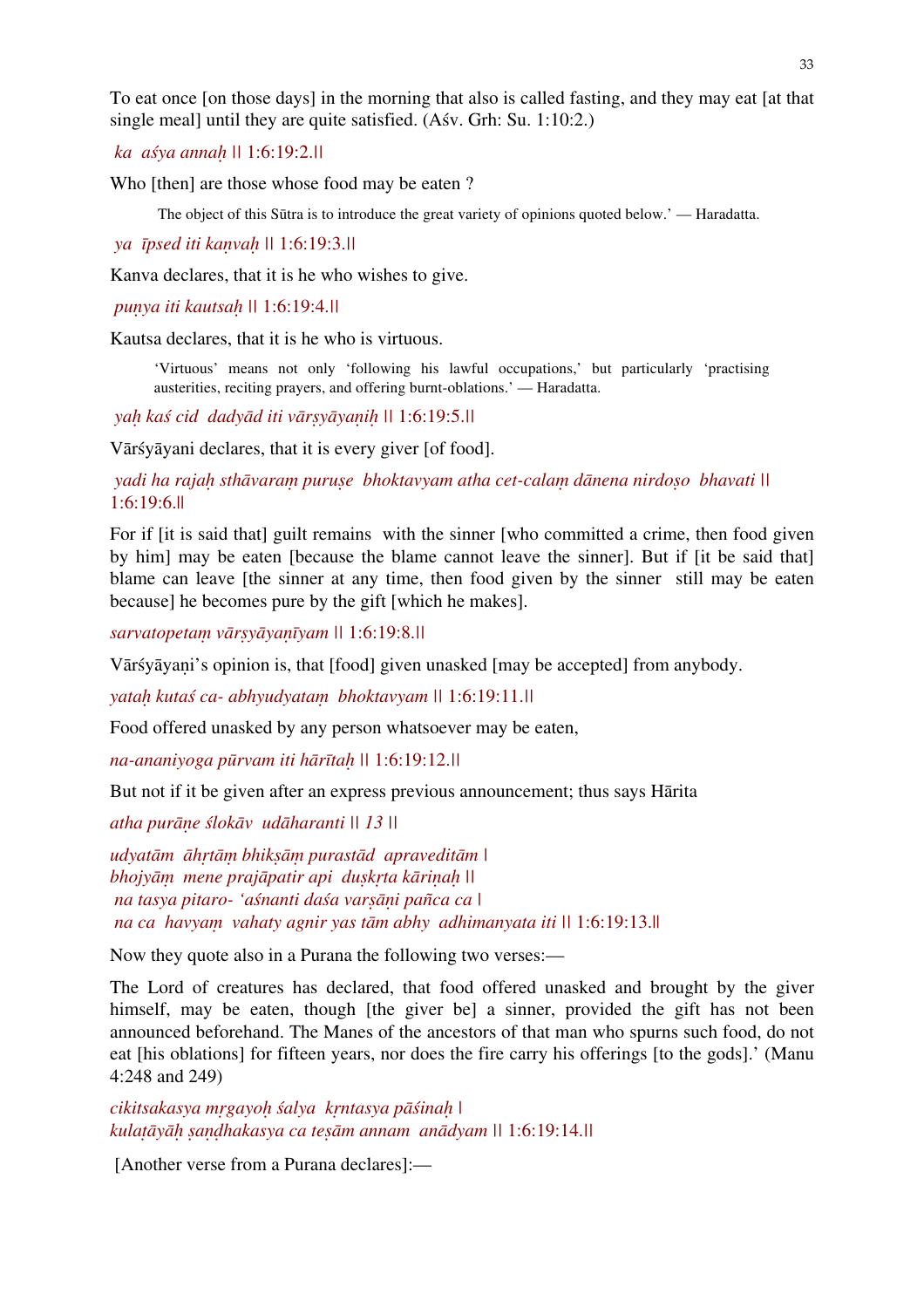'The food given by a physician, a hunter, a surgeon, a fowler, an unfaithful wife, or a nonreproductive person (ṣaṇḍa) must not be eaten.' (Manu 4:211, 212.)

*abhojyaṃ bhuktvā naiṣpurīṣyam ||* 1:9:27:3.*||* 

After having eaten forbidden food, one must fast, until the bowels are completely empty.

# THE COOKS

*bhāṣāṃ kāsaṃ kṣavayum ity abhimukho- 'annaṃ varjayet ||* 2:2:3:2.*||* 

The [cook] shall not speak, nor cough, nor sneeze, while facing the food.

*keśān aṅgaṃ vāsaś ca-ālabhya-apa upaspṛśet ||* 2:2:3:3.*||*

He shall wash his hands if he has touched his hair, his limbs, or his garment.

*ārya adhiṣṭhitā vā śūdrāḥ saṃskartāraḥ syuḥ ||* 2:2:3:4.*||*

Or śūdras may prepare the food, under the superintendence of people of the first three castes.

 *teṣāṃ sa eva-ācamana kalpaḥ ||* 2:2:3:5.*||*

For them is prescribed the same rule of sipping water [as for their masters].

This Sūtra is a *jñāpaka*, as it indicates that Āpastambaalso recognises the different rules which are usually prescribed in the Smṛtis for Brāhmaṇas, Kṣatriyas, Vaiśyas, and śūdras. See above, 1:5:16:2.

*adhikam ahar ahaḥ keśa śmaśru loma nakha vāpanam ||* 2:2:3:6.*||* 

Besides, the [cooks] shall daily trim their hair, their beards, the hair on their bodies, and their nails.

*udaka upasparśanaṃ ca saha vāsasā ||* 2:2:3:7.*||*

And they shall bathe, keeping their clothes on.

Usually in bathing both āryas and śūdras wear no dress except the langoṭi.

*api vā-aṣṭamīṣv eva parvasu vā vaperan ||* 2:2:3:8.*||* 

Or they may trim [their hair and nails] on the eighth day [of each half-month], or on the days of the full and new moon.

*parokṣam annaṃ saṃskṛtam agnāv adhiśritya-adbhiḥ prokṣet | tad deva pavitram ity ācakṣate ||* 2:2:3:9.*||*

[The householder himself] shall place on the fire that food which has been prepared [by śūdras] without supervision, and shall sprinkle it with water. Such food also they state to be fit for the gods.

*shall place on the fire* — in other words whatever food is prepared by unsupervised sudra cooks should be reheated on the fire and then sprinkled with water and the recitation of mantras.

*siddhe- 'anne tiṣṭhan bhūtam iti svāmine prabrūyāt ||* 2:2:3:10.*||* 

When the food is ready, [the cook] shall stand before his master and announce it to him [saying], 'It is ready.'

*tat su bhūtaṃ virāḍ annaṃ tan mā kṣāyi-iti prativacanaḥ ||* 2:2:3:11.*||*

The answer [of the master] shall be, 'That well-prepared food is the means to obtain splendour; may it never fail !' (Manu 2:54.)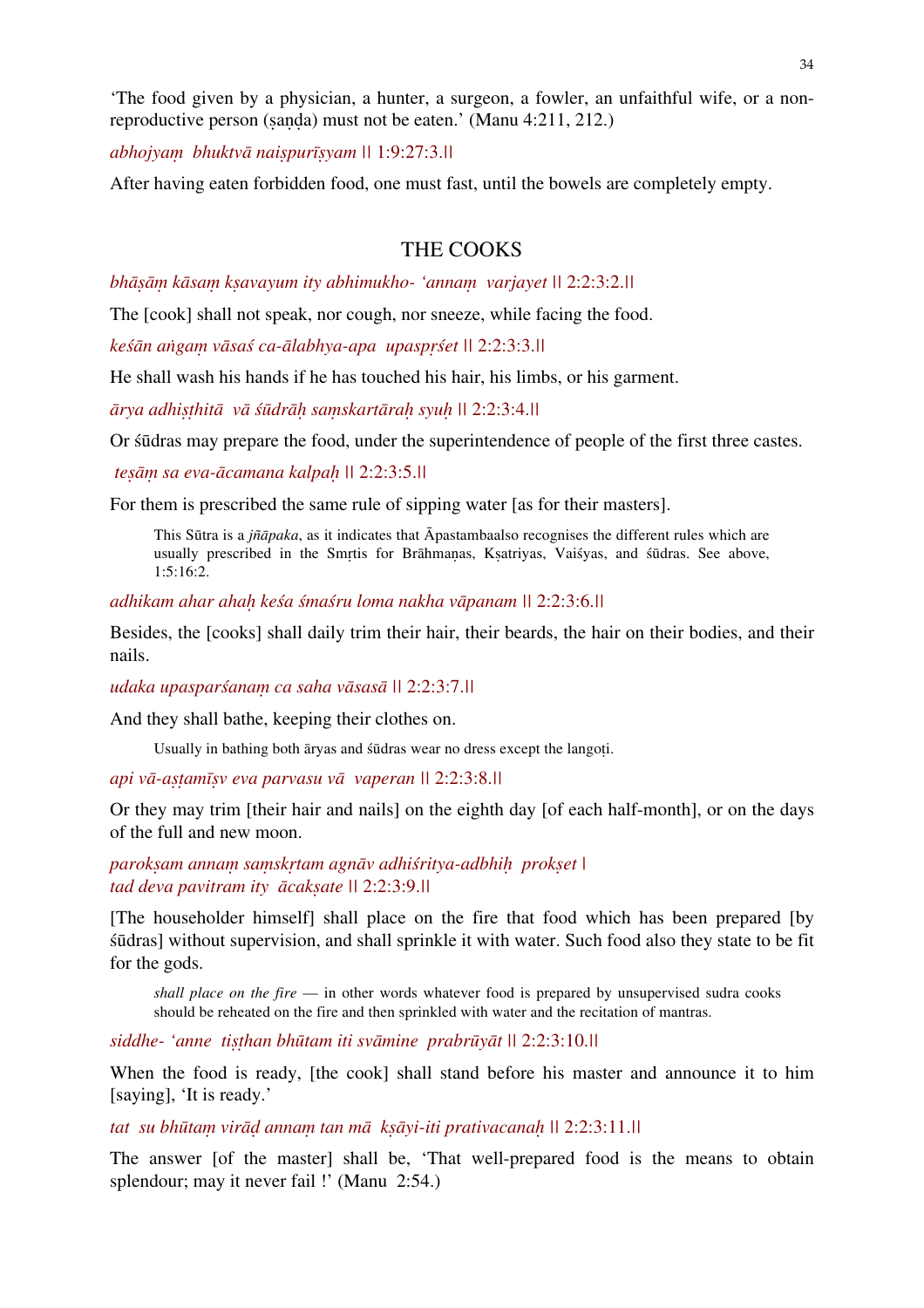# SERVING FOOD

*atithīn eva-agre bhojayet ||* 2:2:4:11.*||* 

One shall feed guests first, (Manu 3:115; Yajñ. 1. 105.)

*bālān vṛddhān roga saṃbandhān strīś ca-antarvatnīḥ ||* 2:2:4:12.*||* 

And infants, old or sick people, female [relations, and] pregnant women. (Manu 3:114; Yajñ. 1.105.)

 *ye nityā bhāktikās teṣām anuparodhena saṃvibhāgo vihitaḥ ||* 2:4:9:10.*||* 

The division of the food must be made in such a manner that those who receive daily portions [servants & dependants] do not suffer by it.

kāmam ātmānam bhāryām putram vā- uparundhyān na tu-eva dāsa karma karam \\[2:4:9:11\]

At his pleasure, the householder may stint himself, his wife, or his children, but by no means a servant who does his work.

*tathā ca-ātmano- 'anuparodhaṃ kuryād yathā karmasv asamarthaḥ syāt ||* 2:4:9:12.*||* 

And he must not stint himself so much that he becomes unable to perform his duties.

*atha-apy udāharanti aṣṭau grāsā muner bhakṣaḥ ṣoḍaśa-araṇyavāsinaḥ | dvātriṃśataṃ gṛhasthasya- aparimitaṃ brahmacāriṇaḥ || āhita agnir anaḍvāṃś ca brahmacārī ca te trayaḥ | aśnanta eva sidhyanti na-eṣāṃ siddhir anaśnatām iti ||* 2:4:9:13.*||* 

Now they quote also [the following two verses]:— Eight mouthfuls are the meal of an ascetic, sixteen that of a hermit living in the woods, thirty-two that of a householder, and an unlimited quantity that of a student. An Agnihotrin, a draught-ox, and a student, those three can do their work only if they eat; without eating [much], they cannot do it.' (Manu 4:28; Yajñ. 3:55.)

# PERMISSIBLE AND FORBIDDEN TRADE

avihitā brāhmanasya vanijyā || āpadi vyavahareta panyānām apanyāni vyudasyan || 1:7:20:10,11*||*

Trade is not lawful for a Brāhmana [but] in times of distress he may trade in lawful merchandise, avoiding the following [kinds], that are forbidden:— (Manu 4:6, 10:82, Yajñ. 3:35)

This Sūtra, which specifies only one part of a Vaiśya's occupations as permissible for Brāhmaṇas in distress, implies, according to Haradatta, that his other occupations also, as well as those of a Kshatriya, are permissible.

# manusyān rasān rāgān gandhān annam carma gavām vaśām ślesma udake tokmakinve *pippali marīce dhānyaṃ māṃsam āyudhaṃ sukṛta āśāṃ ca ||* 1:7:20:12.*||*

[Particularly] human trafficking, condiments and liquids, dyes, perfumes, food, skins, heifers, substances used for gluing [such as lac], water, young cornstalks, substances from which alcohol may be extracted, red and black pepper, corn, meat products, weapons, and the hope of rewards for meritorious deeds. (Manu 10:86-89; Yajñ. 3:36-39)

*'the hope of rewards for meritorious deeds'* — this refers to the trading in 'indulgences' — i.e. receiving money for chanting mantras, taking ceremonial baths and doing pious deeds for others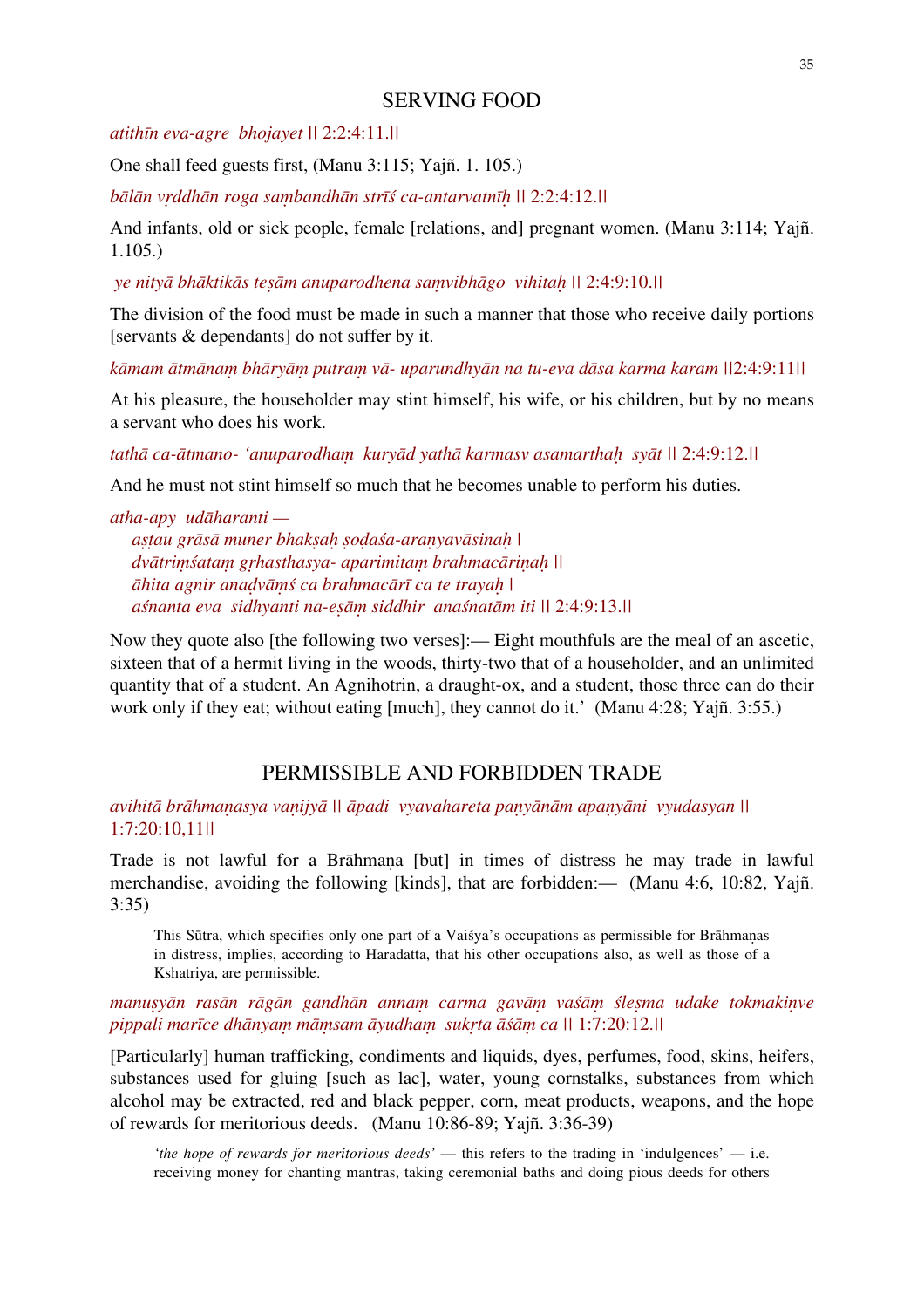— in these cases the merit is said to be transferred to the sponsor.

 *avihitaś ca-eteṣāṃ mitho vinimayaḥ ||* 1:7:20:14.*||*

The exchange of the one of these [above mentioned goods] for the other is likewise unlawful.

*annena ca-annasya manuṣyāṇāṃ ca manusyai rasānāṃ ca rasair gandhānāṃ ca gandhair vidyayā ca vidyānām ||* 1:7:20:15.*||*

But food [may be exchanged] for food, and people for people, and condiments for condiments, and perfumes for perfumes, and learning for learning.

A brāhmaṇa may thus earn a commission obtained through fascilitating an exchange of the stock mentioned.

From the permission to exchange learning for learning, it may be known that it is not lawful to sell  $it$  — i.e. teach for a wage.' — Haradatta. (Manu 10:94)

## TRANSGRESSIONS

*atha patanīyāni ||* 1:7:21:7.*||*

Now [follows the enumeration of] the actions which cause loss of caste [*Pataniya*].

*steyam ābhiśastyaṃ puruṣa vadho brahma ujjhaṃ garbha śātanam mātuḥ pitur iti yoni saṃbandhe saha-apatye strī gamanaṃ surā pānam asaṃyoga saṃyogaḥ ||* 1:7:21:8.*||* 

[These are] (a) stealing [gold], (b) crimes whereby one becomes an *Abhiśasta*, (c) homicide, (d) neglect of the Vedas, (e) causing abortion, (f) incestuous connection with maternal or paternal uncles or aunts, (g) and with the offspring of such persons (cousins), (h) alcoholism, and (i) socializing with persons the interaction with whom is forbidden.

*gurvī sakhiṃ guru sakhiṃ ca gatvā-anyāṃś ca para talpān ||* 1:7:21:9. *9 ||*

That man falls who has sex with a female friend of a female Guru, or with a female friend of a male Guru, or with any married woman.

Regarding the 'male Gurus ' see above. By 'female Gurus' their wives are meant.

 *na-aguru talpe patati-ity eke ||* 1:7:21:10.*||* 

Some [teachers declare], that he does not fall by having sex with any other married female except his teacher's wife.

ie. He need not perform so heavy a penance if the sex is consensual.

# ATONEMENT

anāryavapaiśuna pratisiddhāacāresv abhaksya abhojya apeyaprāśane śūdrāyām ca retah siktvā-ayonau ca dosavac ca karma abhisamdhi pūrvam krtvā-anabhisamdhi pūrvam vā-ab lingābhir apa upasprśed vārunībhir vā-anyair vā pavitrair yathā karma abhyāsah || 1:9:26:7.*||*

He who has been guilty of conduct unworthy of an āryan, of defaming others, of actions contrary to the rule of conduct, of eating or drinking things forbidden, of sex with a śūdra woman, of unnatural sex, of performing magic rites with intent [to harm his enemies] or [of hurting others] unintentionally, shall bathe and sprinkle himself with water, reciting the [seven] verses addressed to the Waters, or the verses addressed to Varuna, or [other verses chosen from the Anuvāka, called] *Pavitra*, in proportion to the frequency with which the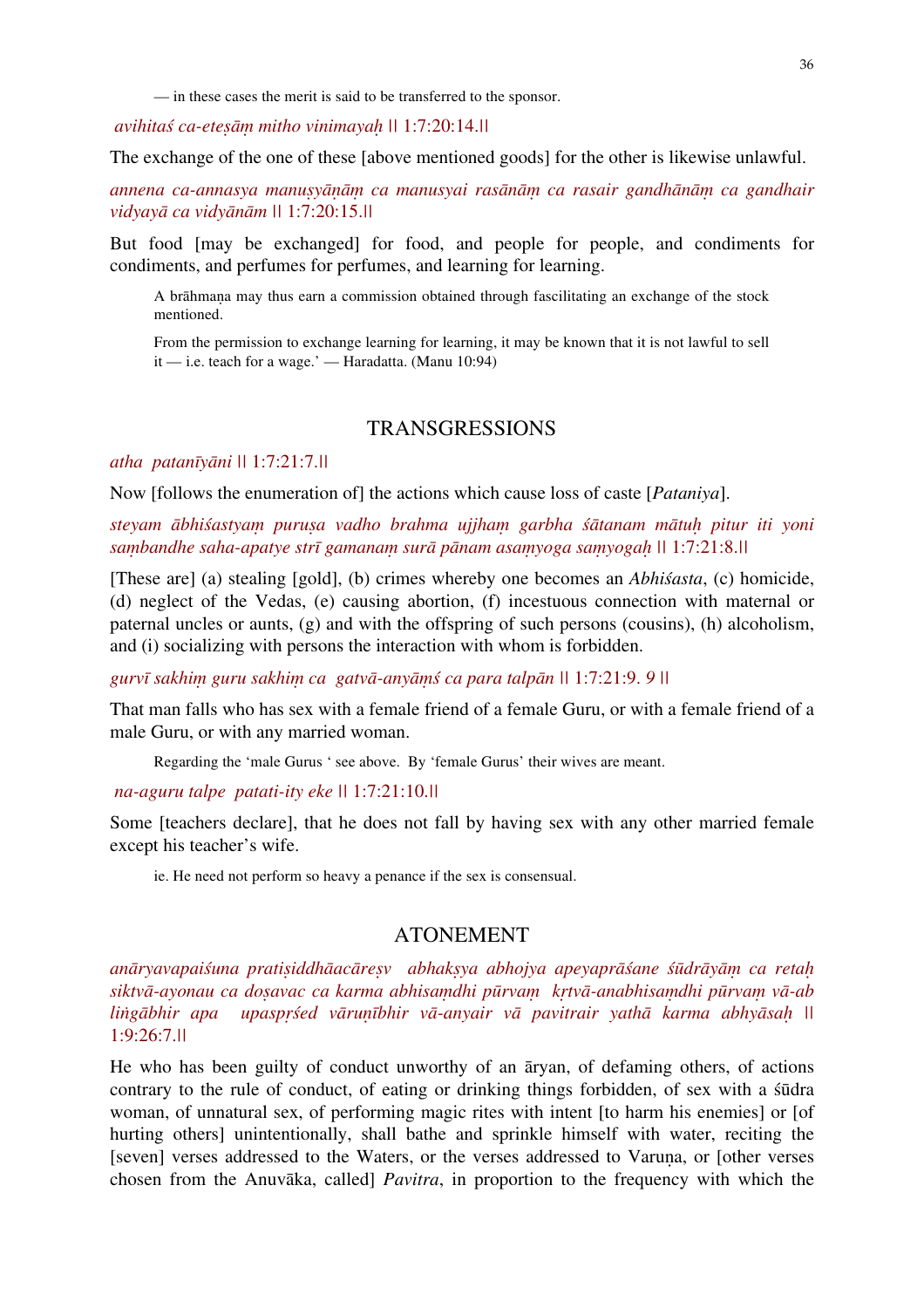offence has been committed.

The Anuvāka is Taitt. Samh. 2:5:12.

'Unnatural' sex is defined by the commentators as ejaculating into any orrifice other than a vagina. (*retaḥ siktvā ayonau*)

*anāryāṃ śayane bibhred dadad vṛddhiṃ kaṣāyapaḥ | abrāhmaṇa iva vanditvā tṛṇeṣv āsīta pṛṣṭhatap ||* 1:9:27:10.*||*

He who has sex with a non-āryan woman, who lends money at interest, who drinks [other] spirituous liquors [than Sura], he who praises everybody in a manner unworthy of a Brāhmana, shall sit on grass, allowing his back to be scorched [by the sun].

According to Khāṇḍa 26:7. One who has sex with a sudra woman must bathe and sprinkle himself with water, reciting the [seven] verses addressed to the Waters, or the verses addressed to Varuna, or [other verses chosen from the Anuvāka, called] *Pavitra.*

# SPIRITUAL KNOWLEDGE

#### adhyātmikān yogān anutisthen nyāya samhitān anaiścārikān || 1:8:22:1.||

One shall strive by all means to acquire [the knowledge of] the Ātman, which results in the [destruction of the passions, and] which prevent the wandering [of the mind from its ideal, and fix it on the contemplation of the Atman].

The knowledge of the Vedānta and the means which prepare one for the knowledge of the Atman, the 'Self, the universal Self,' are taught in this Paṭala before the penances, because they are most efficacious for the removal of all negativity. The means are absence of anger etc., which are enumerated 1.8.23.6.

*ātma lābhān na paraṃ vidyate ||* 1:8:22:2.*||*

There is no higher [objective] than the attainment of [the knowledge of the] Atman.

Haradatta gives in his commentary a lengthy discussion on the Atman, which corresponds nearly to śaṅkara's Introduction to and Commentary on the first Sūtra of Bādarāyana.

*tatra-ātma lābhīyān-ślokān udāhariṣyāmaḥ ||* 1:8:22:3.*||* 

We shall quote the [Vedic] verses which refer to the attainment of [the knowledge of] the Atman.

According to Haradatta, the following verses are taken from an Upanishad.

*pūḥ prāṇinaḥ sarva eva guhā śayasya | ahanyamānasya vikalmaṣasya | acalaṃ cala niketaṃ ye- 'anutiṣṭhanti te- 'amṛtāḥ ||* 1:8:22:4.*||* 

All living creatures are the abode of Him who lies enveloped in matter, Who is immortal and Who is taintless. Those become immortal who worship Him who is immovable and lives in a movable dwelling.

The taintless one etc. is the Paramātman. The taints are merit and demerit which, residing in the *Manas*, the internal organ of perception, are only falsely attributed to the Atman. To become immortal means 'to obtain final liberation.'

*yad idam id iha-id iha loke viṣayam ucyate | vidhūya kavir etad anutiṣṭhed guhā śayam ||* 1:8:22:5.*||*

Renouncing all material objects [of the senses] a wise person shall strive after the [knowledge of the] Atman.

*ātmann eva-aham alabdhvā-etad dhitaṃ sevasva na-ahitam | atha-anyeṣu pratīcchāmi*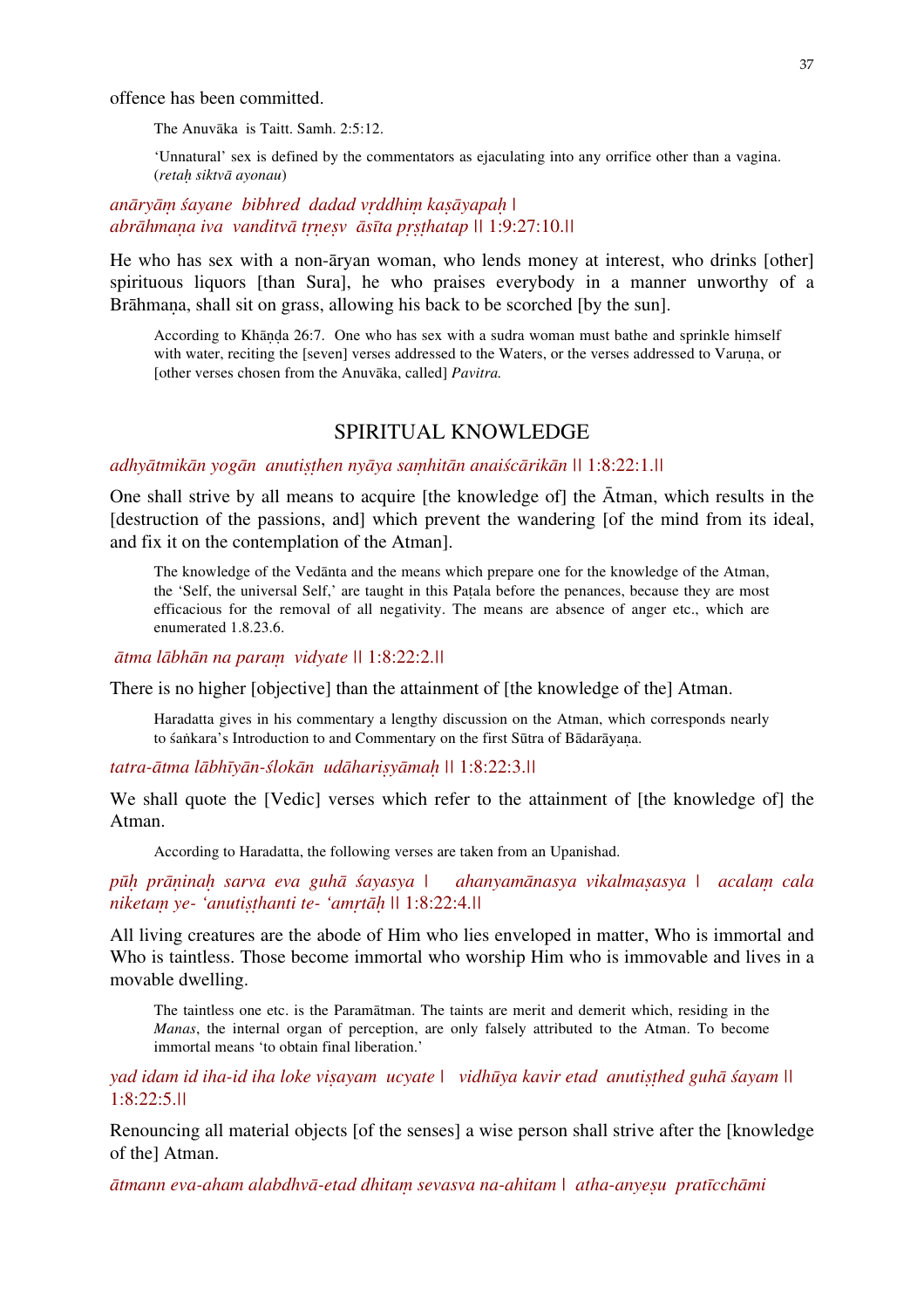# sādhusthānam anapeksavā | mahāntam tejasas- kāyam sarvatra nihitam prabhum || 1:8:22:6.*||*

"O student, I, who had not recognised in my own self the great self-luminous, universal, [absolutely] free Atman, which must be realised directly without the mediation of anything else, desired [to find] it in others [the senses]. [But now as I have obtained the true knowledge, I do so no more.] Therefore, follow also this good road that leads to welfare [liberation], and not the one that leads into suffering [new births]".

The verse is addressed by a teacher to his student according to Haradatta, but his interpretation is open to many doubts.

# sarva bhūtesu yo nityo vipaścid amrto dhruvah | anango- 'aśabdo- 'aśarīro- 'asparśaś ca *mahān-śuciḥ | sa sarvaṃ paramā kāṣṭhā sa vaiṣuvataṃ ||* 1:8:22:7.*||*

It is That which is the eternal essence in all creatures, whose essence is wisdom, immortal, unchangeable, devoid of parts, of expression, of the [subtle] body, [even] of touch, exceedingly pure; That is the totality of Being, That is the highest goal; [he dwells in the middle of the body like] the Viśuvat day [which is in the middle of a Sattra-sacrifice]; That indeed, is [accessible to all] like a town intersected by many streets.

The Sūtra contains a further description of the Paramātman.

# *taṃ yo- 'anutiṣṭhet sarvatra prādhvaṃ ca-asya sadā- ācaret | durdarśaṃ nipuṇaṃ yukto yaḥ paśyet sa modeta viṣṭape ||* 1:8:22:8.*||*

He who meditates on That, and everywhere and always lives according to Dharma and who, full of devotion, sees That which is difficult to be seen and subtle, will rejoice in [his] 'heaven'.

Haradatta explains the word *vistap*, 'heaven,' by 'pain freed greatness,' apparently misled by a bad etymology. The heaven of the Atman is, of course, moksa — liberation, that state where the individual Self becomes merged in the Brahman or Paramātman, which is pure essence, consciousness and joy.

# *ātman paśyan sarva bhūtāni na muhyec cintayan kaviḥ | ātmānaṃ ca-eva sarvatra yaḥ paśyet sa vai brahmā nāka pṛṣṭhe virājati ||* 1:8:23:1.*||*

That Brāhmaṇa, who is wise and sees the Atman in all creatures, who pondering [thereon] does not become confused, and who recognises the Atman in every thing, shines, indeed in heaven.

*Shines in heaven* —i.e. becomes a beacon of light to others.

nipuno-'anīyān bisornāyā yah sarvam āvrtya tisthati | varsīyāmś ca prthivyā dhruvah *sarvam ārabhya tiṣṭhati | sa indriyair jagato- 'asya jñānād anyo- 'ananyasya jñeyāt*  paramesthī vibhājah | tasmāt kāyāh prabhavanti sarve sa mūlam śāśvatikah sa nityah || 1:8:23:2.||

That which is consciousness itself and subtler than the thread of the lotus-fibre, pervades the universe, and which, unchangeable and larger than the earth, contains the entire universe; That which is different from the worldly knowledge, obtained by the senses and identical with its objects, possesses the highest [form consisting of absolute knowledge]. From That, which divides Itself, spring all [created] forms. That is the primary cause, That is eternal, That is unchangeable.

This Sūtra again contains a description of the Paramātman.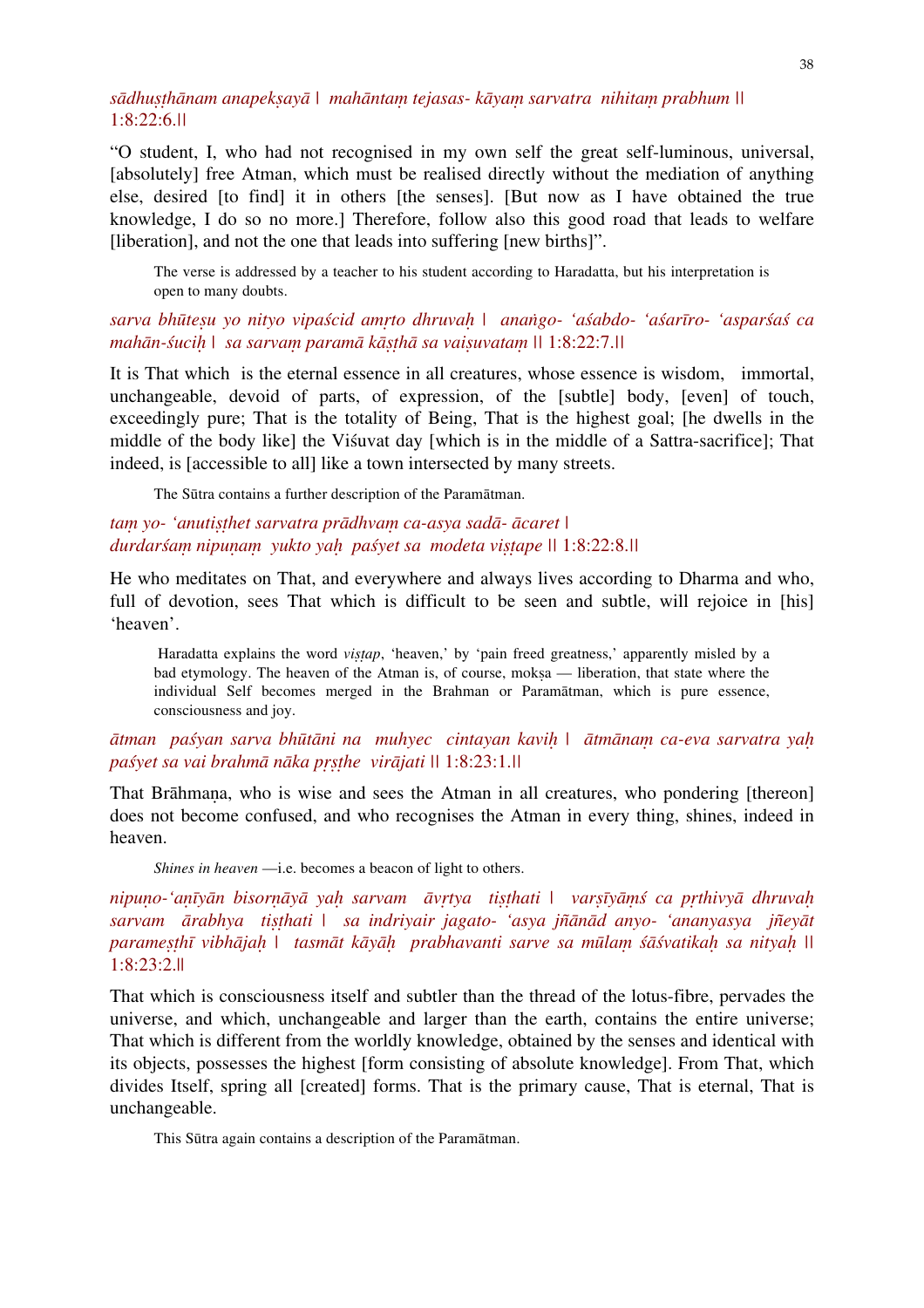# DHARMA PRACTICE

*hṛṣṭo darpati dṛpto dharmam atikrāmati dharma atikrame khalu punar narakaḥ ||*  1:4:12:4.*||* 

A person elated [with success] becomes proud, a proud person transgresses the law, but through the transgression of the law hell indeed [becomes his portion].

 *na-imaṃ laukikam arthaṃ puraskṛtya dharmāṃś caret ||* 1:7:20:1.*||* 

One shall not fulfil the sacred duties merely in order to acquire material gains [such as fame, gain, and honour].

 *niṣphalā hy abhyudaye bhavanti ||* 1:7:20:2.*||*

For when they ought to be rewarding, [duties thus fulfilled] become fruitless.

 *tad yathā-amre phala arthe nirmite chāyā gandha ity anūtpadyete | evaṃ dharmaṃ caryamāṇam arthā anūtpadyante ||* 1:7:20:3.*||* 

[Material benefits] are produced as accessories [to the fulfilment of the law], just as in the case of a mango tree, which is planted in order to obtain fruit, shade and fragrance [are the accessory advantages].

 *na-u ced anūtpadyante na dharma hānir bhavati ||* 1:7:20:4.*||* 

But even if there are no such [material gains, then at least] the sacred duties have been fulfilled.

anasūvur duspralambhah svāt kuhaka śatha nāstika bālavādesu \\ 1:7:20:5.\\

One should not become irritated at, nor be deceived by the speeches of hypocrites, of rogues, of atheists and of fools.

 *na dharma adharmau carata āvaṃ sva iti | na deva gandharvā na pitara ity ācakṣate- 'ayaṃ dharmo- 'ayam adharma iti ||* 1:7:20:6.*||*

Virtue and Sin do not go about and say, 'Here we are'; nor do gods, Gāndharvas, or Ancestors say [to people], 'This is Dharma, that is Adharma.'

*yattv āryāḥ kriyamāṇaṃ praśaṃsanti sa dharmo yad garhante so- 'adharmaḥ ||* 1:7:20:7.*||*

But that is Dharma, the practice of which wise men of the three twice-born castes praise; what they blame, is Adharma.

The Sūtra is intended to show how the law should be ascertained in difficult cases. Haradatta quotes here the passage of Yajñ. 1. 9, on Pariṣads, and states that the plural āryāḥ shows that three or four must be employed to arrive at a decision. See also Manu 12:108 seq.

sarvajanapadesv ekānta samāhitam āryāņām vrttam samyag vinītānām vrddhānām ātmavatām alolupānām adāmbhikānām vrtta sādrśyam bhajeta || 1:7:20:8.||

One shall regulate the course of action according to the conduct, which in all countries is unanimously approved by those of the three twice-born castes, who have been well-educated, who are mature, self-controlled, free from greed and hypocrisy. (Manu 1:6.)

# SELF IMPROVEMENT

*doṣāṇāṃ tu vinirghāto yoga mūla iha jīvite | nirhṛtya bhūta dāhīyān kṣemaṃ gacchati paṇḍitaḥ ||* 1:8:23:3.*||*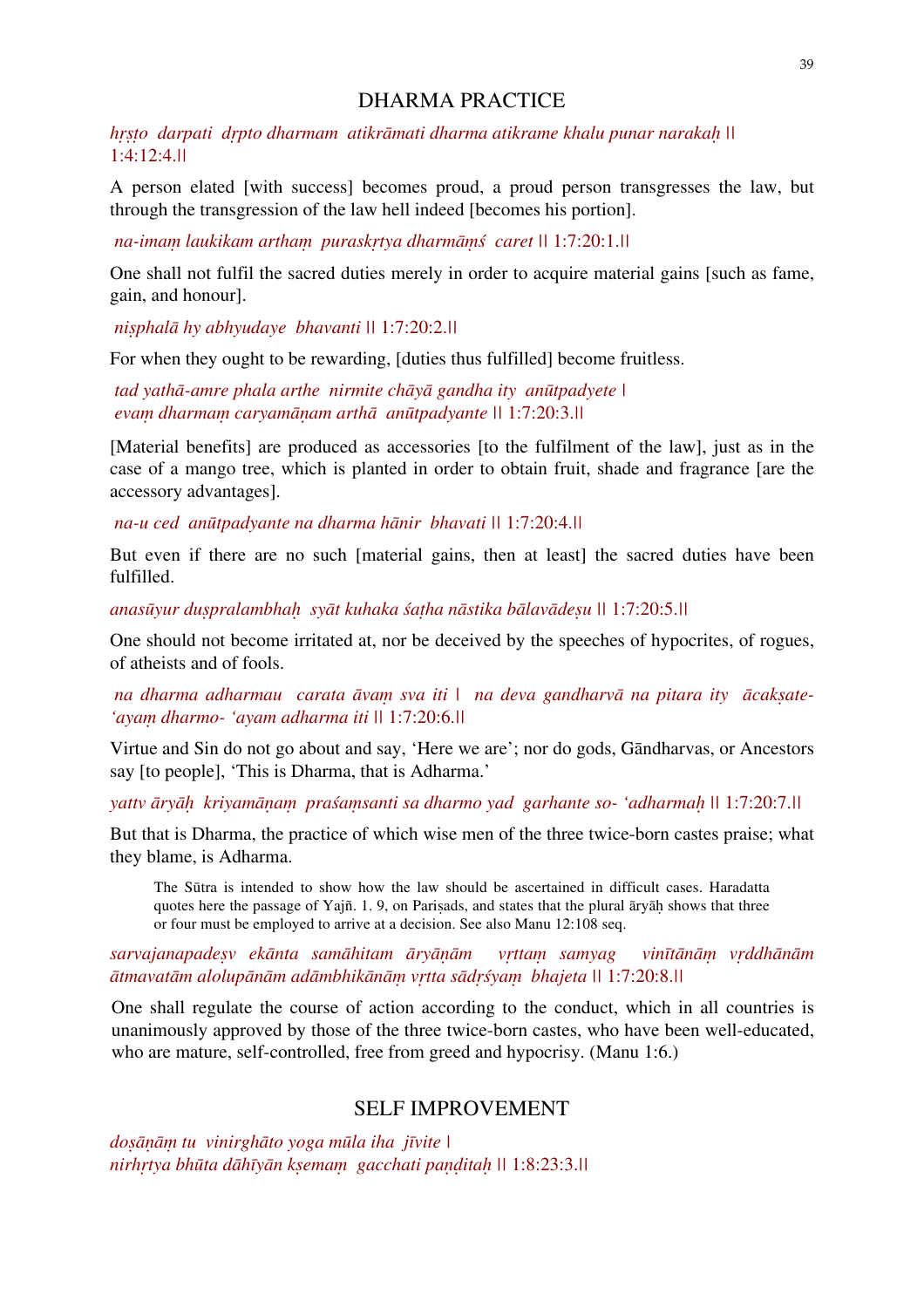But the eradication of the faults (*doṣa*) is brought about in this life by the means [called Yoga]. A wise person who has eradicated the [faults] which destroy the creatures, obtains liberation.

 *atha bhūta dāhīyān doṣān udāhariṣyāmaḥ ||* 1:8:23:4.*||* 

Now we will enumerate the faults which tend to destroy the creatures.

 *krodho harṣo roṣo lobho moho dambho droho mṛṣodyam atyāśa parīvāda avasūyā kāma manyū anātmyam ayogas teṣāṃ yoga mūlo nirghātaḥ ||* 1:8:23:5.*||* 

[These are] anger, exultation, anger, covetousness, delusion, maliciousness, hypocrisy, lying, gluttony, calumny, envy, selfish desire, secret hatred, neglect to keep the senses in subjection, neglect to concentrate the mind. The eradication of these [faults] takes place through the means of [liberation called] Yoga.

 *akrodho- 'aharṣo- 'aroṣo- 'alobho- 'amoho- 'adambho- 'adrohaḥ satya vacanam anatyāśo-* 'apaiśunam anasūyā samvibhāgas tyāga ārjavam mārdavam śamo damah sarva bhūtair avirodho yoga āryam ānrśamsam tustir iti sarva āśramānām samaya padāni tāny anutisthan *vidhinā sārvagāmī bhavati ||* 1:8:23:6.*||* 

Freedom from anger, from exultation, from anger, from stinginess, from delusion, from hypocrisy [and] hostility; truthfulness, moderation in eating, silencing slander, freedom from envy, self-denying generosity, avoiding the acceptance of gifts, straightforwardness, affability, tranquility, self-discipline, peace with all created beings, concentration [of the mind on the contemplation of the Atman], chilvalry, absence of maliciousness and contentment; these [good qualities] have been settled by the agreement [of the wise] for all [the four] orders; one who, according to the precepts of the sacred law, practises these, participates the universal Being.

# **IMPURITY**

## *atha-aśuci karāṇi ||* 1:7:21:12.*||*

Now follows [the enumeration of] the acts which make people impure [*Aśucikara*].

pratisiddhānām māmsa bhaksanam \\\ suno manusyasya ca kukkuta sūkarānām grāmyānām *kravyādasām ||* 1:7:21:14,15*||* 

Eating the meat of forbidden [creatures], for example:— a dog, a human, village cocks or pigs or carnivorous animals,

*manuṣyāṇāṃ mūtra purīṣa prāśanam ||* 1:7:21:16.*||*

Eating the excrements of humans,

 *etāny api patanīyāni-ity eke ||* 1:7:21:18.*||*

Some declare, that these acts [causing impurity] also cause one to lose caste.

 *ato- 'anyāni doṣavanty aśuci karāṇi bhavanti ||* 1:7:21:19.*||* 

Other acts besides those [enumerated] are causes of impurity.

*doṣaṃ buddhvā na pūrvaḥ parebhyaḥ patitasya samākhyāne syād varjayet tv enaṃ dharmeṣu ||* 1:7:21:20.*||*

He who learns [that a man has] committed a transgression, shall not be the first to make it known to others; but he shall avoid the [sinner], when performing religious ceremonies.

e.g. he is not to invite the culprit to feasts given during religious ceremonies.' — Haradatta.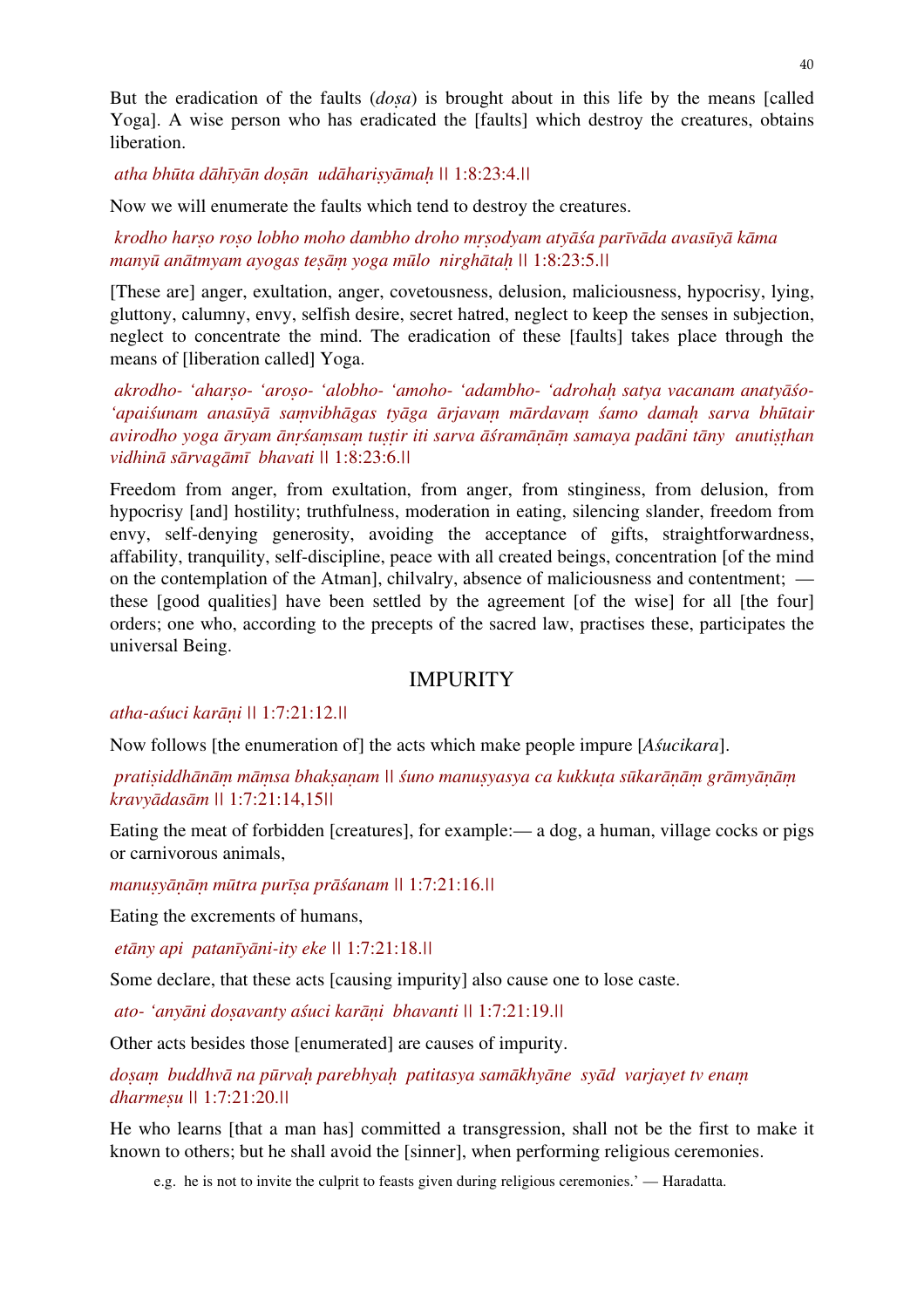# ABLUTIONS

divā ca śirasah prāvaraņam varjayen mūtra purīsayoh karma parihāpya || 1:11:30:14.||

And in the day-time he shall avoid wrapping up his head [with a turban], except when voiding faeces.

siras tu prāvrtya mūtra purīse kuryād bhūmyām kimcid antardhāya || 1:11:30:15.||

But when voiding faeces, he shall envelop his head and place some [grass or the like] on the ground. (Manu 4.49)

*chāyāyām mūtra purīṣayoḥ karma varjayet ||* 1:11:30:16.*||* 

One shall not void faeces in the shade [of a tree, where travellers rest].

*svāṃ tu chāyām avamehet ||* 1:11:30:17.*||*

But he may discharge urine on his own shadow.

 *na sa upānah-mūtra purīṣe kuryāt kṛṣṭe pathy apsu ca ||* 1:11:30:18. *||* 

One shall not void faeces with shoes on, nor on a ploughed field, nor on a path, nor in water. (Manu 4.45, 46; Yajñ. 1:137)

 *tathā ṣṭhevana maithunayoḥ karma-apsu varjayet ||* 1:11:30:19.*||* 

One shall also avoid spitting into, or having sex in water. (Manu 4.56.)

*prāṅ mukho- 'annāni bhuñjīta uccared dakṣiṇā mukhaḥ | udaṅ mukhaḥ- mūtraṃ kuryāt pratyak pādāvanejanam iti ||* 1:11:31:1.*||* 

One shall eat facing the east, void faeces facing the south, discharge urine facing the north, and wash the feet facing the west.

*agnim ādityam apo brāhmaṇaṃ gā devatāś ca-abhimukho mūtra purīṣayoḥ karma varjayet ||*  1:11:30:20.*||* 

One shall not void faeces facing the fire, the Sun, water, a Brāhmana, cows, or [images of ] the gods. (Manu 4:48, 52; Yajñ. 1.134.)

aśmānam lostham ārdrān osadhi vanaspatīn ūrdhvān ācchidya mūtra purīsayoh śundhane *varjayet ||* 1:11:30:21.*||*

One shall avoid cleaning oneself after defecating or urinating with a stone, a clod of earth, or with green [boughs of] herbs or trees which one has broken off.

*saśirā vamajjanam apsu varjayet ||* 1:11:32:7.*||*

One should not submerge the head together with the body [in bathing],

*devatā abhidhānaṃ ca-aprayataḥ ||* 1:11:31:4.*||*

And as long as one is impure one [shall avoid] mentioning the names of the gods.

# ĀCAMANA — SIPPING OF WATER

upāsane gurūnām vrddhānām atithīnām home japya karmani bhojana ācamane svādhyāye *ca yajñopavītī syāt ||* 1:5:15:1.*||* 

When he shows his respect to Gurus or aged persons or guests, when he offers a burntoblation [or other sacrifice], when he does japa at dinner, when sipping water and during the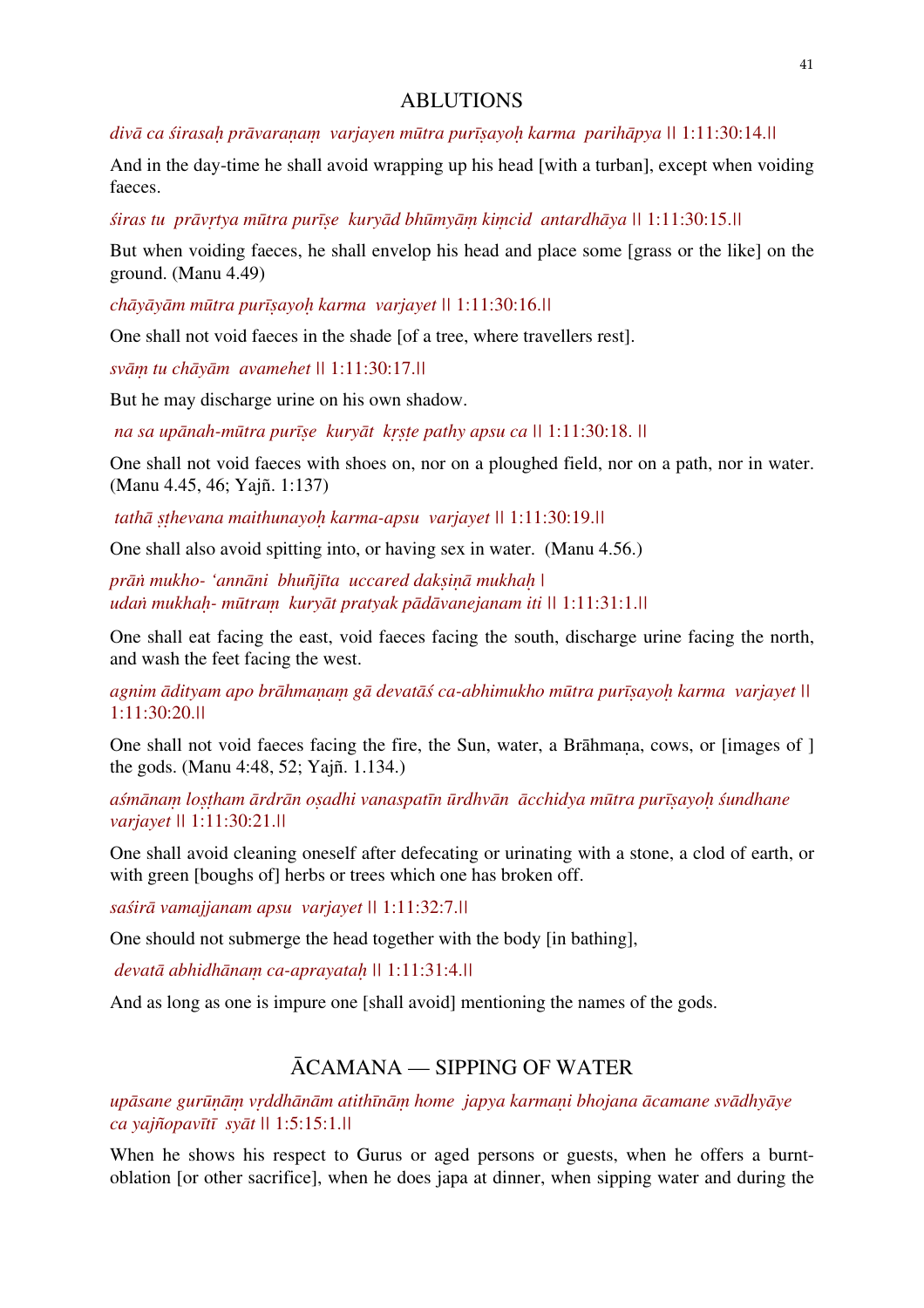[daily] recitation of the Veda, his garment [or his sacrificial thread] shall pass over his left shoulder and under his right arm. (Taitt. Ar. 2:1:2 seq.; Manu 4, 58.)

*uttīrya tv ācāmet ||* 1:5:15:11.*||*

Also, when he has crossed a river, he shall purify himself by sipping water.

Haradatta considers that Āpastambaholds 'crossing a river' to cause impurity. The natural and probably the right interpretation, however, is that rejected by Haradatta, 'But he shall sip water after having come out [of the river or tank].'

# PURIFICATION

*na- aprokṣitam indhanam agnāv ādadhyāt ||* 1:5:15:12.*||* 

He shall not place fuel on the fire, without having sprinkled it [with water].

"On the fire used for Vedic or Smarta sacrifices or for household purposes." . . . Some declare, that [the fuel need not be sprinkled with water] if used for the kitchen fire.' — Haradatta.

*prokṣya vāsa upayojayet ||* 1:5:15:15.*||*

One shall put on a garment, [even if it is clean] only after having sprinkled it with water.

*śūna upahataḥ sa celo- 'vagāheta ||* 1:5:15:16.*||* 

If one has been touched by a dog, one shall bathe, with the clothes on;

praksālya vā tam deśam agninā samsprśya punah praksālya pādau ca-ācamya prayato *bhavati ||* 1:5:15:17.*||*

Or he becomes pure, after having washed that part [of his body] and having touched it with fire and again washed it, as well as his feet, and having sipped water.

This second proceeding is adopted in case the dog has touched the hands or the lower parts of the body, as may be learnt by the comparison of a verse of Manu.

*agniṃ na-aprayata āsīdet || na ca-enam upadhamet ||* 1:5:15:18,20.*||* 

Unpurified, one shall not approach fire, [so near that the heat can be felt, nor shall one blow on fire [to extinguish it]. (Manu 4, 53.)]. (Manu 4.142; Yajñ. 1.155)

Haradatta mentions other explanations of this Sūtra. Some say, that the śrauta fire may be kindled by blowing, because that is ordained particularly in the Vājasaneyaka, but that the domestic fire is not to be treated so. Others again consider the rule absolute, and say, that a hollow reed or bellows must be used for kindling the fire, lest drops of saliva should fall upon it.

mūtram krtvā purīsam vā mūtra purīsa lepān anna lepān ucchista lepān retasaś ca ye lepās *tān prakṣālya pādau ca- ācamya prayato bhavati ||* 1:5:15:23.*||* 

When one has washed away the stains of urine and faeces after voiding urine or faeces, the stains of food [after dinner], the stains of the food eaten the day before [from his vessels], and the stains of semen, and has also washed the feet and afterwards has sipped water, one becomes pure. (Manu 5:138.)

svapne ksavathauśrnkhānikā aśrv ālambhe lohitasya keśānām agner gavām brāhmanasya *striyāś ca-ālambhe mahāpathaṃ ca gatvā-amedhyaṃ ca- upaspṛśya- aprayataṃ ca manuṣyaṃ nīvīṃ ca paridhāya-apa upaspṛśet ||* 1:5:16:14.*||*

On touching during sleep or while sneezing the effluvia of the nose or of the eyes, on touching blood, hair, fire, cattle, a Brāhmana, or a woman, and after having walked on the high road, and after having touched an impure [thing or person], and after having put on his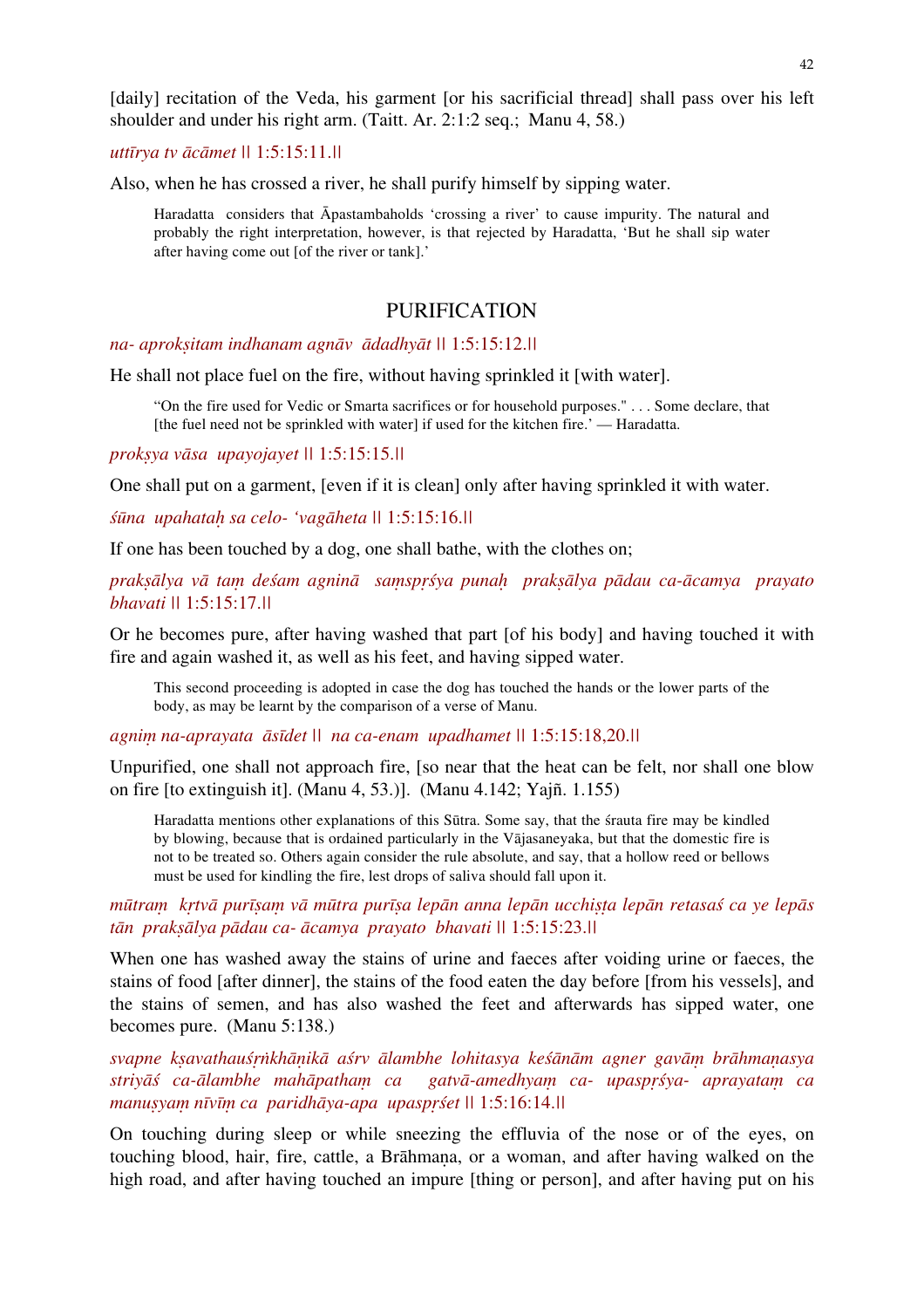lower garment, he shall either bathe or sip or merely touch water [until he considers himself clean]. (Manu 5:145.)

# PUBLIC RELATIONS

ksudrān ksudrā caritāms ca desān na seveta || sabhāh samājāms ca || 1:11:32:18,19.||

One shouldn't visit inferior people nor countries which are inhabited by them, nor assemblies and crowds. . (Manu 4.60 and 61.)

 *samājaṃ ced gacchet pradakṣiṇī kṛtya- apeyāt ||* 1:11:32:20.*||* 

If one has entered a crowd, one shall leave it, turning in a clockwise direction [around the crowd].

*na saṃśaye pratyakṣavad brūyāt ||* 2:6:12:21.*||* 

One shall not talk of a doubtful matter as if it were clear.

*praśnaṃ ca na vibrūyāt ||* 1:11:32:22.*||*

One should avoid answering directly a question [that is difficult to decide].

# mūlam tūlam vrhati durvivaktuh prajām paśūn āyatanam hinasti | dharma prahrāda na *kumālanāya rudan ha mṛtyur vyuvāca praśnam iti ||* 1:11:32:24.*||*

[The foolish decision] of a person who decided wrongly destroys his ancestors and his future happiness, it harms his children, cattle, and house. 'Oh Dharmaprahrāda, [this deed belongs] not to Kumālana!' thus decided Death, weeping, the question [addressed to him by the Rishi].

Haradatta tells the story to which the second half of the verse alludes, in the following manner:— 'A certain Rishi had two students, called Dharmaprahrāda and Kumālana. Once they brought from the forest two great bundles of firewood and threw them negligently into their teacher's house, without looking. One of the bundles struck the teacher's little son so that he died. Then the teacher asked his two students, "Which of you two has killed him "Both answered, 'Not I, not I." Hereupon the teacher, being unable to [come to a decision in order to] send away the sinner and to keep the innocent one, called Death, and asked him, "Which of the two has killed the boy?" Then Death, finding himself involved in a difficult legal question, began to weep, and giving his decision, said, "Oh Dharmaprahrāda, not to Kumālana [the dative has the sense of the genitive], this sin is none of Kumālana's!" Instead of declaring. "Dharmaprahrāda, thou hast done this," he said, 'The other did not do it." Still from the circumstances of the case it appeared that the meaning of the answer was, "The other has done it." "This was the decision which he gave crying,"- The reading of the text rendered in the translation is, dharmaprahrāda na kumālanāya.

*yānasya bhāra abhinihitasya-aturasya striyā iti sarvair dātavyaḥ ||* 2:5:11:7.*||* 

All must make way for a [laden] vehicle, for a person who carries a burden, for a sick person, for a woman and others [such as senior citizens and infants].

*varṇa jyāyasāṃ ca-itarair varṇaiḥ ||* 2:5:11:8.*||* 

And [way must be given], by the other castes, for those men who are superior by caste.

*aśiṣṭa patita matta unmattānām ātma svasti ayana arthena sarvair eva dātavyaḥ ||* 2:5:11:9.*||* 

And for their own welfare everyone must make way for fools, outcasts, drunkards, and madmen.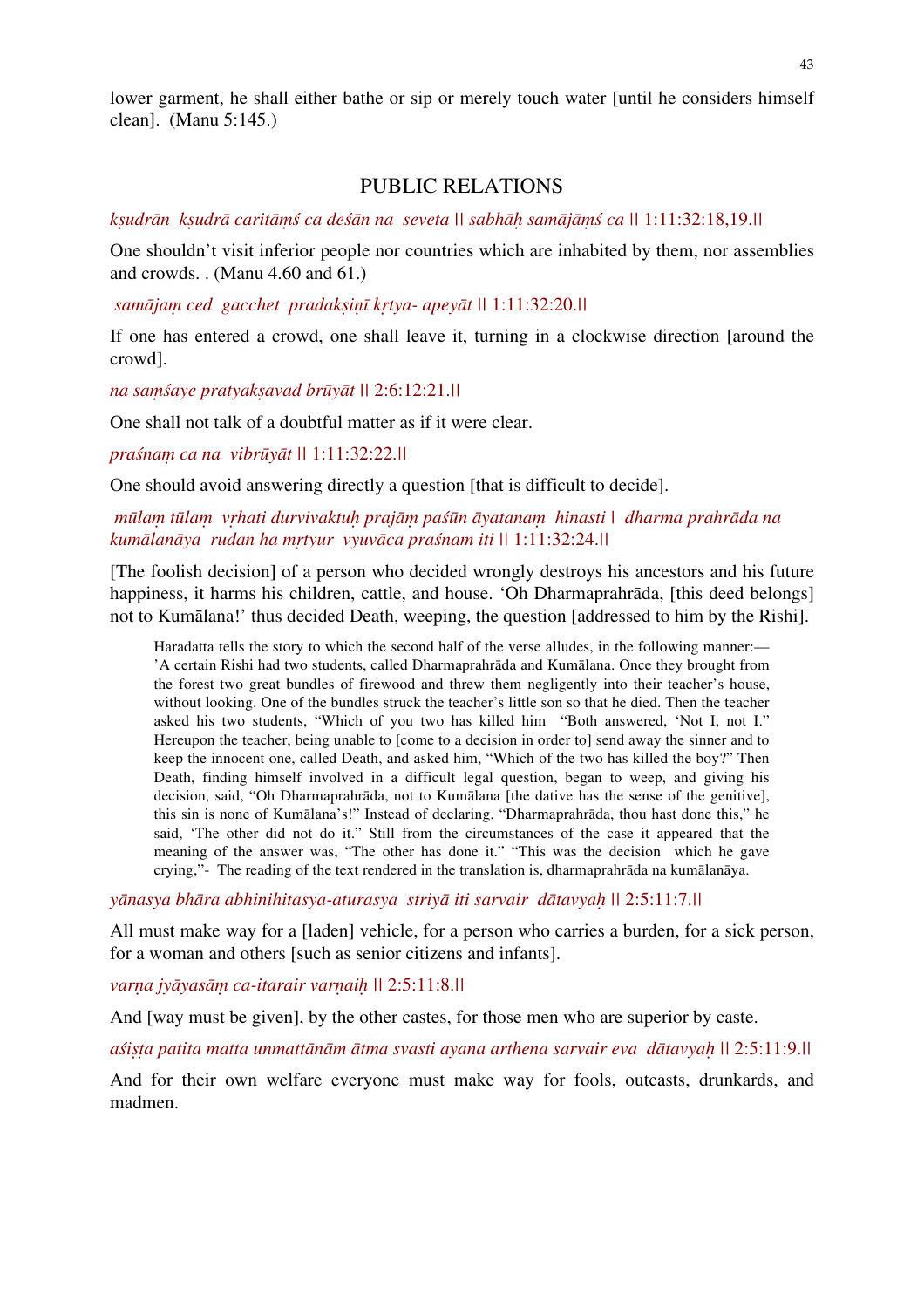## GENERAL LAWS

*yathā kathā ca para parigraham abhimanyate steno ha bhavati-iti kautsa hārītau tathā kaṇva puṣkarasādī ||* 1:10:28:1.*||* 

One who, under any conditions whatsoever, covets [and takes] another person's possessions is a thief; thus [teach] Kautsa and Hārita as well as Kanva and Puskarasādi.

*santy apavādāḥ parigraheṣv iti vārṣyāyaṇiḥ ||* 1:10:28:2.*||* 

Vārśyāyani declares, that there are exceptions to this law, in regard to some articles.

*śamyoṣā yugya ghāso na svāminaḥ pratiṣedhayanti ||* 1:10:28:3.*||* 

For example — seeds ripening in the pod, food for a draught-ox; [if these are taken], the owners [ought] not [to] forbid it.

It is not a crime to steal food to feed onself or ones' family or to feed a draught-ox which is being used for work. The same rule Manu emphatically ascribes to himself, Manu 8:339. But see also 8:331.

*ativyapahāro vyṛddho bhavati ||* 1:10:28:4.*||*

To take even these things in too great a quantity is immoral.

One is permitted to take only that which one absolutely needs but not in excess.

*sarvatra-anumati pūrvam iti hārītaḥ ||* 1:10:28:5.*||*

Hārita declares, that in every case the permission [of the owner must be obtained] first.

 *na patitam ācāryaṃ jñātiṃ vā darśanārtho gacchet ||* 1:10:28:6.*||* 

One shall not go to visit a fallen teacher or blood relation.

*na ca-asmād bhogān upayuñjīta ||* 1:10:28:7.*||*

Nor shall he accept the [means for procuring] enjoyments from such a person.

Haradatta remarks, that this Sūtra implicitly forbids to accept the heritage of an outcast. But it seems that the intention of Āpastamba is that only that which is conducive to enjoyment and recreation and not to one's livelihood is to be rejected.

*yadṛcchā saṃnipāta upasaṃgṛhya tūṣṇīṃ vyativrajet ||* 1:10:28:8.*||*

If he meets them accidentally he shall silently touch [their feet] and pass on.

mātā putratvasya bhūyāmsi karmāņy ārabhate tasyām śuśrūsā nityā patitāyām api || 1:10:28:9.*||*

A mother does very many acts for her son, therefore he must constantly serve her, though she be fallen.

No matter what offence a mother is guilty of she is never to be neglected or shunned by her sons — everything must be done to care for and support her.

*na tu dharma saṃnipātaḥ syāt ||* 1:10:28:10.*||*

But [there shall be] no inclusion [of a fallen mother] in acts performed for the acquisition of spiritual merit (dharma).

Although she is never to be shunned socially or excluded from general ceremonies and celebrations such as births or marriages, she may not be included in ceremonies and acts which are performed solely for the aqquisition of merit — such as the dedication of a park, well, hospital etc.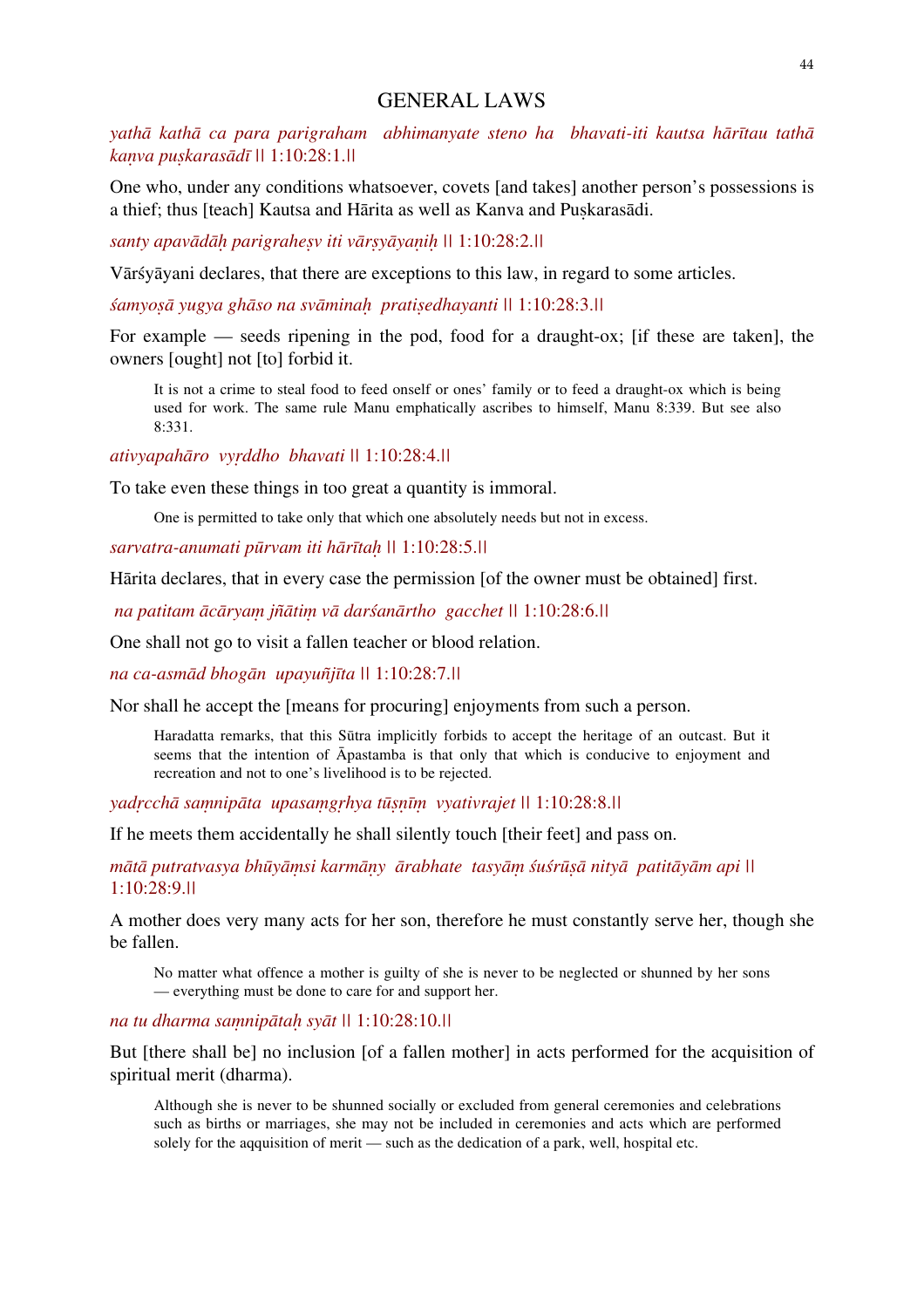*yo hy ātmānaṃ paraṃ vā-abhimanyate- 'abhiśasta eva sa bhavati ||* 1:10:28:17.*||* 

For he who takes his own or another's life becomes an *Abhiśasta*.

A person who attempts suicide but fails becomes an outcaste. Here Āpastamba extends the previous definition of an *abhiśasta* to include all those guilty of pre-meditated murder, for what is common to both these crimes is "intent". The previous definition was applied to those who killed brāhmanas either learned or unlearned or one initiated for a Soma-yāga. Nowadays the extended definition would apply i.e. all murderers would be considered as *abhiśastas*.

 *dāra vyatikramī khara ajinaṃ bahir loma paridhāya dāra vyatikramiṇe bhikṣām iti sapta agārāṇi caret | sā vṛttiḥ ṣaṇ māsān ||* 1:10:28:19.*||* 

He who has unjustly abandoned his wife shall put on an ass's skin, with the hair turned outside, and beg in seven houses, saying, 'Give alms to him who abandoned his wife.' That shall be his livelihood for six months.

And then he should take her back as before.

striyās tu bhartr vyatikramekrcchra dvādaśa rātrābhyāsas tāvantam kālam || 1:10:28:20.||

But if a wife abandons her husband, she shall perform the twelve-night Kṛcchra penance for as long a time [i.e. 6 months].

*parīkṣā artho- 'api brāhmaṇa āyudhaṃ na-ādadīta ||* 1:10:29:6.*||*

A Brāhmaṇa shall not take a weapon into his hand, though he be only desirous of examining it.

*yo hiṃsā artham abhikrāntaṃ hanti manyur eva manyuṃ spṛśati na tasmin doṣa iti purāṇe ||* 1:10:29:7.*||* 

In a Purāṇa [it has been declared], that one who kills an assailant does not sin, for [in that case] wrath meets wrath.

There any act of violence in self-defence or the defence of another — women, children and the weak is not considered as a sin. The fact that Āpastambamentions it as coming from a Purāṇa i.e. a commonly held teaching — seems to suggest that he himself has some undefined reservations.

## **HOSPITALITY**

 *agnir iva jvalann atithir abhyāgacchati ||* 2:3:6:3.*||* 

A guest comes to the house resembling a burning fire.

The object of this Sūtra is to show the absolute necessity of feeding a guest. For, if offended, he might burn the house with the flames of his anger.

*sva dharma yuktaṃ kuṭumbinam abhyāgacchati dharma puraskāro na-anya prayojanaḥ so- 'atithir bhavati ||* 2:3:6:5.*||* 

A guest (*atithi*) is one who, approaches a householder solely for the fulfilment of his religious duties (Dharma), and with no other purpose. (Manu 3:102, 103; Yajñ. 1:111.)

 *tasya pūjāyāṃ śāntiḥ svargaś ca ||* 2:3:6:6.*||* 

The reward for honouring [such a guest] is immunity from misfortunes, and heavenly bliss. (Yajñ. 1.109. Manu 3:101.)

*tam abhimukho- 'abhyāgamya yathā vayaḥ sametya tasya-āsanam āhārayet ||* 2:3:6:7*.||* 

One shall go out to meet such [a guest], honour him according to his age [by the formulas of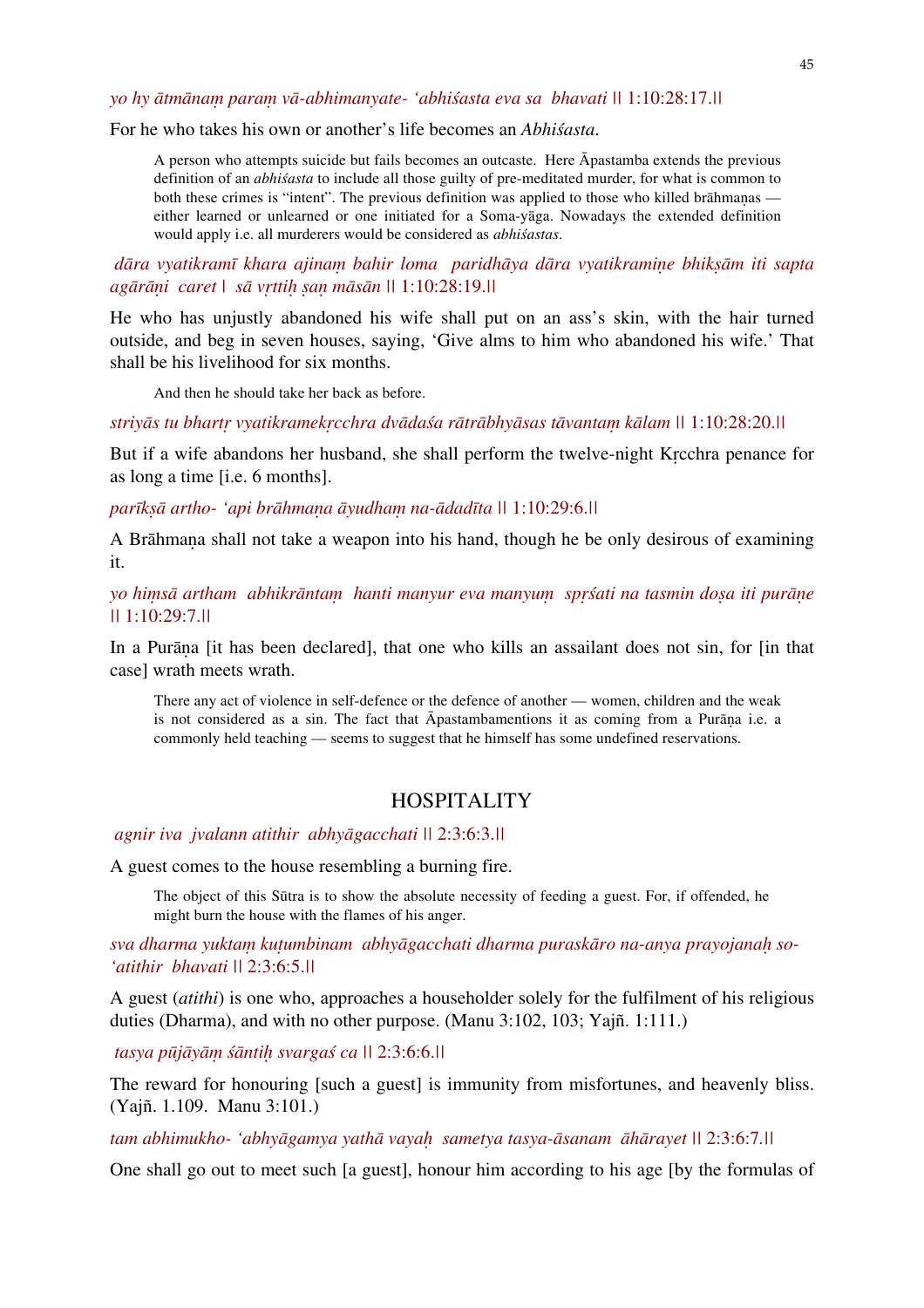salutation prescribed], and cause a seat to be given to him.

 *sāntvayitvā tarpayed rasair bhakṣyair adbhir avarārdhyena-iti ||* 2:3:6:14.*||* 

He shall converse kindly [with his guest], and please him with milk or other [drinks], with eatables, or at least with water.

*āvasathaṃ dadyād upari śayyām upastaraṇam upadhānaṃ sa avastaraṇam abhyañjanaṃ caiti ||* 2:3:6:15.*||*

He shall offer to his guest a room, a bed, a mattress, a pillow with a cover, and ointment, and what else [may be necessary].

'*Ointment*, ie. oil or clarified butter for anointing the feet.' — Haradatta. Manu 3:107.

 *anna saṃskartāram āhūya vrīhīn yavān vā tad arthān nirvapet ||* 2:3:6:16.*||* 

[If dinner has already been finished before the arrival of the guest], he shall call his cook and give him rice or wheat for [preparing a fresh meal for] the guest. (Manu 3:108.)

*uddhṛtāny annāny avekṣeta-idaṃ bhūyā3 idā3m iti ||*2:3:6:17.*||* 

[If dinner is ready when the guest arrives], he himself shall serve out the food and look at it, saying [to himself], 'Is this [portion] greater, or this ?'

 *bhūya uddhara-ity eva brūyāt ||* 2:3:6:18.*||* 

He shall say, 'Take out a larger [portion for the guest].'

*sarvāṇy udaka pūrvāṇi dānāni ||* 2:4:9:8.*||*

All gifts are to be preceded by [pouring out] water.

Consequently a gift of food also. The custom is to pour water, usually with the spoon called Darvi; [Pallī], into the extended palm of the recipient's right hand.

dvisan dvisato vā na-annam asnīyād dosena vā mīmāmsamānasya mīmāmsitasya vā II 2:3:6:19.*||*

A guest who is at enmity [with his host] shall not eat his food, nor [shall he eat the food of a host] who hates him or accuses him of a crime, or of one who is suspected of a crime. (Manu 4, 213; Yajñ. 1. 162.)

 *pāpmānaṃ hi sa tasya bhakṣayati-iti vijñāyate ||* 2:3:6:20.*||* 

For it is declared in the Veda that he who eats the food of such a person leats his guilt.

*sa eṣa prājāpatyaḥ kuṭumbino yajño nitya pratataḥ ||* 2:3:7:1.*||* 

This reception of guests is an everlasting [śrauta] sacrifice offered by the householder to Prajāpati.

'Prajāpatya may mean either "created by Prajāpati" or sacred to "Prajāpati." — Haradatta.

 *yo- 'atithīnām agniḥ sa āhavanīyo yaḥ kuṭumbe sa gārhapatyo yasmin pacyate so- 'anvāhāryapacanaḥ ||* 2:3:7:2.*||*

The fire in the stomach of the guest [represents] the Ahavanīya, [the sacred fire] in the house of the host represents the Gārhapatya, the fire at which the food for the guest is cooked [represents] the fire used for cooking the sacrificial viands [the Daksināgni].

In the first Sūtra the reception of guests had been compared to an everlasting Vedic sacrifice. This analogy is traced further in detail in this Sūtra. One of the chief characteristics of a Vedic sacrifice is the vitāna or the use of three sacred fires; Hence Āpastambashows that three fires also are used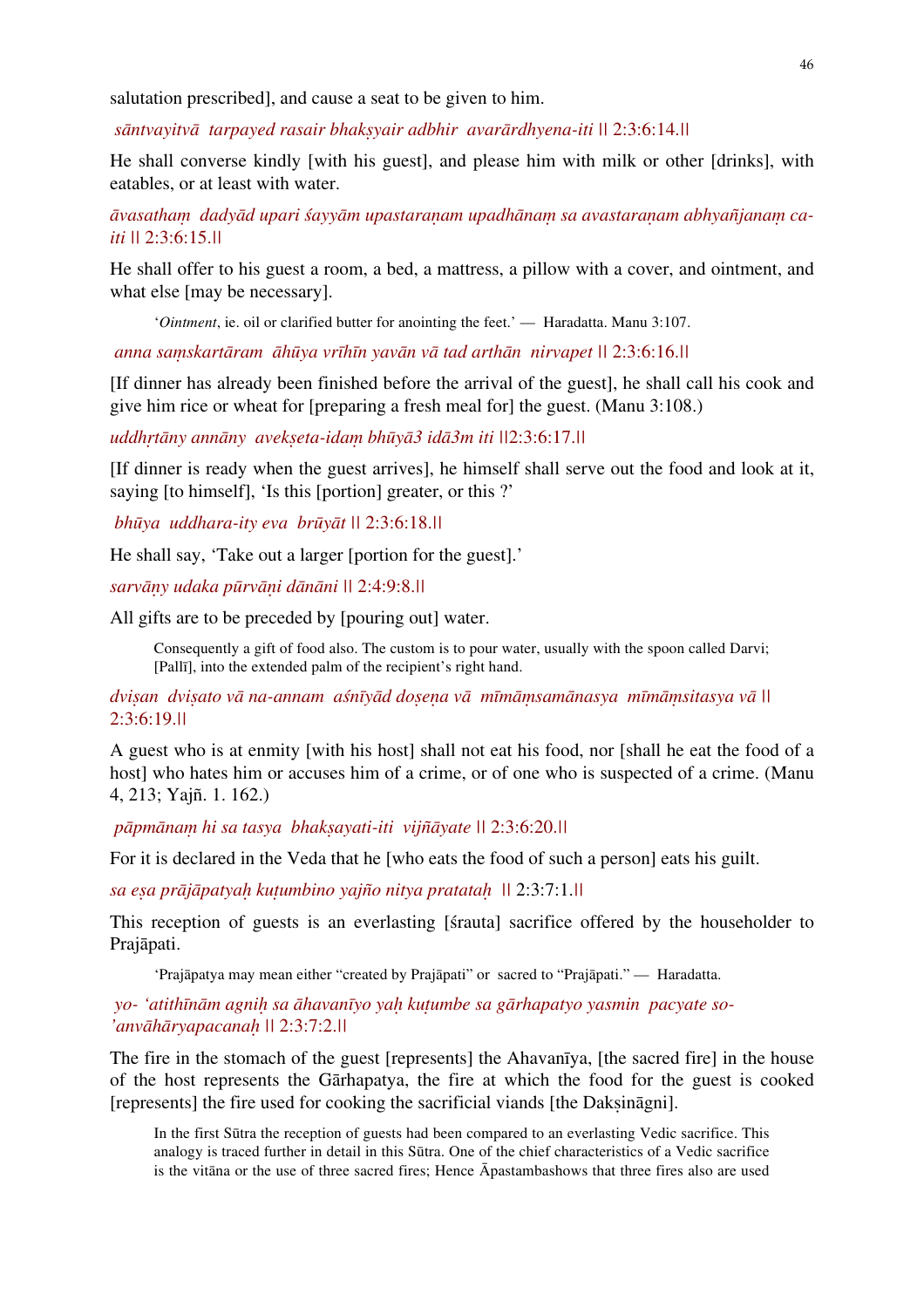in offering hospitality to guests.

ūrjam pustim prajām paśūn istā pūrtam iti grhānām aśnāti yah pūrvo-'atither aśnāti || 2:3:7:3.||

One who eats before the guests consumes the food, the prosperity, the children, the cattle, the merit which his family acquired by sacrifices and charitable works.

 *paya upasecanam annam agniṣṭoma saṃmitaṃ sarpiṣā-ukthya saṃmitaṃ madhunā-atirātra*  sammitam māmsena dvādaša aha sammitam udakena prajā vrddhir āvusaš ca || 2:3:7:4.||

Food [offered to guests] which is mixed with milk procures the reward of an Agnistomasacrifice, food mixed with clarified butter procures the reward of an Ukthya, food mixed with honey the reward of an Atiratra, food accompanied by meat the reward of a Dvadasa, [food and] water numerous offspring and long life.

Regarding the Agnistoma and the other sacrifices mentioned, see Aitareya Brāhmana 111:8; 4:1:4.

 *priyā apriyāś ca-atithayaḥ svargaṃ lokaṃ gamayanti-iti vijñāyate ||* 2:3:7:5.*||* 

It is declared in the Veda, 'Both welcome and unwelcome guests procure heaven [for their host].'

# eka rātram ced atithīn vāsayet pārthivāml lokān abhijayati dvitīyayā-antariksyāms trtīyayā *divyāṃś caturthyā parāvato lokān aparimitābhir aparimitāṃl lokān abhijayati-iti vijñāyate ||* 2:3:7:16.*||*

One who entertains guests for one night obtains earthly happiness, a second night gains the middle air, a third heavenly bliss, a fourth the world of unsurpassable bliss; many nights procure endless worlds. That has been declared in the Veda.

*asamudetaś ced atithir bruvāṇa āgacched āsanam udakam annaṃ śrotriyāya dadāmi-ity eva dadyāt | evam asya samṛddhaṃ bhavati ||* 2:3:7:17.*||* 

If an unlearned person who pretends to be [worthy of the appellation] 'guest' approaches, one shall offer a seat, water, and food, [thinking] "I give it to a learned Brāhmana.' Thus [the merit] of his [gift] becomes [as] great [as if a learned Brāhmaṇa had received it].

This illustrates the power of one's mental attitude and resolve.

 *yena kṛta āvasathaḥ syād atithir na taṃ pratyuttiṣṭhet pratyavarohed vā purastāt-ced abhivāditaḥ ||* 2:4:2:8:1*||* 

On the second and following days of the guest's stay, the host shall not rise or descend.

If the guest is staying for a few days then formalities need to be observed only on the first day and not thereafter — the guest is treated as any other member of the household.

*śeṣabhojī-atithīnāṃ syāt ||* 2:4:2:8:2.*||* 

One shall eat after the guests. (Manu 3:117; Yajñ. 1.105.)

 *na rasān gṛhe bhuñjīta-anavaśeṣam atithibhyaḥ ||* 2:4:2:8:3.*||* 

One shall not consume all the flavoured liquids in the house, so as to leave nothing for guests.

Flavoured liquids, ie. milk, whey, lassi, juices etc.

*na-ātma artham abhirūpam annaṃ pācayet ||* 2:4:2:8:4.*||*

One shall not have sweets prepared for his own sake. (Manu 3:106.)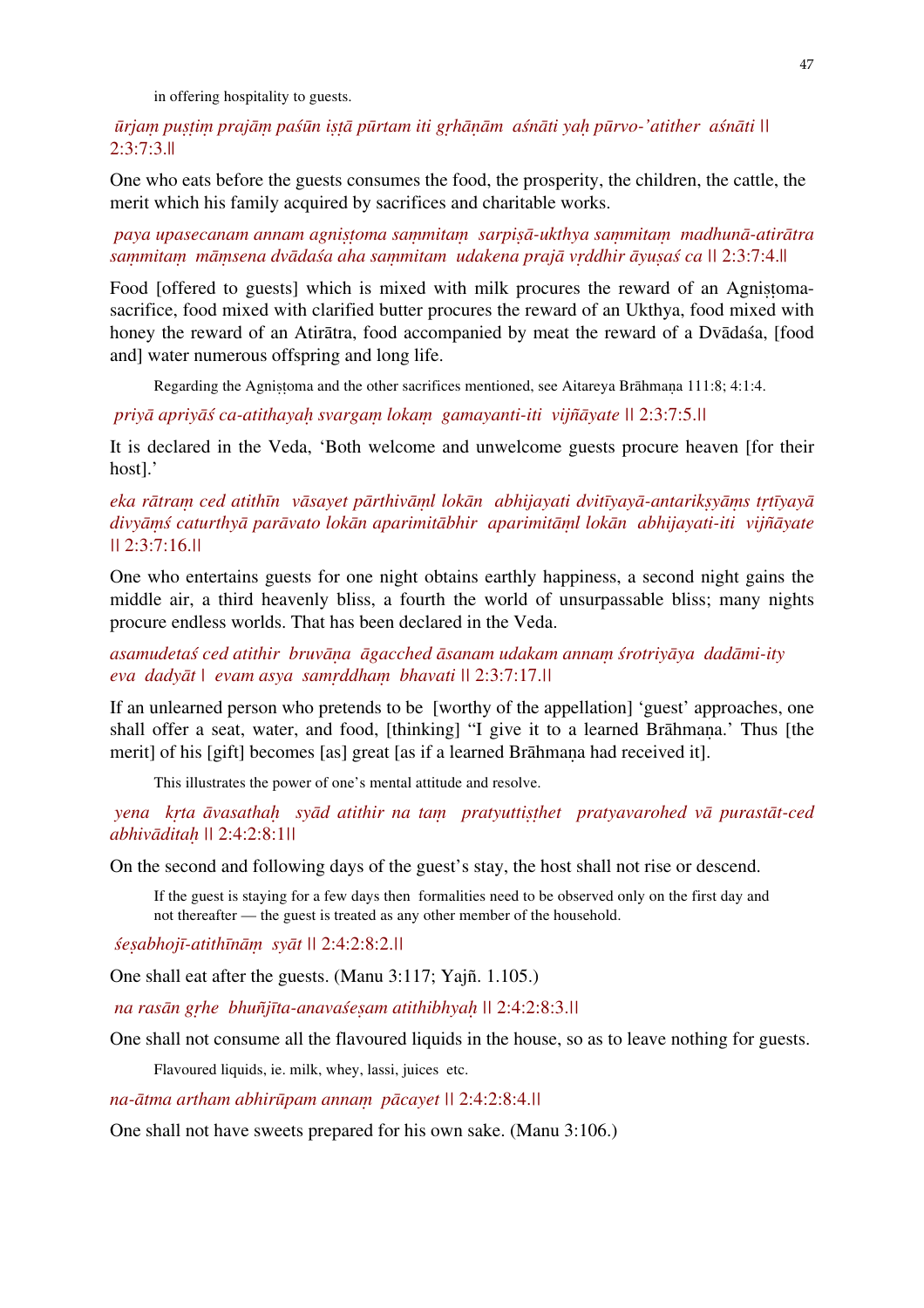*atithiṃ nirākṛtya yatra gate bhojane smaret tato viramya- upoṣya ||* 2:4:2:8:14.*||*

If one recalls at any time during dinner, that one has refused [hospitality to] a stranger, he shall at once stop eating and fast for the rest of that day.

*śvo bhūteyathā manasaṃ tarpayitvā saṃsādhayet ||* 2:4:9:1.*||*

And on the following day [he shall search for him], feast him to his heart's content, and accompany him [on his departure]. (Yajñ. 1.113.)

 *yānavantam ā yānāt ||* 2:4:9:2.*||*

[If the guest] possesses a vehicle, [he shall accompany him] as far as that.

 *yāvat-na- anujānīyād itaraḥ ||* 2:4:9:3.*||* 

Any other [guests he must accompany], until permission to return is given.

 *apratībhāyāṃ sīmno nivarteta ||* 2:4:9:4.*||*

If a guest forgets [to give leave to depart], the [host] may return upon reaching the boundary of the village.

 *sarvān vaiśvadeve bhāginaḥ kurvīta-ā śva cāṇḍālebhyaḥ ||* 2:4:9:5.*||*

To all [those who come for food] at [the end of] the Vaiśvadeva he shall give a portion, even to dogs and chaṇḍālas.

abhāve bhūmir udakam trnāni kalyānī vāg iti | etāni vai sato- 'agāre na ksīyante kadācana*iti ||* 2:2:4:14. *||*

If there is no food; [then] earth, water, grass, and a kind word, indeed, never fail in the house of a good person. Thus [say those who know the law]. (Manu 3:101; Yajñ. I:107.)

In the event of there being no food in the house then the minimum that should be offered to guests is a grass-mat to sit upon, water to drink and kind words.

# MADHUPARKA

 *dadhi madhu saṃsṛṣṭaṃ madhu parkaḥ payo vā madhu saṃsṛṣṭam || abhāva udakam ||*  2:4:2:8:8,9 *||* 

The Madhuparka shall consist of curds mixed with honey, or of milk mixed with honey. In the absence [of these substances] water [mixed with honey may be used].(As  $\sigma$  Gr sū 1:24, 5 & 6.)

Madhuparka is a procedure for formally welcoming certain types of distinguished visitors

## *go madhu parka arho veda adhyāyaḥ ||* 2:4:2:8:5 *||*

[A guest] who can repeat the [whole] Veda [together with the supplementary books] is worthy to receive a cow and the Madhuparka, (Manu 3:119 and 120; Yajñ 1:110.)

A guest of this type is also called *goghna*, 'cow-killer,' because formerly a cow used to be killed on the arrival of a distinguished guest. The rite is described by Aśvalāyana Gṛhya-sūtra 1:24, 31- 33.

*ācārya ṛtvik snātako rājā vā dharma yuktaḥ ||* 2:4:2:8:6.*||* 

[And also] the teacher, an officiating priest, a Snātaka, and a just king [though not learned in the Veda].

Nowadays the only time Madhuparka is offered is at the time of marriage to the son-in-law (who is supposed to be a snātaka i.e. vedic graduate). In lieu of the cow a coconut is offered which he rolls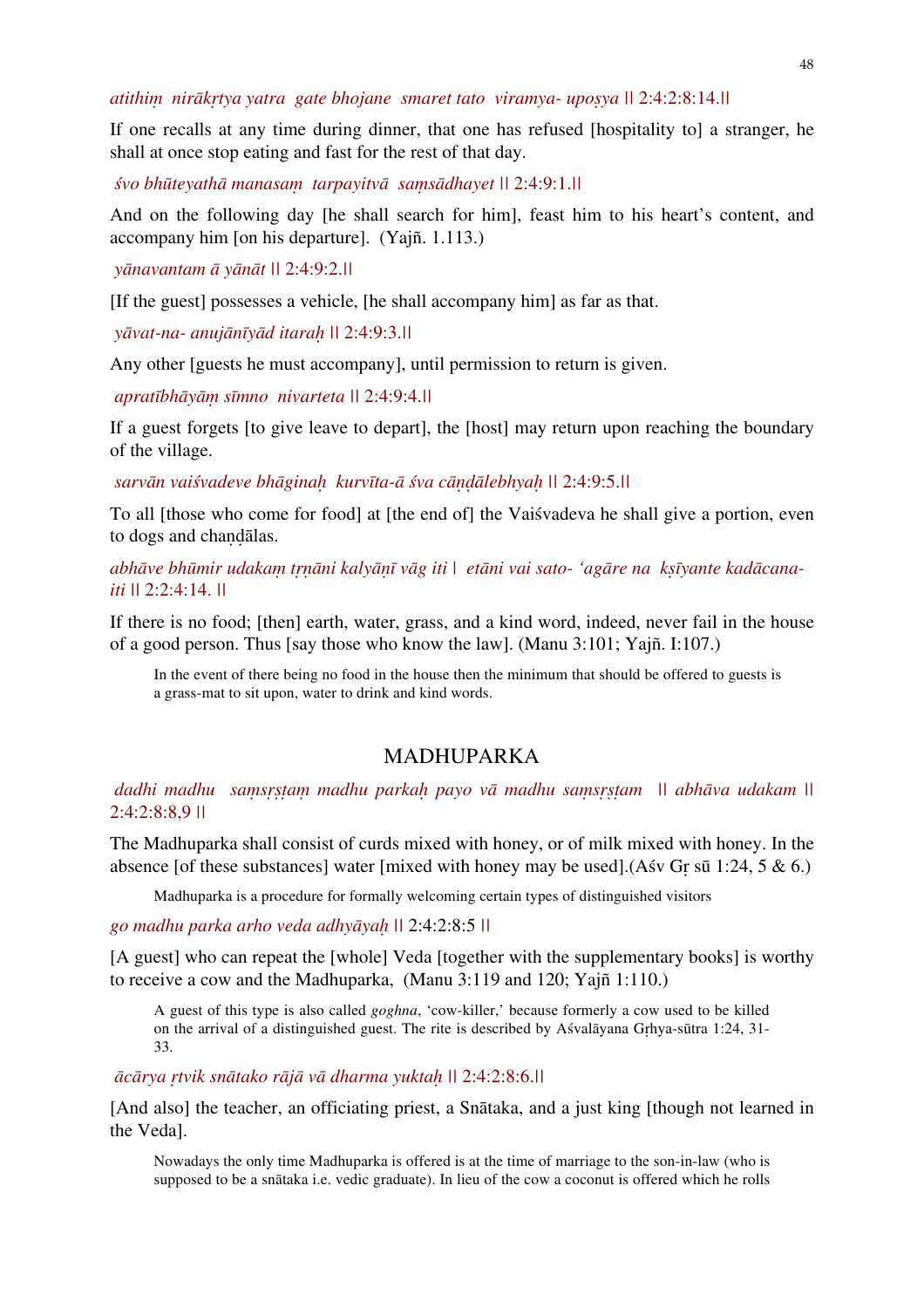away with a request not to kill the cow for him but to let it roam about and eat grass and drink water.

ācāryāya-rtvije śvaśurāya rājña iti parisamvatsarād upatisthadbhyo gaur madhu parkaś ca || 2:4:2:8:7*.||* 

A cow and the Madhuparka [shall be offered] to the teacher, to an officiating priest, to a father-in-law, and to a king, if they come after a year has elapsed [since their former visit].

# DONATIONS & CHARITY

bhiksane nimittam ācāryo vivāho yajño mātā pitror bubhūrsā-arhataś ca niyama vilopah ||  $2:5:10:1$ .||

The reasons for [which] begging [is permissible are], [in order to collect the fee for] the teacher, [to celebrate] a wedding, or a śrauta-sacrifice, in order to support one's parents, and the [impending] interruption of religious ceremonies performed by a worthy man. (Manu 4;251; 11:1 seq.; Yajñ.1.216)

By the term *arhat*, "a worthy person," a Brāhmaṇa is here designated who has studied the Veda and performs an Agnihotra.

*tatra guṇān samīkṣya yathā śakti deyam ||* 2:5:10:2.*||*

[The donor] must examine the qualities [of the petitioner] and give according to his means.

*indriya prīty arthasya tu bhikṣaṇam animittam | na tad ādriyeta ||* 2:5:10:3.*||* 

But if persons solicit donations for the sake of sensual gratification, that is improper; one should disregard them.

 *yā-uktā ca dharma yukteṣu dravya parigraheṣu ca ||* 2:8:20:18.*||* 

And let him acquire money in all ways that are lawful.

 *pratipādayitā ca tīrthe ||* 2:8:20:19.*||* 

And let him spend money on worthy [persons or objects]. (Manu 11:6, and passim).

 *yantā ca-atīrthe yato na bhayaṃ syāt ||* 2:8:20:20.*||* 

And let him not give anything to an unworthy [person], whom he does not fear.

*saṃgrahītā ca manuṣyān ||* 2:8:20:21.*||* 

And let him conciliate people [by gifts or kindness].

deśatah kālatah śaucatah samyak pratigrahītrta iti dānāni pratipādayati || 2:6:15:12.||

One shall distribute his gifts at the proper places, at the proper times, at the occasion of purificatory rites, and to proper recipients. (Manu 3:98.)

## CHOOSING A PRIEST

 *na- ananūcānam ṛtvijaṃ vṛṇīte na paṇamānam ||* 2:5:10:8.*||*

He [shall] not chose a priest who is unlearned in the Veda, nor one who haggles [about his fee].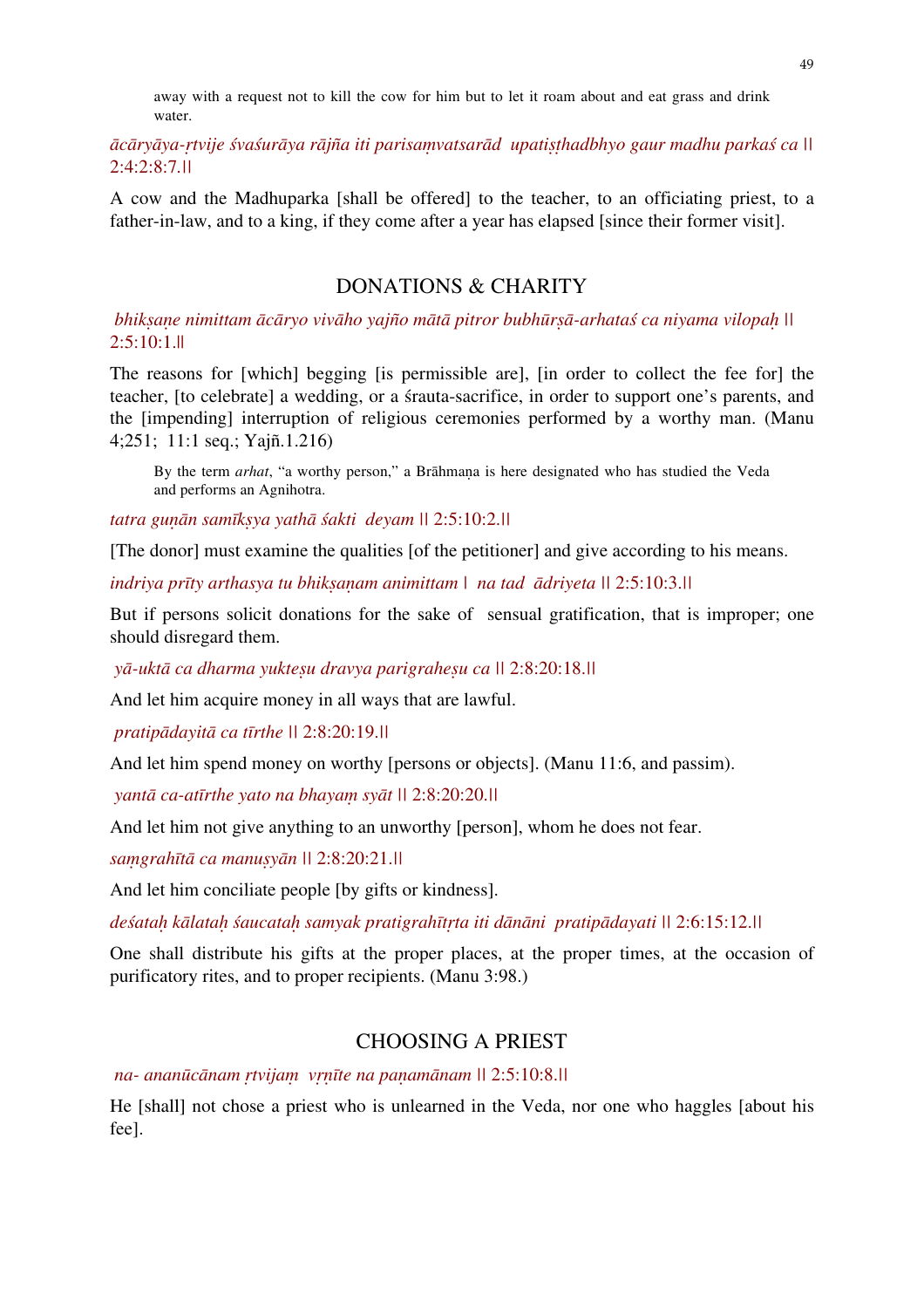[A priest] shall not officiate for a person unlearned in the Veda.

# CEREMONIAL PROTOCOL

#### *nityam uttaraṃ vāsaḥ kāryam ||* 2:2:4:21.*||*

[A householder] must always wear his garment over [his left shoulder and under his right arm].

*api vā sūtram eva- upavītārthe ||* 2:2:4:22.*||*

Or he may use a cord only, slung over his left shoulder and passed under his right arm, instead of the garment.

These 2 sūtras indicate that the wearing of the sacred thread (yajñopavītam) was optional in the time of Āpastambaand originally was used as a substitute for the actual garment (*anga-vastra*).

*śucīn mantravataḥ sarva kṛtyeṣu bhojayet ||* 2:6:15:11.*||* 

At all religious ceremonies, he shall feed Brāhmaṇas who are pure and who have [studied and remember] the Veda. (Manu 3:128)

*na kṣāra lavaṇa homo vidyate ||* 2:6:15:14.*||*

No food mixed with pungent condiments or salt can be offered as a burnt-offering.

That [substance] is called kṣara, "of pungent or alkaline taste," the eating of which makes the saliva flow.' — Haradatta.

*tathā-avarān na saṃsṛṣṭasya ca ||* 2:6:15:15.*||*

Nor [can food] mixed with bad food [be used for a burnt-oblation].

*Avarānna*, 'bad food,' is explained by *kulittha* which is a kind of vetch which is considered low food, and eaten by the lower castes only. The meaning of the Sūtra, therefore - ' If anybody has been forced by poverty to mix his rice or Dal with *kulittha* or similar bad food, he cannot offer a burnt-oblation at the Vaiśvadeva ceremony with that. He must observe the rule, given in the following Sūtra.

*ahaviṣyasya homa udīcīnam uṣṇaṃ bhasma- apohya tasmiñ juhyāt tad- hutam ahutaṃ caagnau bhavati ||* 2:6:15:16.*||*

If [he is obliged to offer] a burnt-offering of food unfit for that purpose, he shall take hot ashes from the northern part of his fire and offer the food in that. That oblation is not offered in the fire.

 *na strī juhuyāt ||* 2:6:15:17.*||*

A female shall not offer any oblation into the fire.

 *na- anupetaḥ ||* 2:6:15:18.*||*

Nor a child, that has not been initiated.

*ā-upanayanād ity aparam ||* 2:6:15:22.*||*

The best [opinion is, that children are not subjected to rules of purity and impurity] until the initiation has been performed.

 *atra hy adhikāraḥ śāstrair bhavati ||* 2:6:15:23.*||*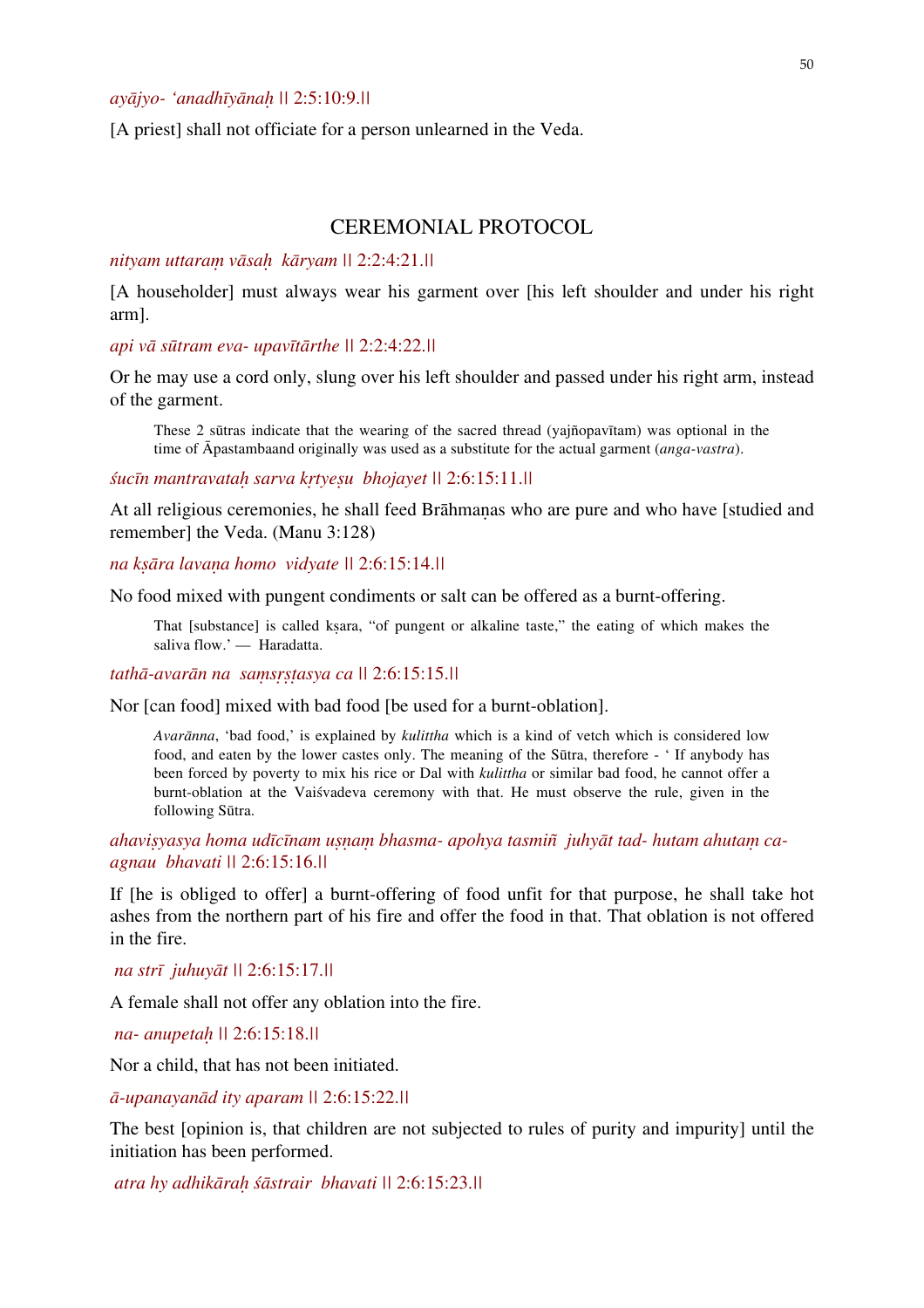For at that [time a child] according to the rules of the Veda obtains the right [to perform the various religious ceremonies].

## *sā niṣṭhā ||* 2:6:15:24.*||*

That ceremony is the limit [from which the capacity to fulfil the law begins].

# CRIMINAL ACTS

 *prayojayitā mantā kartā-iti svarga naraka phaleṣu karmasu bhāginaḥ ||* 2:11:29:1.*||* 

He who instigates, he who assists in, and he who commits [an act, these three] share its rewards in heaven and its punishments in hell.

 *yo bhūya ārabhate tasmin phala viśeṣaḥ ||* 2:11:29:2.*||* 

The one amongst these who contributes most to the accomplishment [of the act obtains] a greater share of the result.

vivāde vidyā abhijana sampannā vrddhā medhāvino dharmesv a vinipātinah || 2:11:29:5.||

Men of learning and pure descent, who are aged, clever in reasoning, and careful in fulfilling the duties [of their caste and order, shall be the judges] in lawsuits. (Yajñ. 2:2)

# *puṇyāhe prātar agnāv iddhe- 'apāmante rājavaty ubhayataḥ samākhyāpya sarva anumate mukhyaḥ satyaṃ praśnaṃ brūyāt ||* 2:11:29:7.*||*

A person who is possessed of good qualities [may be called as a witness, and] shall answer the questions put to him according to the truth, on an auspicious day, in the morning, before a kindled fire, standing near [a jar full of water, in the presence of the judge, and with the consent of all [of both parties and of the judges], after having been exhorted [by the judge] to be fair to both sides. (Manu 8:87 seq.; Yajñ. 2:68 s 75)

 *anṛte rājā daṇḍaṃ praṇayet ||* 2:11:29:8.*||* 

If [he is found out speaking] an untruth, the government shall punish him. (Manu 8:119 seq.)

 *satye svargaḥ sarva bhūta praśaṃsā ca ||* 2:11:29:10.*||* 

If he speaks the truth, [his reward will be] heaven and the approbation of all created beings. (Manu 8:81 seq.)

# INHERITANCE

 *jīvan putrebhyo dāyaṃ vibhajet samaṃ klībam unmattaṃ patitaṃ ca parihāpya ||*  2:6:14:1.*||* 

[The householder] should, during his lifetime, divide his wealth equally amongst his sons, excepting the *kliba* (non-reproductive or gay), the insane, and the outcast.

The last Sūtra of Khāṇḍa 13 and the first of Khāṇḍa 14 are quoted by Colebrooke, Digest, Book 5: Text xlii, and Miṭākṣara, Chap. 1. Sect. iii, Par. 6. Colebrooke translates, *jīvan*, 'during his lifetime,' by 'who makes a partition during his lifetime.' This is not quite correct, Āpastambaintends to exhort householders to make a division during their lifetime, as later they ought to become ascetics or hermits.

 *putra abhāve yaḥ pratyāsannaḥ sapiṇḍaḥ ||* 2:6:14:2.*||* 

On the absence of sons the nearest Sapiṇḍa [takes the inheritance].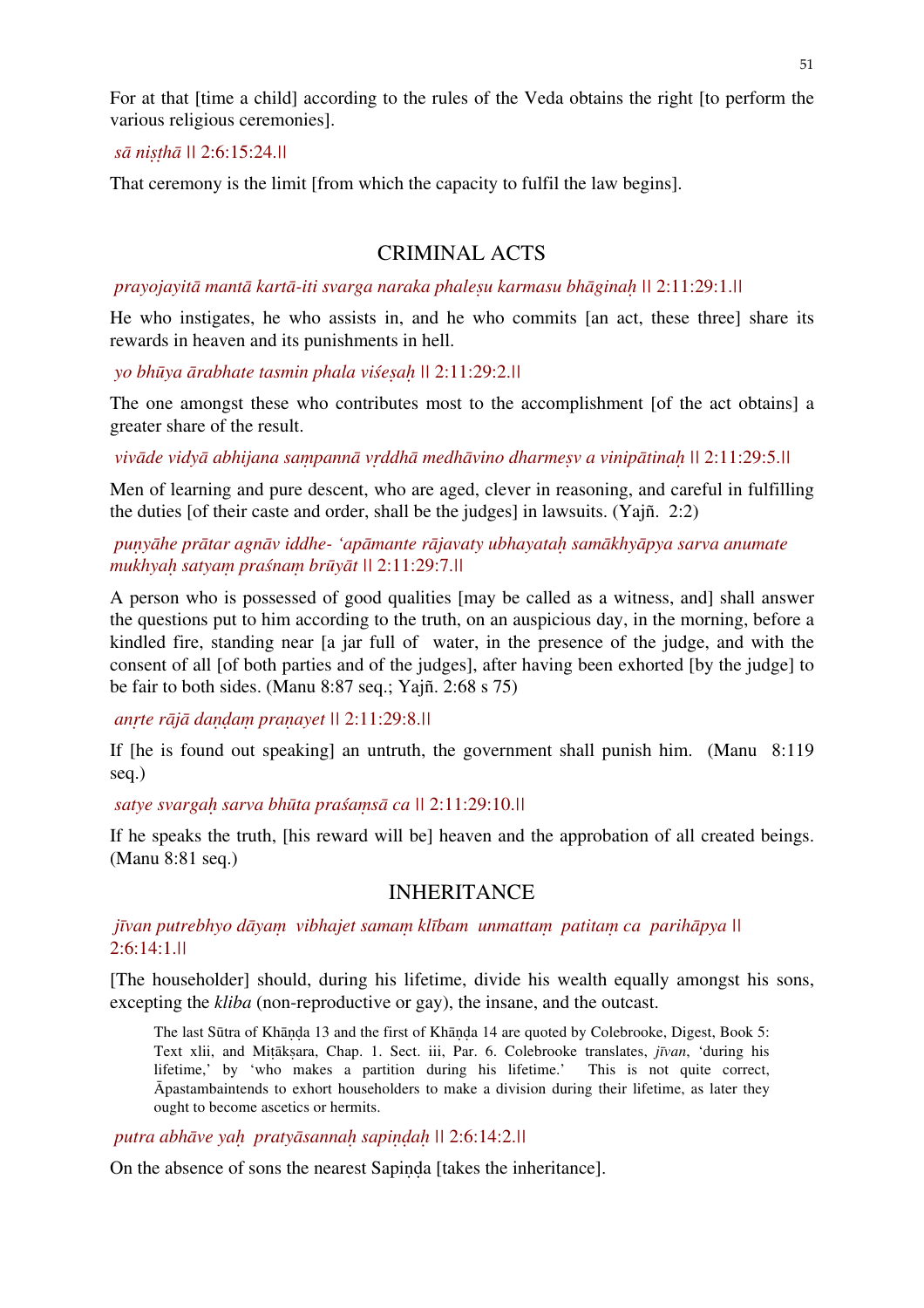Haradatta gives in his commentary a full summary of the rules on the succession of remoter relations. One point only deserves special mention. He declares that it is the opinion of Apastamba, that widows cannot inherit. In this he is probably right, as Āpastambadoes not specifically mention them, and the use of the masculine '*sapindaḥ'* precludes the possibility of including them under that collective term. It seems to me certain, that Apastamba, like Baudhāyana, considered women, especially widows, unfit to inherit.

tad abhāva ācārya ācārya abhāve- 'antevāsī hrtvā tad arthesu dharma krtyesu vā*upayojayet ||* 2:6:14:3.*||* 

On their absence the guru [inherits]; on the absence of the guru a student shall take [the deceased's wealth], and use it for religious works for the [deceased's] benefit, or [he himself may enjoy it];

## *duhitā vā ||* 2:6:14:4.*||*

Or the daughter [may take the inheritance].

'Some say "on the absence of sons," others that the rule refers to the preceding Sūtra (ie. that the daughter inherits on failure of students only).' — Haradatta.

 *sarva abhāve rājā dāyaṃ hareta ||* 2:6:14:5.*||*

On absence of all [relations] let the State take it.

'Because the word "all" is used, [the Government shall take the estate] only on failure of Bandhus and Sagotras, ie. relatives within twelve degrees.' — Haradatta.

 *jyeṣṭho dāyāda ity eke ||* 2:6:14:6.*||*

Some declare, that the eldest son alone inherits.

The other sons shall live under his protection.' — Haradatta. Miṭākṣara, Chap. 1. iii, Par. 6.

*rathaḥ pituḥ parībhāṇḍaṃ ca gṛhe ||* 2:6:14:8.*||*

The vehicle and the furniture in the house are the father's [share].

Miṭākṣara, Chap. 1. Sect. iii, Par. 6. Both the P.U. and Mr. U.MSS. of the Ujjvalā read *rathaḥ pituraṃśo gṛhe yat-paribhāṇḍam upakaraṇam pīṭhādi tadapi*, 'the chariot [is] the father's share; the furniture which [is] in the house, that also.'

 *alaṃkāro bhāryāyā jñāti dhanaṃ ca-ity eke ||* 2:6:14:9.*||* 

According to some, the share of the wife consists of her gold-ornaments, and the wealth [which she may have received] from her relations.

The Miṭākṣara, loc. cit., apparently takes the words 'according to some' as referring only to property received from relations. The former interpretation is, however, admissible, if the Sūtra is split into two.

 *tat-śāstrair vipratiṣiddham ||* 2:6:14:10.*||*

That [preference of the eldest son] is forbidden by the Shastras.

The śāstras are, according to Haradatta, the Vedas.

*manuḥ putrebhyo dāyaṃ vyabhajad ity aviśeṣeṇa śrūyate ||* 2:6:14:11.*||* 

For it is declared in the Veda, without [marking] a difference [in the treatment of the sons]:— "Manu divided his wealth amongst his sons". (Taittiriya Samhita 3:1:9:4)

*atha-api tasmāt-jyeṣṭhaṃ putraṃ dhanena niravasāyayanti-ity ekavat- śrūyate ||* 2:6:14:12.*||* 

Now the Veda declares also in conformity with [the rule in favour of the eldest son] alone:— They distinguish the eldest by [a larger share of] the heritage.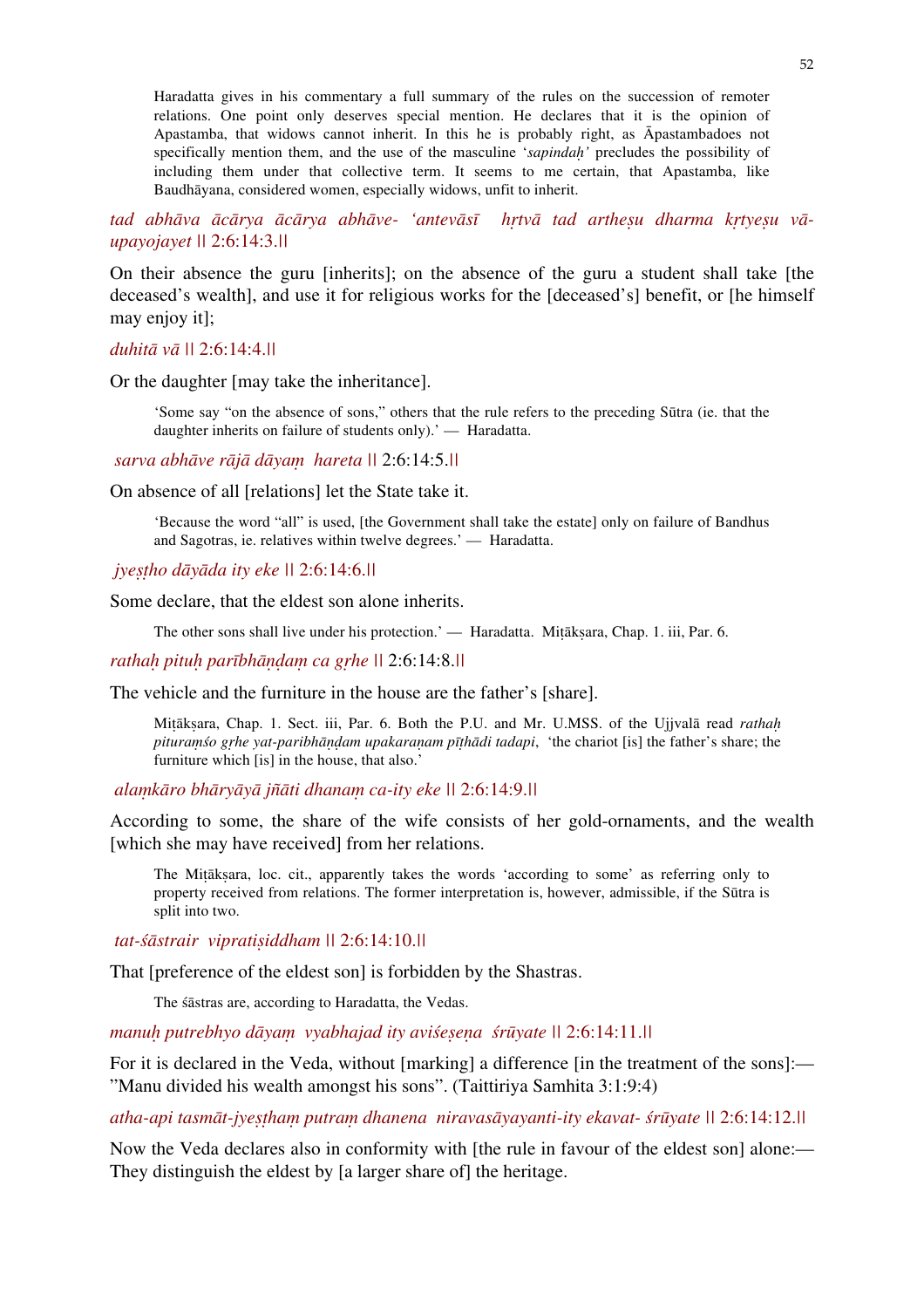'*Athāpi* [now also] means 'and certainly." They distinguish, they set apart the eldest son by wealth:—this has been declared in the Veda in conformity with [the rule regarding] sons [heir, Sūtra 6]. He denies [Sūtra 13] that a passage also, which agrees with the statement that the eldest son alone inherits, is found in the Veda.' — Haradatta. See Taittiriya Samhita 2:5:2:7.

*sarve hi dharma yuktā bhāginaḥ ||* 2:6:14:14.*||* 

Therefore all [sons] who are virtuous inherit.

*yas tv adharmeṇa dravyāṇi pratipādayati jyeṣṭho- 'api tam abhāgaṃ kurvīta ||* 2:6:14:15.*||* 

But him who wastes money unrighteously, he shall disinherit, though he be the eldest son.

The translation of *pratipādayati*, 'expends,' by 'gains,' which is also proposed by Gagannatha, is against Apastamba's usage, see 2:5:11, 17, and below, 2:8:20:19

*Jāyā patyor na vibhāgo vidyate ||* 2:6:14:16.*||*

No division takes place between husband and wife.

According to Haradatta, this Sūtra gives the reason why, no share has been set apart for the wife.

 *pāṇigrahaṇād-hi sahatvaṃ karmasu ||* 2:6:14:17.*||* 

For, from the time of marriage, they are united in religious ceremonies,

 *tathā puṇya phaleṣu ||* 2:6:14:18.*||*

Likewise also as regards the rewards for works by which spiritual merit is acquired,

 *dravya parigraheṣu ca ||* 2:6:14:19.*||*

And with respect to the acquisition of property.

 *na hi bhartur vipravāse naimittike dāne steyam upadiśanti ||* 2:6:14:20.*||* 

For they declare that it is not a theft if a wife expends money on occasions [of necessity] during her husband's absence.

It is the duty of the wife to spend and manage the finances of the home.

*kuṭumbinau dhanasya-īśate ||* 2:11:29:3.*||* 

Both the wife and the husband have power over [their] common property.

Above we are told that no division takes place between husband and wife and here we are told that they have property in common — this would therefore indicate that on the death of one of the partners the entire property devolves upon the other.

 *tayor anumate- 'anye- 'api tad-hiteṣu varteran ||* 2:11:29:4.*||* 

By their permission, others also may act for their good [in this and the next world, even by spending money].

'Others, ie. the sons and the rest.' May acquire some of the property upon the death of one of the parents.

# PROTOCOLS OF DEATH & DYING

mātuś ca voni sambandhebhvah pituś ca-ā saptamāt purusād vāvatā vā sambandho iñāvate *teṣāṃ preteṣu-udaka upasparśanaṃ garbhān parihāpya-aparisaṃvatsarān ||*2:6:15:2.||

On account of the blood relations of his mother and [on account of those] of his father within six degrees, or, as far as the relationship is traceable, he shall bathe if they die, excepting children that have not completed their first year. (Manu 5:60; Yajñ. 1. 53; Manu 5:60; Manu 5:58; Yajñ .3:3.)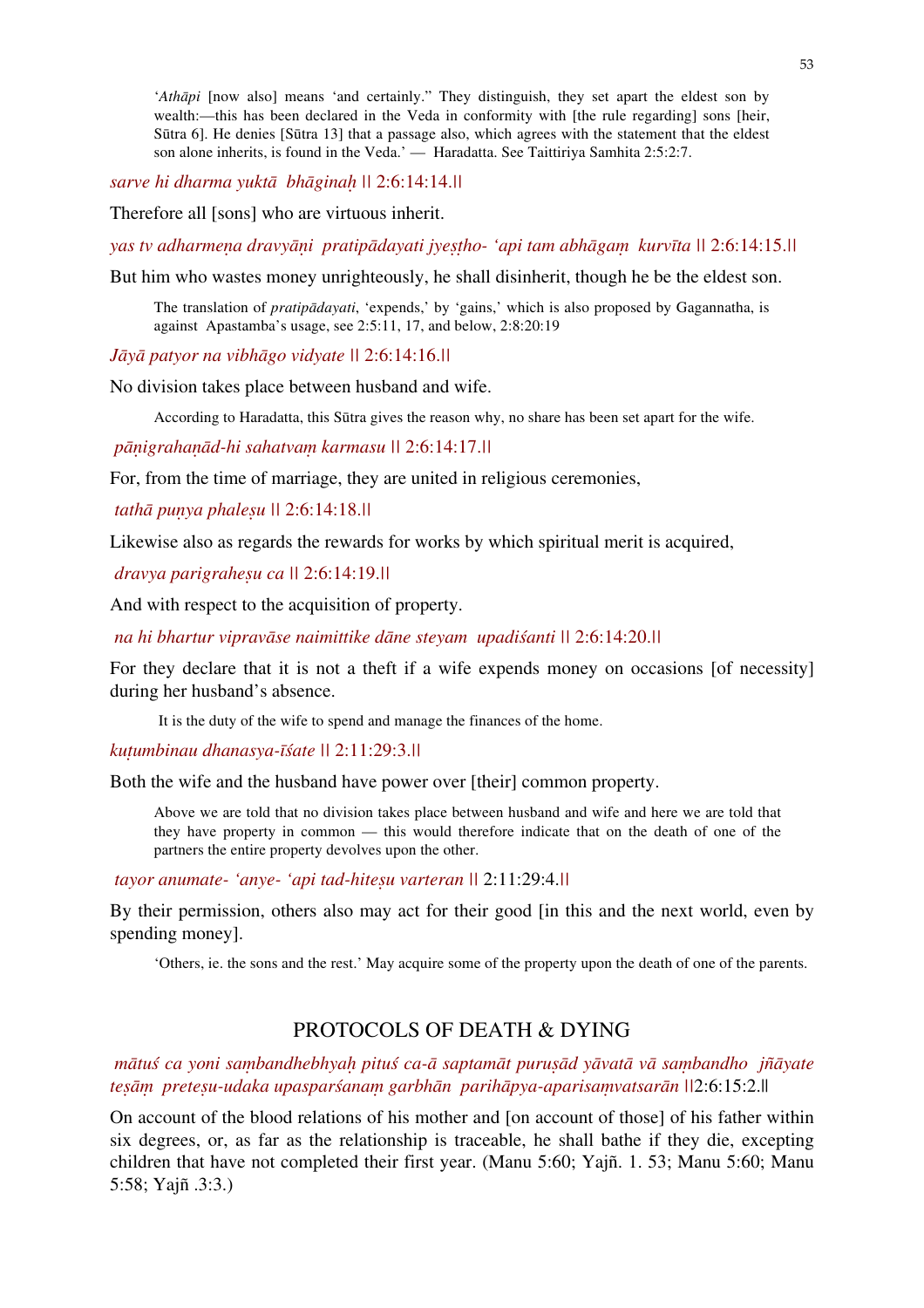## *mātā pitarāv eva teṣu ||* 2:6:15:3.*||*

On account of the death of the latter [children that die within the first year] the parents alone bathe.

## *hartāraś ca ||* 2:6:15:4.*||*

And those who carry them out. (Manu 5:69 and 70).

 *bhāryāyāṃ parama guru saṃsthāyāṃ ca-akālam abhojanam ||* 2:6:15:5.*||* 

If a wife or one of the chief Gurus [a father or ācārya] die, besides, fasting [is ordained from the time at which they die] up to the same time [on the following day]. (Manu 5:80.)

*ātura vyañjanāni kurvīran ||* 2:6:15:6.*||*

[In that case] they shall also show the [following] signs of mourning:—

keśān prakīrya pāmsūn opyekavāsaso (pāmsūn opya-ekavāsaso?) daksinā mukhāh sakrd *upamajjaya- uttīrya-upaviśanti ||* 72:6:15:7 *||* 

Dishevelling their hair and covering themselves with dust [they go outside the village], and, clothed with one garment, their faces turned to the south, stepping into the river they throw up water for the dead once, and then, ascending [the bank], they sit down.

# *tat pratyayam udakam utsicya-apratīkṣā grāmam etya yat striya āhus tat kurvanti ||*  2:6:15:9.*||*

They pour out water consecrated in such a manner that the dead will know it [to be given to them]. Then they return to the village without looking back, and perform those rites for the dead which the women declare to be necessary.

Yajñ. 3:5:7 seq. The Mantra to be spoken in throwing the water is, 'I give this water for you N.N. of the family of N.N.' The water ought to be mixed with sesame.

According to Haradatta those who know the correct interpretation, declare that the word 'women' denotes in this Sūtra 'the Smṛtis.' But I fear these learned interpreters will find few adherents among those who pay attention to the last Sūtra of this work.

# SRADDHA — MEMORIAL CEREMONIES

 *saha deva manuṣyā asmiṃl loke purā babhūvuḥ | atha devāḥ karmabhir divaṃ jagmur ahīyanta manuṣyāḥ | teṣāṃ ye tathā karmāṇy ārabhante saha devair brahmaṇā caamuṣmiṃl loke bhavanti | atha-etan manuḥ śrāddha śabdaṃ karma provāca ||* 2:7:16:1.*||* 

Formerly humans and gods lived together in this world. Then the gods in reward of their sacrifices went to heaven, but humans were left behind. Those who perform sacrifices in the same manner as the gods did, dwell [after death] with the gods and Brahma in heaven. Now [seeing humans left behind], Manu revealed a ceremony, which is designated by the word *śrāddha* (a post-mortem-oblation).

Intending to give the rules regarding the monthly śrāddha, he premises this explanatory statement in order to praise that sacrifice.' — Haradatta.

#### *prajā niḥśreyasā ca ||* 2:7:16:2.*||*

And [thus this rite has been revealed] for the liberation of humankind.

The reading '*niḥśreyasa ca'* apparently has given great trouble to the commentators. Their explanations are, however, grammatically impossible. The right one is to take *niḥśreyasa* as a Vedic instrumental, for *niḥśreyasena*, which may designate the 'reason.' If the dative is read, the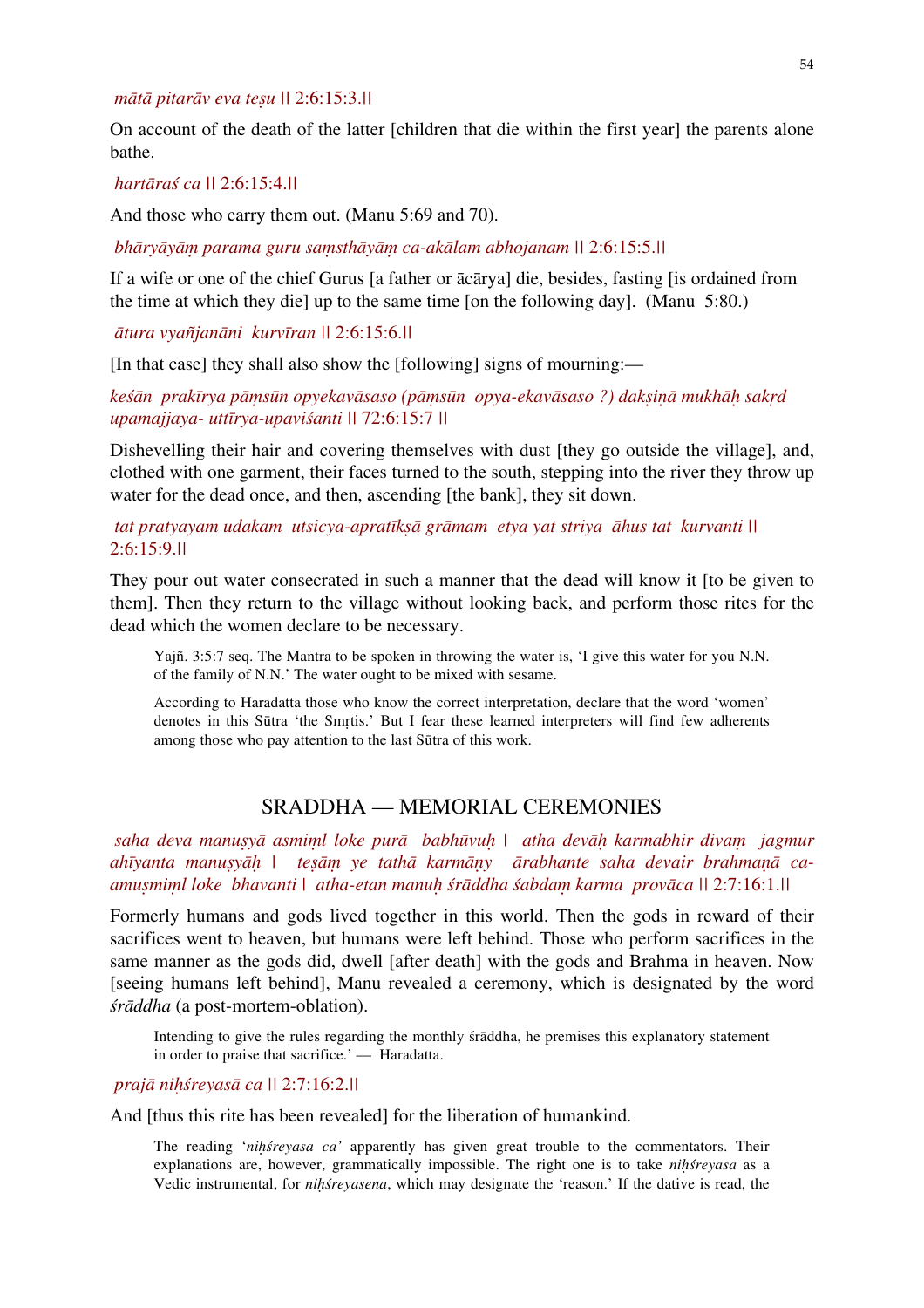sense remains the same.

 *tatra pitaro devatā brāhmaṇās tv āhavanīya arthe ||* 2:7:16:3.*||* 

At that [rite] the Manes [of one's father, grandfather, and great-grandfather] are the deities [to whom the sacrifice is offered]. But the Brāhmanas, [who are fed,] represent the Ahavanīyafire.

The comparison of the Brāhmaṇas with the Ahavanīya indicates that to feed Brāhmaṇas is the chief act at a śrāddha.' - Haradatta.

 *māsi māsi kāryam ||* 2:7:16:4.*||*

That rite must be performed in each month. (Manu 3:122, 123; Yajñ. 1:217.)

 *apara pakṣasya-apara ahnaḥ śreyān ||* 2:7:16:5.*||* 

The afternoon of [a day of] the latter half is preferable [for it]. (Manu 3:255, 278)

 *tathā-apara pakṣasya jaghanyāny ahāni ||* 2:7:16:6.*||* 

The last days of the latter half [of the month] likewise are [preferable to the first days].

*sarveṣv eva-apara pakṣasya-ahassu kriyamāṇe pitṛṛn | kartus tu kāla abhiniyamāt phala viśeṣaḥ ||* 2:7:16:7.*||* 

[A śrāddha] offered on any day of the latter half of the month gladdens the Manes. But it procures different rewards for the officiator according to the time observed. (Manu 3:277; Yajñ. 1:264, 265.)

*tatra dravyāṇi tilamāṣā vrīhi yavā āpo mūla phalāni ||* 2:7:16:23.*||* 

The substances [to be offered] at these [sacrifices] are sesame, māśa, rice, barley, water, roots, and fruits. (Manu 3:267 Yajñ 1:257)

snehavati tv eva-anne tīvratarā pitrrnām prītir drāghīyāmsam ca kālam || 2:7:16:24.||

But, if food mixed with animal-fat [is offered], the satisfaction of the Manes is greater, and [lasts] a longer time.

 *tathā dharma āhṛtena dravyeṇa tīrthe pratipannena ||* 2:7:16:25.*||* 

Likewise, if money, lawfully acquired, is given to worthy [persons].

*saṃvatsaraṃ gavyena prītiḥ ||* 2:7:16:26.*||*

Beef satisfies [the Manes] for a year. (Manu 3:271)

 *bhūyāṃsam ato māhiṣeṇa ||* 2:7:16:27.*||*

Buffalo's [meat] for a longer [time] than that.

etena grāmya araņyānām paśūnām māmsam medhyam vyākhyātam || 2:7:16:28.||

By this [permission of the use of buffalo's meat] it has been declared that the meat of [other] tame and wild animals is fit to be offered.

 *khaḍga upastaraṇe khaḍga māṃsena-ānantyaṃ kālam ||* 2:7:17:1.*||*

[If] rhinoceros' meat [is fed to Brāhmaṇas seated] on [seats covered with] the skin of a rhinoceros, [the Manes are satisfied] for a very long time. (Manu 3:272; Yajñ. 1;259).

 *tathā śatabaler matsyasya māṃsena ||* 2:7:17:2.*||*

[The same effect is obtained] by [offering the] flesh [of the fish called] *śatabali*,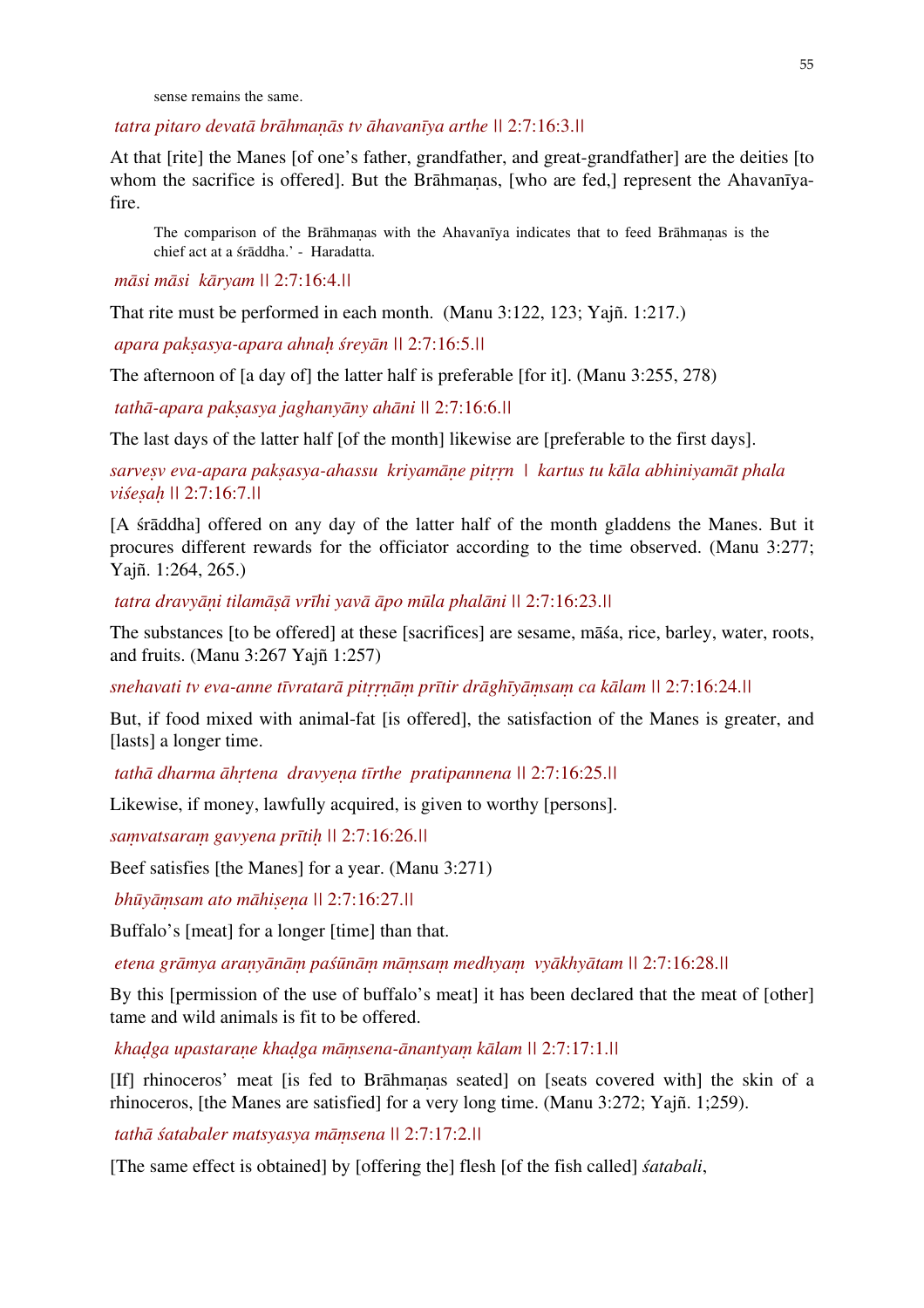See Manu 5:16 where Rohita is explained by śatabali.

#### *vārdhrāṇasasya ca ||* 2:7:17:3.*||*

And by [offering the] meat of the [crane called] *Vārdhrāṇasa*.

 *guṇa hānyāṃ tu pareṣāṃ samudetaḥ sodaryo- 'api bhojayitavyaḥ ||* 2:7:17:5.*||*

If strangers are deficient in the [requisite] good qualities, even a full brother who possesses them, may be fed [at a śrāddha].

 *atha-apy udāharanti saṃbhojanī nāma piśāca bhikṣā na-eṣā pitṛṛn gacchati na-uta devān ||* 2:7:17:7.*||*

Now they quote also [in regard to this matter the following verse]:—

The food eaten [at a sacrifice] by persons related to the giver is, indeed, a gift offered to the ghosts. It reaches neither the Manes nor the gods.

 *iha-eva saṃbhuñjatī dakṣiṇā kulāt kulaṃ vinaśyati-iti ||* 2:7:17:9.*||* 

The meaning [of the verse] is, that gifts which are eaten [and offered] mutually by relations, [and thus go] from one house to the other, perish in this world.

Charity which is given between families is simply a social transaction and does not give the rewards of charity done to the needy strangers.

## *tulya guṇeṣu vayo vṛddhaḥ śreyān dravya kṛśaś ca-īpsan ||* 2:7:17:10.*||*

If the good qualities [of several persons who might be invited] are equal, old men and [amongst these] poor ones, who wish to come, have the preference.

## śvitrah śipi vistah para talpa gāmy āyudhīya putrah śūdra utpanno brāhmanyām ity ete *śrāddhe bhuñjānāḥ paṅkti dūṣaṇā bhavanti ||* 2:7:17:21.*||*

The following persons defile the company if they are invited to a śraddha, viz. a leper, a baldman, an adulteror, the son of a Brāhmana who follows the profession of a Ksatriya, and the son of [a Brāhmana who by marrying first a śūdra wife had himself become] a śūdra, born from a Brāhmana woman.

Manu 3:152 - 166, and particularly 153 and 154; Yajñ. 1. 222 - 224.

Haradatta's explanation of the word "śūdra" by a Brāhmaṇa who has become a śūdra' is probably right, because the son of a real śūdra and of a Brāhmaṇa male a Caṇḍāla, and has been disposed of by the preceding sūtra.

# *trimadhus trisuparṇas triṇāciketaś caturmedhaḥ pañcāgnir jyeṣṭha sāmago veda adhyāyy*  anūcānaputrah śrotriya ity ete śrāddhe bhuñjānāh paṅkti pāvanā bhavanti || 2:7:17:22.||

The following persons sanctify the company if they eat at a śraddha, viz. one who has studied the three verses of the Veda containing the word "Madhu," each three times; one who has studied the part of the Veda containing the word "Suparna " three times; a Tri-naciketa; one who has studied the Mantras required. for the four sacrifices [called Asva-medha, Purusamedha, Sarva-medha. and Pitri-medha]; one who keeps five fires; one who knows the Sāmān called jyesta; one who fulfils the duty of daily study; the son of one who has studied and is able to teach the whole Veda with its Aṅgas, and a śrotriya.

Compare Manu-3:185, 186;.Yajñ.1:219-221.

The three verses to be known by a Trimadhu are, Madhu vata ritayate, etc., which occur both in the Taitt. Samh; and in the Taitt. Ar. The explanation of Trisuparna is not certain. Haradatta thinks that it may mean either a person who knows the three verses catus-kapardā yuvatih supesta, etc., Taittiriya Brāhmaṇa 1:2:1:27 etc., or one who knows the three Anuvākas from the Taittiriya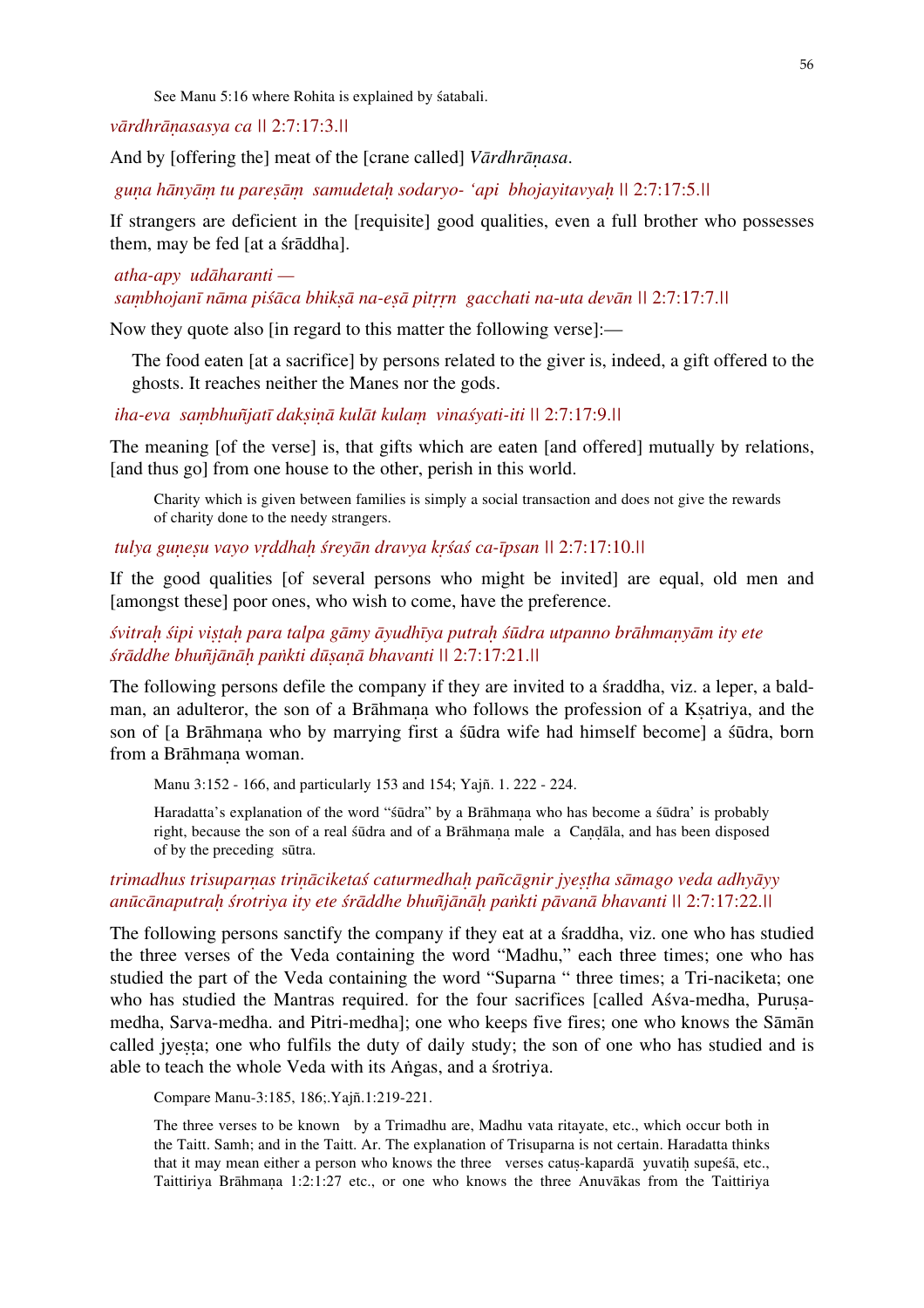Araṇyaka 10:48 - 50, beginning, Brahmam-etu mam, etc. The word "Tri-naciketa" has three explanations:—-. A person who knows the Naciketa-fire according to the Taittiriya Kathavalli, and the Satapatha, ie. has studied the portions on the Naciketa-fire in these three books. b. A person who has thrice kindled the Naciketa-fire. c. A person who has studied the Anuvākas called Virajas. "Catur-medha may" also mean he who has performed the four sacrifices:' enumerated above.

 *na ca naktaṃ śrāddhaṃ kurvīta ||* 2:7:17:23.*||*

He shall not perform [any part of] a śraddha at night. (Manu 3:280).

*nityaśrāddham ||* 2:8:18:5.*||*

[Now follows] the daily śraddha. (Manu 3:82 seq.)

 *bahir grāmāt-śucayaḥ śucau deśe saṃskurvanti ||* 2:8:18:6.*||*

Outside the village pure [cooks] prepare [the food for that rite] in a pure place.

The term ''pure [men]'' is used in order to indicate that they must be so particularly, because by 2:2:3:1 purity has already been prescribed for cooks.

*tatra navāni dravyāṇi ||* 2:8:18:7.*||*

New vessels are to be used.

For the unusual meaning of *dravya*, 'vessel,' compare the term *sita-dravyāṇi* meaning implements of husbandry. (Manu 9:293)

 *yair annaṃ saṃskriyate yeṣu ca bhujyate ||* 2:8:18:8.*||* 

In which the food is prepared, and out of which it is eaten.

 *tāni ca bhuktavadbhyo dadyāt ||* 2:8:18:9.*||*

And those [vessels] he shall present [as gifts] to the [Brāhmaṇas] who have been fed.

 *samudetāṃś ca bhojayet ||* 2:8:18:10.*||*

And he shall feed [Brāhmanas] possessed of all [good qualities].

*na ca-atad guṇāya-ucchiṣṭaṃ prayacchet ||* 2:8:18:11.*||* 

And he shall not give the residue [of that śraddha dinner] to one who is inferior to them in good qualities.

*evaṃ saṃvatsaram ||* 2:8:18:12.*||*

Thus [he shall act every day] during a year.

*teṣām uttamaṃ lohena-ajena kāryam ||* 2:8:18:13*.||* 

[The last of these śraddha] he shall perform, sacrificing a red goat. (Yajñ. 1:259, and Manu 3:272)

The red goat is mentioned as particularly fit for a Sraddha.

*mānaṃ ca kārayet praticchannam ||* 2:8:18:14.*||*

And let him cause an altar to be built, concealed [by a covering and outside the village].

*tasya-uttara ardhe brāhmaṇān bhojayet ||* 2:8:18:16.*||* 

They declare, that [then] he sees both the Brāhmaṇas who eat and the Manes sitting on the altar.

 *kṛta akṛtam ata ūrdhvam ||* 2:8:18:17.*||*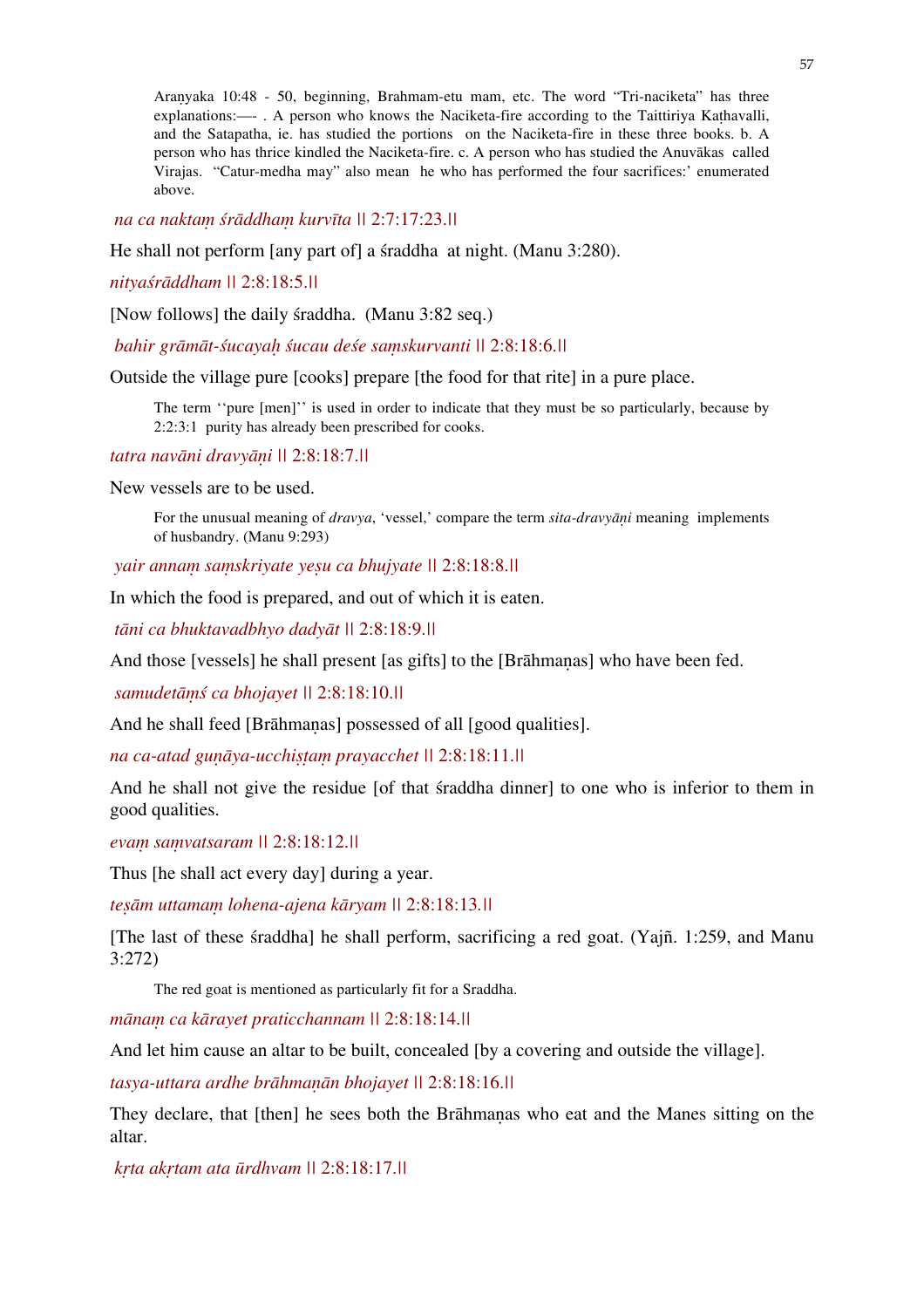After that he may offer [a straddha once a month] or stop altogether.

gaura sarsapānām cūrnāni kārayitvā taih pāni pādam praksālya mukham karna prāśya ca *yad vāto na-ativāti tad āsano- 'ajinaṃ bastasya prathamaḥ kalpo vāg yato dakṣiṇā mukho bhuñjīta ||* 2:8:19:1.*||* 

He shall have white mustard seeds ground, his hands, feet, ears, and mouth are to be rubbed with that, and he shall eat [the remainder]. If the wind does not blow too violently, he shall eat sitting silent and facing the south, on a seat — the first alternative is the skin of a he-goat.

The ceremony which is here described, may also be performed daily. lf the reading prāsya is adopted, the translation must run thus:— - and he shall scatter [the remainder of the powder]. If the wind,' etc.

## *anāyuṣyaṃ tv evaṃ mukhasya bhojanaṃ mātur ity upadiśanti ||* 2:8:19:2.*||*

But they declare, that the life of the mother of that person who eats at this ceremony, facing in that direction, will be shortened.

Therefore those whose mothers are alive should not perform this ceremony.' — Haradatta.

#### *audumbaraś camasaḥ suvarṇa nābhaḥ praśāstaḥ ||* 2:8:19:3.*||*

A vessel of brass, the centre of which is gilt, is best [for this occasion].

Nowadays this is usually a silver plate with a gold drop in the center.

#### *na ca-anyena-api bhoktavyaḥ ||* 2:8:19:4.*||*

And nobody else shall eat out of that vessel.

If the masculine *bhoktavyaḥ* is used instead of *bhoktavyam*, the participle must be construed with *camasaḥ*.

#### *sa uttarācchādanaś ca-eva yajñopavītī bhuñjīta ||*2:8:19:16.||

He shall eat wearing his upper garment over his left shoulder and under his right arm.

Haradatta remarks that some allow, according to 2:2,4.22. the sacred thread to be substituted, and others think that both the thread and the garment should be worn over the left shoulder and under the right arm.

 *naiyyamikaṃ tu śrāddhaṃ snehavad eva dadyāt ||* 2:8:19:17.*||* 

At the [monthly] śrāddha which must necessarily be performed, he must use [food] mixed with fat.

 *sarpir māṃsam iti prathamaḥ kalpaḥ ||* 2:8:19:18.*||* 

The first [and preferable] alternative [is to employ] clarified butter and meat.

 *abhāve tailaṃ śākam iti ||* 2:8:19:19.*||* 

On failure [of these], oil of sesame, vegetables and [similar materials may be used].

māsi śrāddhe tilānām dronam dronam yena-upāyena śaknuyāt tena-upayojayet || 2:8:20:1.||

At every monthly śrāddha he shall use, in whatever manner he may be able, one drona of sesame.

A drona equals 128 seers or seras. The latter is variously reckoned at about 1kg.